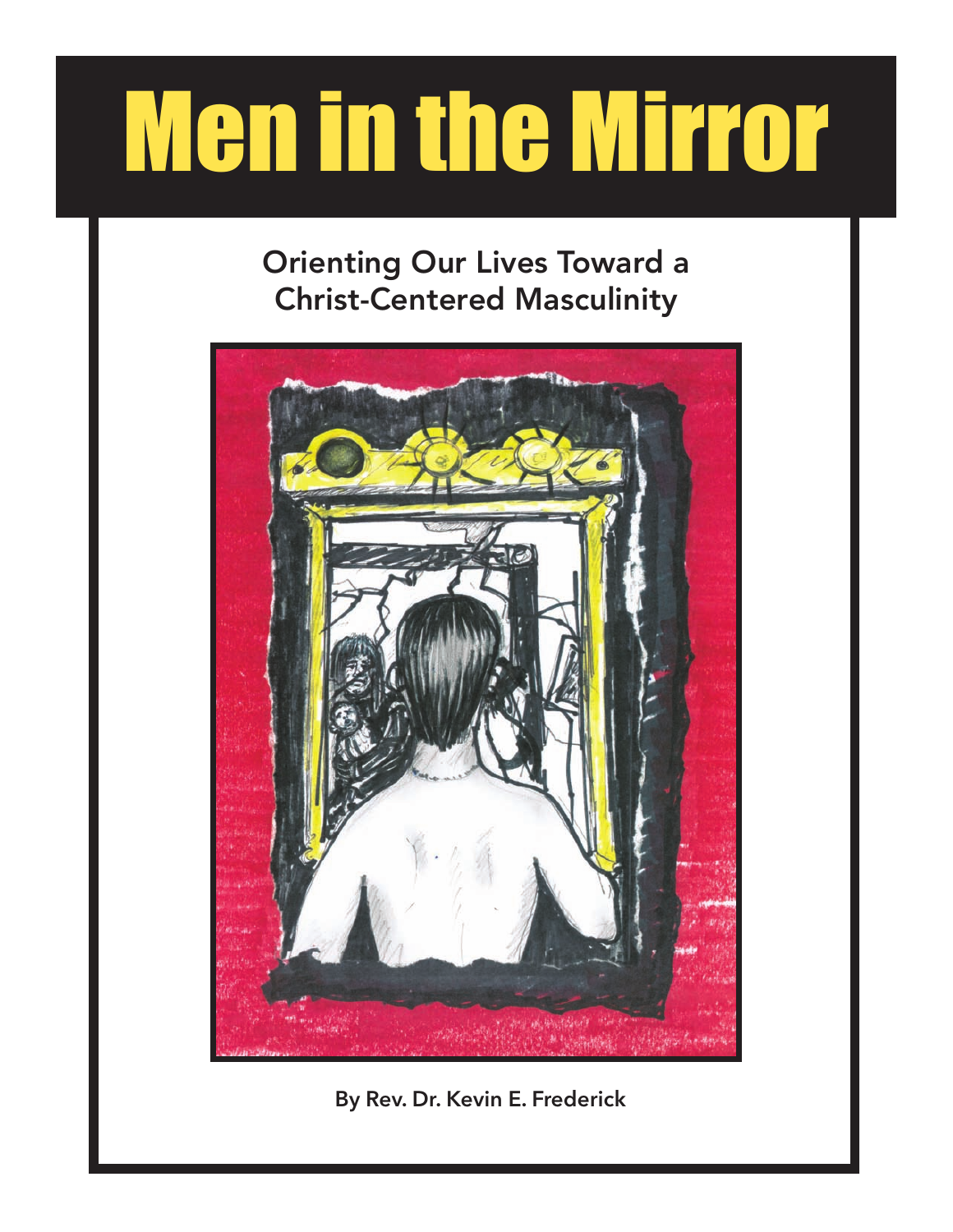# © 2014 Published by Presbyterian Health Education and Welfare Association/Presbyterians Against Domestic Violence Network

Learn more about these two ministries, or download additional copies of this resource, at www.pcusa.org/phewa/padvn or www.phewacommunity.org.

Cover images by Rolf Holmquist. Rolf and his wife Diane lost their daughter, granddaughter and great-granddaughter to domestic violence in 2012.

Edited by Martha Bettis Gee Copyedited and designed by Presbyterian Women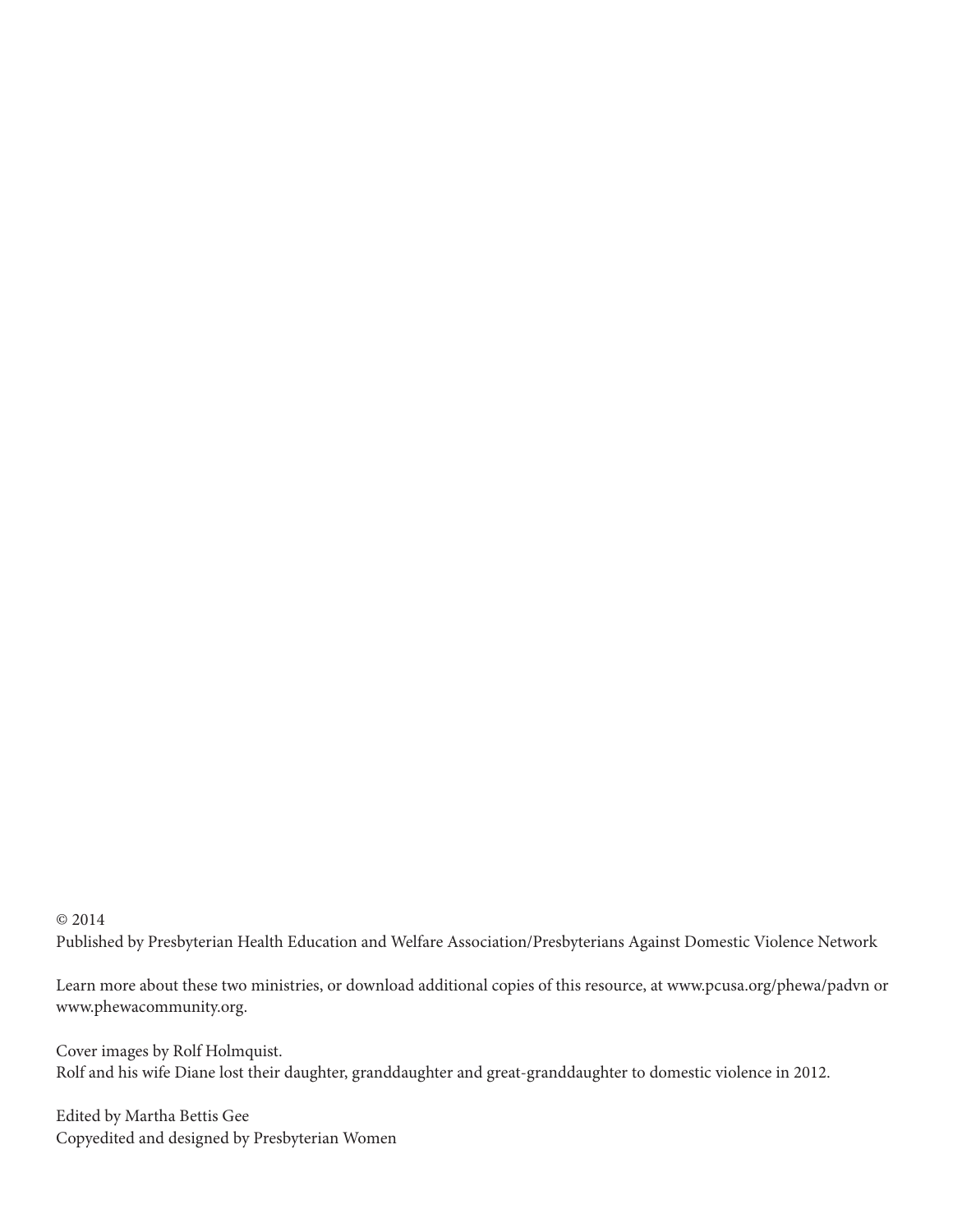# **Contents**

| Session 4-Through a Glass Darkly: Facing the Shadow Self 23                 |
|-----------------------------------------------------------------------------|
|                                                                             |
| Session 6–Confronting the Darkness in the Mirror: Objectifying Women 30     |
| Session 7-When Evil Stares Back from the Mirror: Lust and the               |
| Session 8–Mirroring Our Masculinity: Forgiveness and God in Relationship 41 |
|                                                                             |
| Session 10-The Reflection in Your Suit of Armor:                            |
| Session 11-A Sidelong Glance at the Selfish Side of Success54               |
| Session 12-The Look of Love: Acceptance and Friendship58                    |
|                                                                             |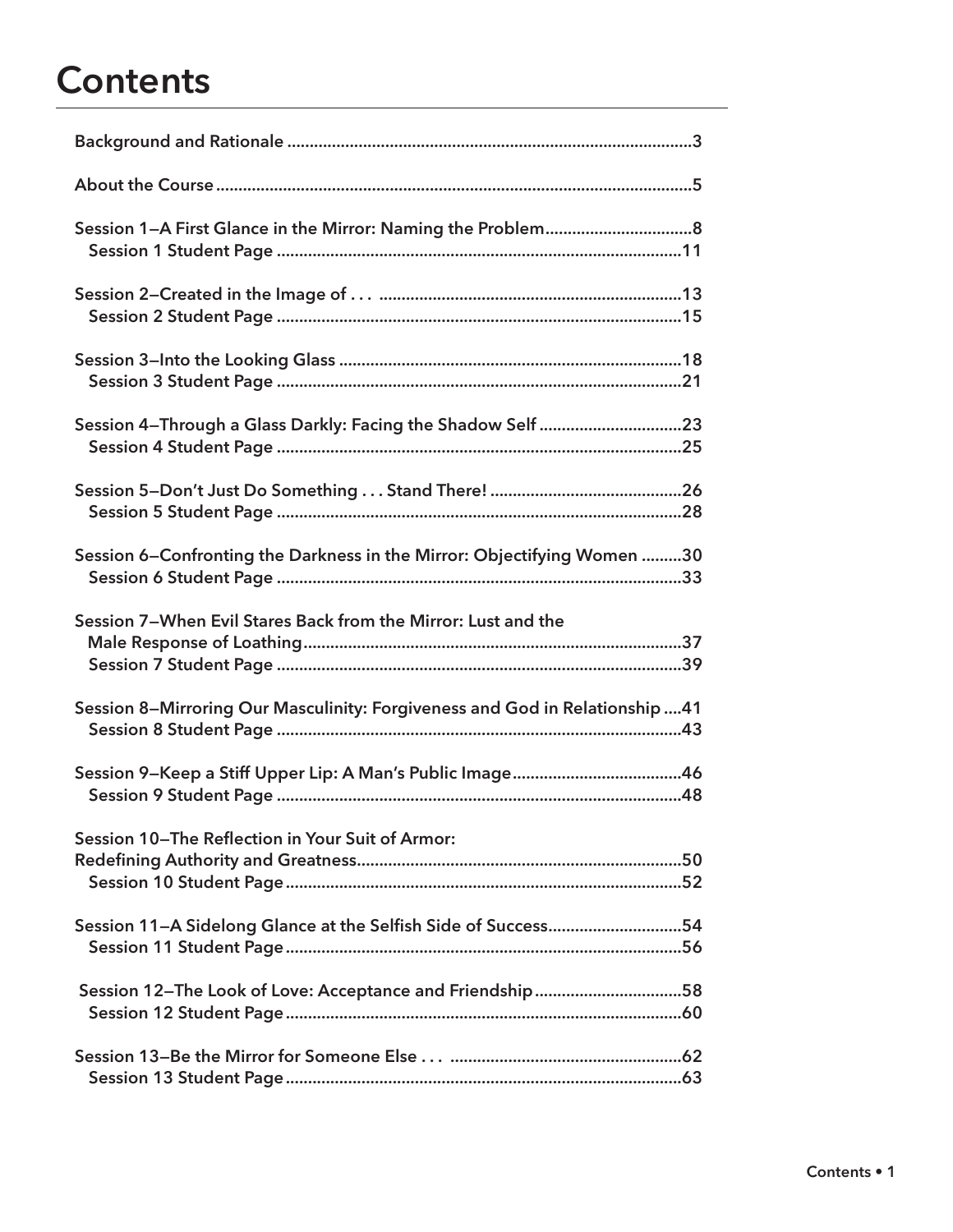In every society males of all ages hear and internalize a variety of messages about the definitio and "appropriate" expression of their masculinity. Some of these messages have positive impacts on men's development and sen n every society males of all ages hear and internalize a variety of messages about the definition and "appropriate" expression of their masculinity. Some of these messages have positive impacts on men's development and sense of identity, such as exercising patience and empathy toand those with whom they are in relationships. Some men learn to view females as objects of sexual desire, or as beings biologically and morally inferior to them. Then there are messages that can have either positive or negative implications. A message about men being in control could mean practicing self-control or could mean trying to control others.

A wide variety of sources communicate mixed messages about masculinity: parents and peers, teachers and mentors, sports and the advertising industry, social mores and faith communities. These messages are often contradictory and confusing for children, teens and young men as they seek to define their masculinity and personal identity. In our society—due largely to the message that it's not appropriate for men to share private emotions—men have little or no opportunity to critically examine with other men the messages regarding their masculinity.

Contradictory or negative messages can negatively impact a man's sense of identity and can potentially create problems in men's interpersonal relationships, whether the relationships are in families and groups or in businesses and faith communities.

Some messages about masculinity may lead to destructive behavior patterns, including domestic and family violence, the spread of sexually transmitted diseases, and even human trafficking. These are critical issues in every culture—regardless of socioeconomic status, race, ethnicity, education level, religious background or other factors. Although these examples represent an extreme on the continuum of distorted relational skills, every male could benefit from a constructive and objective forum in which to evaluate the underlying messages that impact their relationships.

Over the past 10 years, I have written many articles and educational materials and have taught a number of workshops on ending domestic violence. Most men with whom I have worked have a deep understanding that physical, psychological, sexual and other forms of manipulative, self-centered and/or controlling behaviors directed towards others, especially family, are not acceptable behaviors. But they are unsure how to change those patterns of behavior. Other men have less awareness of the problems of their behaviors towards family members and towards women and children in general. This course provides these men with the opportunity for critical self-reflection with other men who, although they may not engage in any form of domestic violence, still wrestle with issues of identity involving their masculinity.

The prevalence of a distorted male identity and its impact on relational skills is by no means a problem unique to North America. Having worked in Hispanic churches in Central America, I have come to understand the destructive and even deadly consequences of machismo on relationships within Hispanic communities. In parts of Africa and Asia and within some subcultures around the world, the spread and stigma of HIV and AIDS also is shown to have roots in distorted male perceptions about women and girls. Sex trafficking (a form of modern-day slavery) victimizes vulnerable children and women, turning them into products for men to buy and use.

# **Why Such a Study in the Church?**

The church is in a unique position to provide men and boys with an opportunity to critically assess the conflicting messages that define masculinity and to explore what makes a healthy relationship. A common set of values and an ongoing relationship binds together a faith community, making it an ideal space for honest dialog.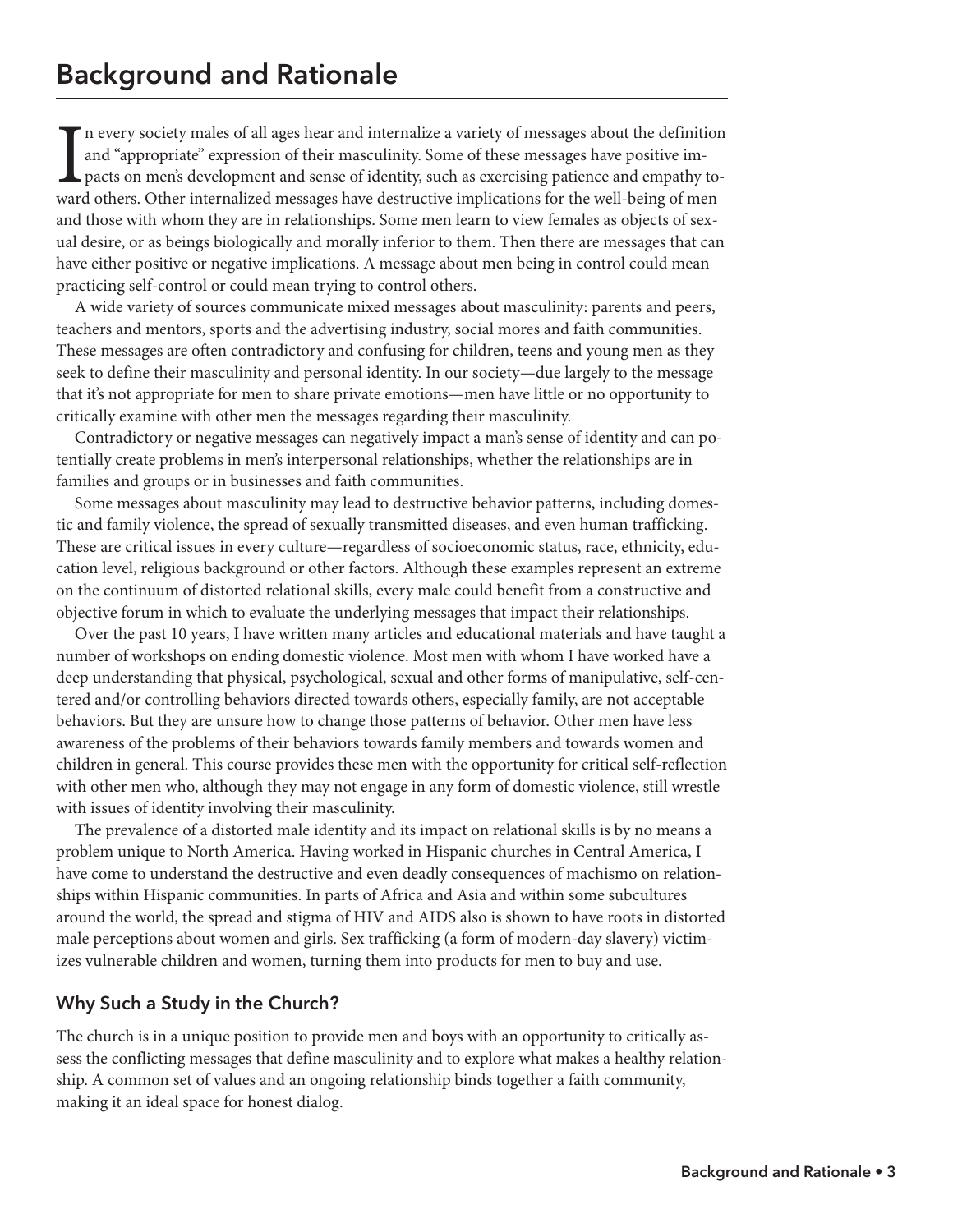Exploring the often conflicting messages about masculinity provides the church with a unique opportunity to reach out to men in a constructive and nonjudgmental manner. This approach can be particularly helpful to men whose actions have been harmful to others, who may already feel judged and shamed by society and themselves. The church has a great opportunity to evangelize men through this approach precisely because it offers an opportunity for developing strong and positive personal and spiritual maturity, accountability and healthy relationship skills.

Beyond the shared values, Christian faith communities also claim allegiance to a central voice of authority—the Holy Bible. The Bible teaches us how to live in relationship with God and each other. And the New Testament invites us to become a disciple of Jesus and to learn how to become more Christ-like in our relationships with God and with all other human beings.

#### **The Author's Perspective**

This course is not written by someone who is an expert on masculinity. Rather it is written by a man who has struggled and continues to struggle with the dynamics of personal relationships. I continue to discover the impact of negative messages about masculinity (internalized and reinforced since my childhood) on relationships in my life. It has been my experience that when these messages remain unexamined they continue to direct men's behavior in subconscious ways , and possibly contradict our rational thinking.

As a son and husband, as a father to a son and daughter, and as a pastor and educator, I have come to this issue with a desire to grow in every arena of my relationships. As a pastor and educator I have studied, written about and taught numerous groups over the years about God's will for healthy relationships. Yet I often find myself falling short of what I recognize to be the most healthy dynamics within my own family relationships. I am eternally grateful for the role of grace in relationships.

On some occasions I have had the opportunity to share with other men in small group settings, and that experience has often reinforced my own learning and strengthened my commitment to personal growth. This course provides a context for men to develop trust in each other and to grow deeper in their faith and in Christian discipleship. It encourages males—from teenagers to older adulthood—to minister to each other by listening to their struggles, encouraging one another in Bible study and by praying with each other and covenanting with each other towards personal and interpersonal growth.

This course is grounded in the authority of Scripture and the theological doctrine that Jesus Christ is both fully human and fully divine. Although the humanity of Jesus is a model from which both male and female disciples can learn, this course focuses on males and is based on the premise that one's humanity is expressed through one's gender. As men, we can best understand what it means to be a disciple by learning from the humanity of Jesus as he was a man in relationship with other people, who taught about God's will for our interactions with one another. Therefore this course critically examines the many messages that men and boys hear about their masculinity and encourages the centering of their identities on the model of Jesus Christ.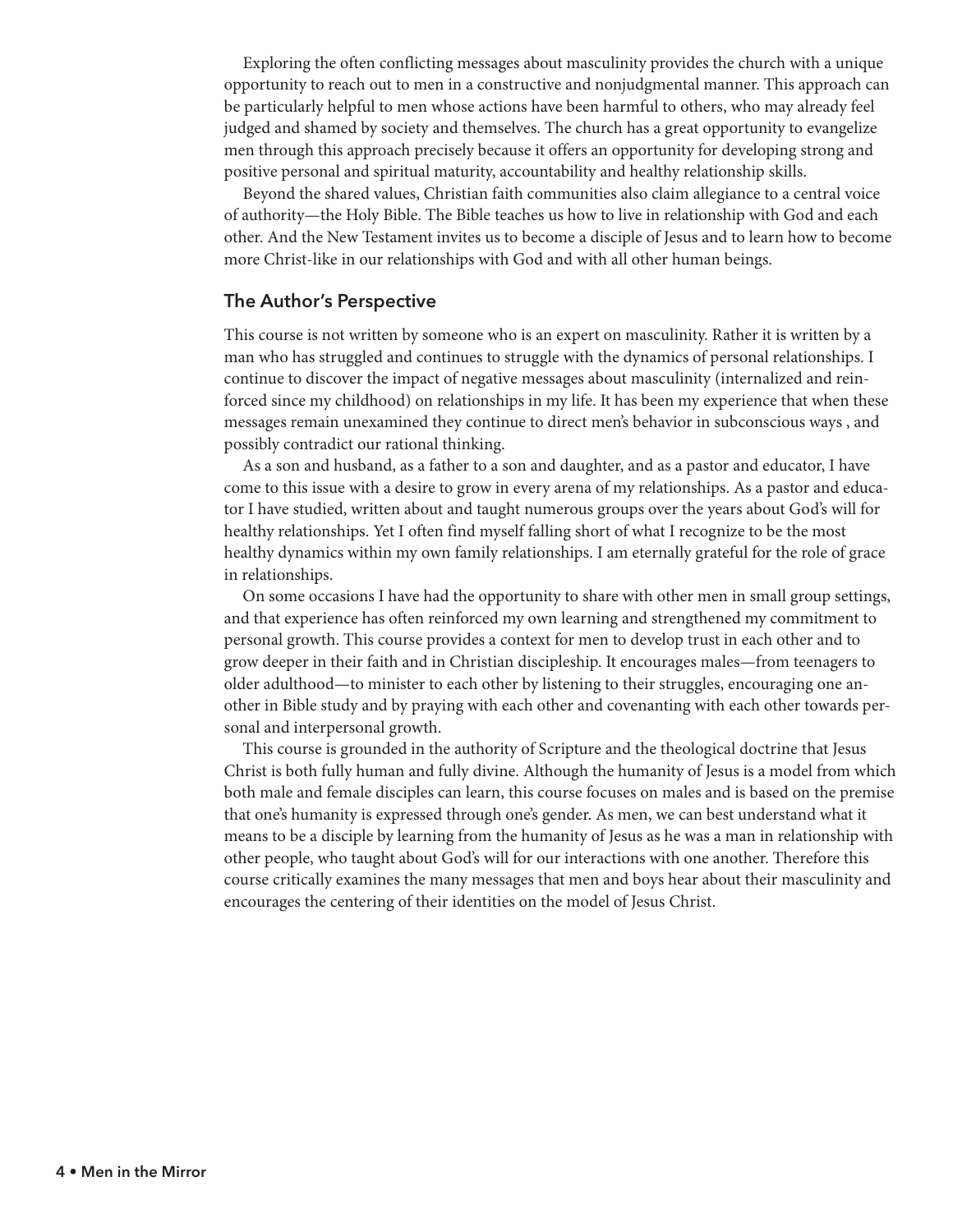# **Course Objectives**

The learner will:

- begin to identify a variety of voices within his own society that have influenced his working definition of masculinity;
- identify within himself the impact the messages about masculinity have on the intimate relationships he has with others (i.e. spouse, children, relatives, friends and coworkers, etc.);
- begin to critically examine the messages our culture communicates about masculinity, and to consider how those messages compare and conflict with our call to be disciples of Jesus Christ;
- define and apply a "hermeneutic of relationship" (identifying the qualities and relational skills that Jesus demonstrated in his relationships with all types of people) to a variety of scripture passages;
- seek to understand the ways that Jesus demonstrated his humanity (masculinity) by examining his relationships and his teachings;
- build an understanding of how Jesus related to other people in a variety of settings and from that understanding, construct a Christ-centered masculinity;
- commit to learn from and apply a Christ-centered masculinity to relationships;
- develop a covenant of accountability with at least one other man in the group and commit to continue dialogue with that person for a period of at least three months after the course has been completed.

# **Materials**

- A Bible for each participant
- A copy of the student pages for each participant
- Paper and pencil for each participant
- Flip chart with newsprint paper and felt-tipped markers, or dry erase board and markers
- A name tag for each participant for each session if participants don't know each other.

# **Content and Scriptural Overview**

# **Session 1—A First Glance in the Mirror: Naming the Problem**

Scripture: Matthew 17:1–8; Mark 7:1–13; Matthew 11:-28–30 Focus: Examining the messages about masculinity that our culture communicates

# **Session 2—Created in the Image of . . .**

Scripture: Genesis 1:26–27; Colossians 1:15–20 Focus: Understanding our identity from God's perspective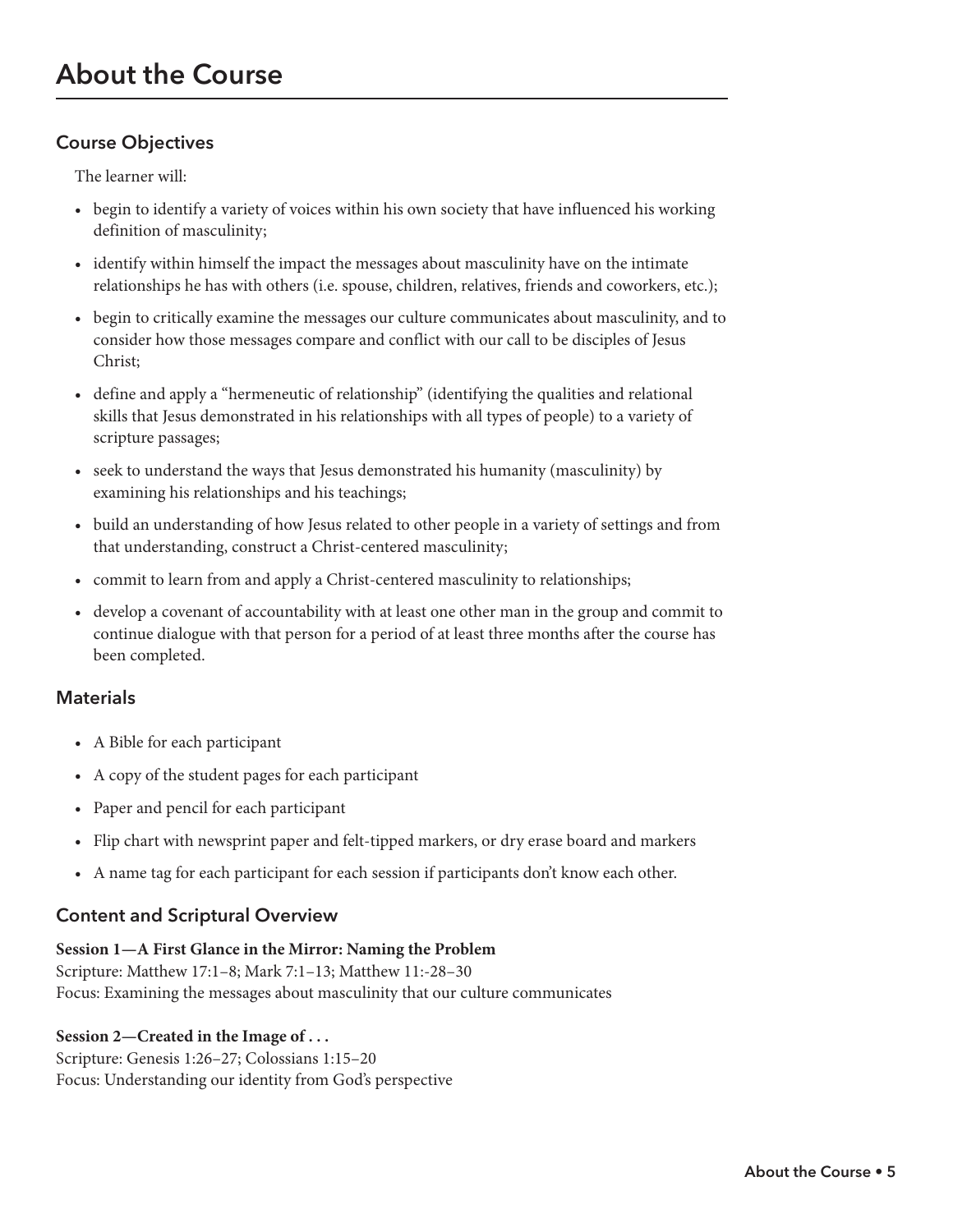#### **Session 3—Into the Looking Glass**

Scripture: Luke 8:40–56; Matthew 9:18–26 Focus: Examining preconceived notions of male superiority

#### **Session 4—Through A Glass Darkly: Facing the Shadow Self**

Scripture: John 8:1–11 Focus: Comparing ourselves to others and justifying ourselves

#### **Session 5—Don't Just Do Something . . . Stand There!**

Scripture: John 4:7–30, 39–42; Luke 18:9–14 Focus: Learning to become consciously aware of the full humanity of others

#### **Session 6—Confronting the Darkness in the Mirror: Objectifying Women**

Scripture: 2 Samuel 11:2–27 Focus: Acknowledging the sinful tendency of males to sexualize females, especially when they are attractive

#### **Session 7—When Evil Stares Back from the Mirror: Lust and the Male Response of Loathing** Scripture: 2 Samuel 13:1–39

Focus: Confronting the repulsiveness of lust and the responses to relational evil

#### **Session 8—Mirroring Our Masculinity: Forgiveness and God in Relationship**

Scripture: Luke 15:11–32; Matthew 18:21–35; Luke 23:32–43 Focus: Exercising forgiveness in a way that preserves our relationships with others and reflects the One in whose image we are created

# **Session 9—Keep a Stiff Upper Lip: A Man's Public Image**

Scripture: John 2:13–17; Mark 11:15–19; John 11:1–44 Focus: Reflecting on the learned behavior of suppressing our tender feelings and exploring how this puts us out of touch with ourselves and others

#### **Session 10—The Reflection in Your Suit of Armor: Redefining Authority and Greatness**

Scripture: Matthew 3:13–17; Matthew 20:20–28; Mark 10:35–45; Luke 14:7–14 Focus: Moving from self-centeredness to the servant leadership modeled by Jesus

#### **Session 11—A Sidelong Glance at the Selfish Side of Success**

Scripture: Luke 12:13–31; Luke 22:24–30; John 13:3–17 Focus: Contrasting self-worth based on possessions and power with self-worth based on the quality of relationships

# **Session 12—The Look of Love: Acceptance and Friendship**

Scripture: Luke 19:1–10; John 15:12–17; Matthew 28:16–20 Focus: Exploring how friendship and mutuality empower lives and ministry

# **Session 13—Be the Mirror for Someone Else . . .**

Scripture: 1 Corinthians 13:11–13; John 15:12–17 Focus: Celebrating opportunities for continued growth and reconciliation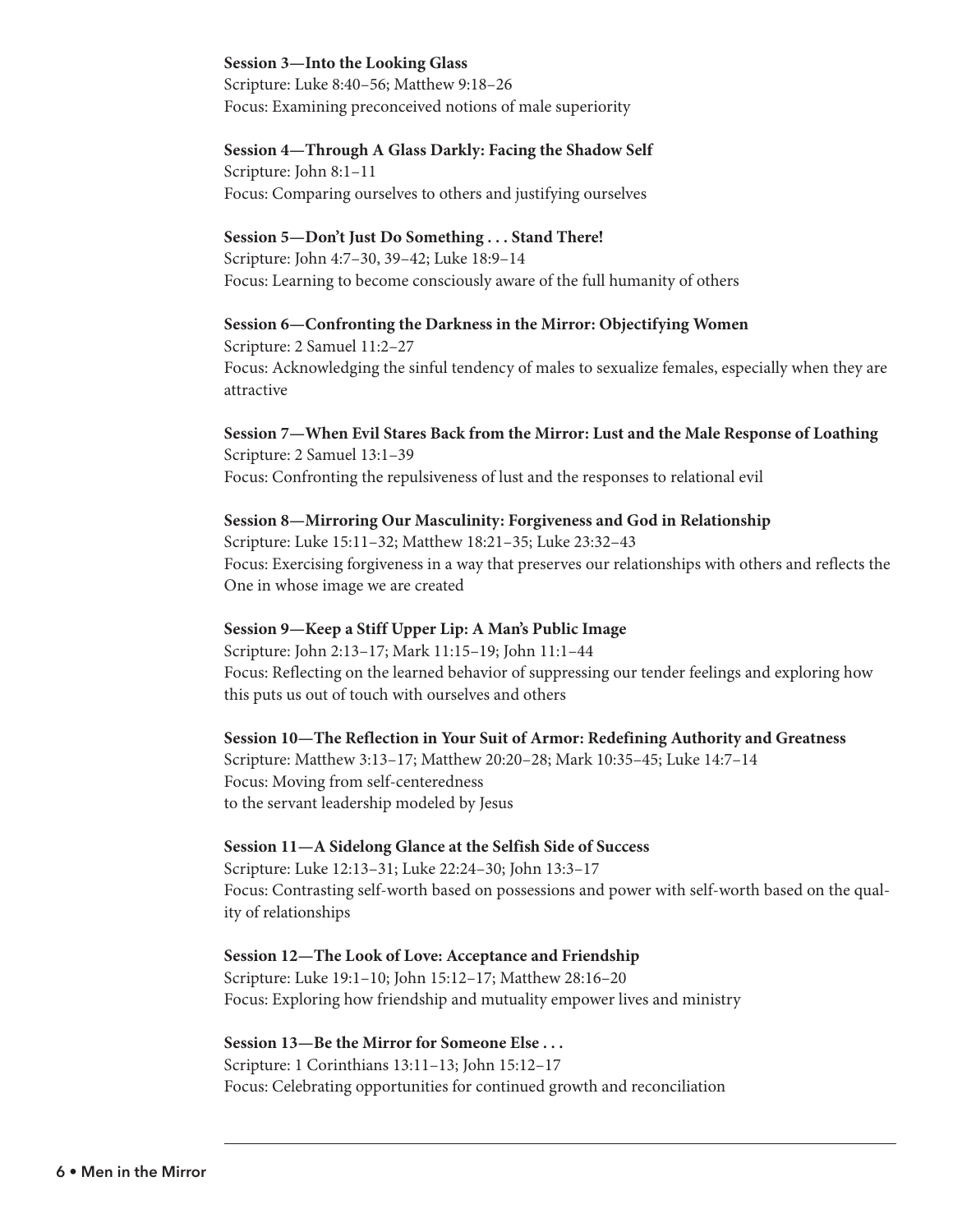# **Course Overview**

This course will look at a variety of passages of Scripture, primarily from the four Gospels, to understand how Jesus engages in relationships.

You will look at the way that Jesus interacts with others to identify relationship skills that we—as his disciples should apply in our relationships. You will also study some of Jesus' teachings about how to treat others and live fully into the community God intends for us.

Apply a focus on how Jesus engages in relationships with those around him (a hermeneutic of relationship) to the study of this passage by asking the following questions:

- Who are the primary characters in the text?
- What is the relationship that Jesus has with each of the primary characters in the text?
- What are the problems that Jesus confronts in the text?
- What does Jesus communicate about his values of men, women, and children in the text?
- What are the relationship dynamics (both overt behaviors and subtle attitudes) that Jesus teaches in the text?
- What issues or behaviors in our lives or society are similar to what Jesus criticizes in scripture?
- How do the issues revealed in this text apply to the way we live our lives? The way we engage in our relationships?
- How does this text challenge our growth as disciples of Jesus Christ?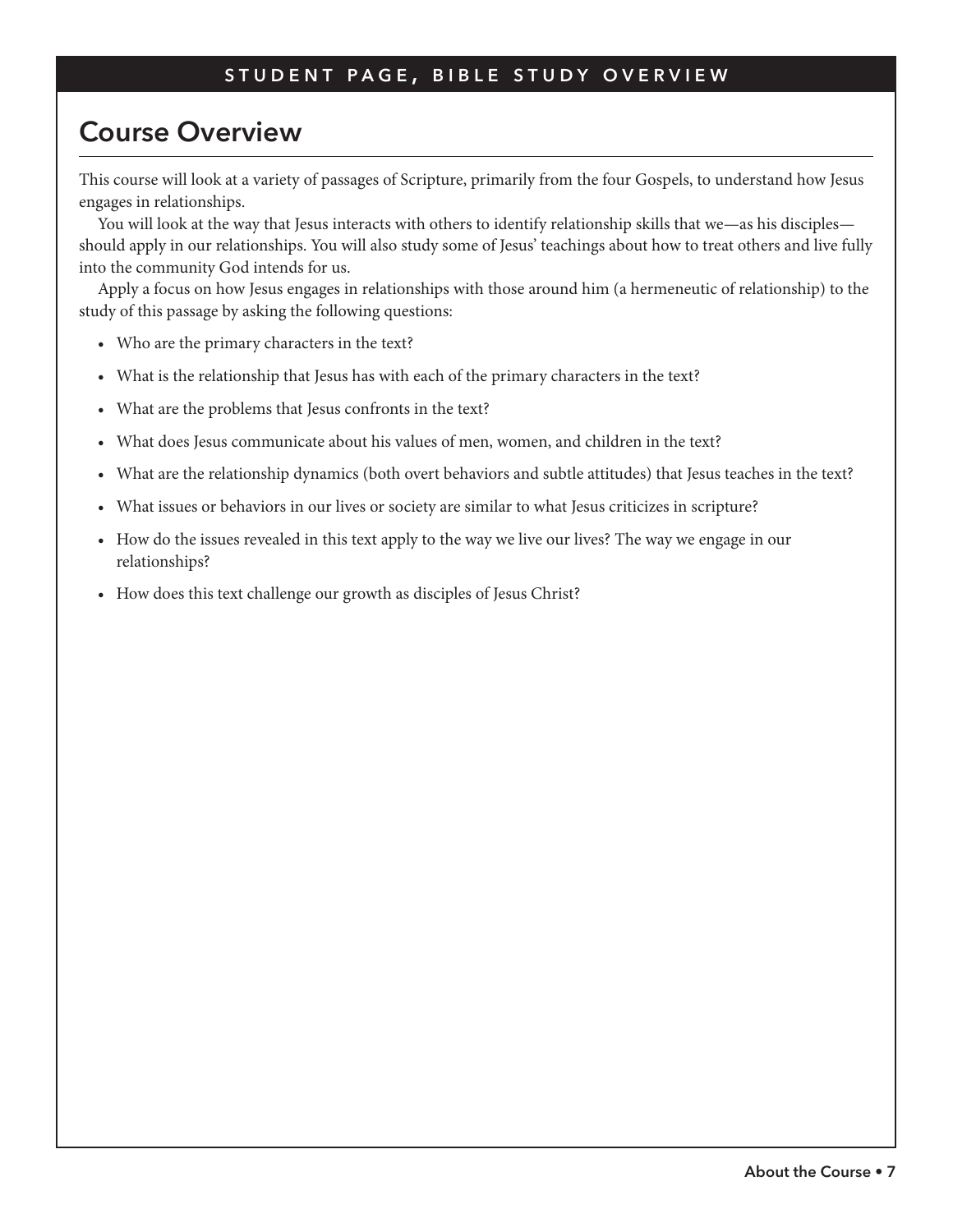# **Session 1—A First Glance in the Mirror: Naming the Problem**

# **Scripture: Matthew 17:1–8; Mark 7:1–13; Matthew 11:28–30**

# **Focus: Examining the messages about masculinity that our culture communicates**

# Preparation

- Collect blank name tags and pens, a flip chart, newsprint paper, and felt-tipped markers.
- On a sheet of newsprint, print the course objectives listed in the introduction.
- Make a copy of Student Page 1 for each participant.
- Read over the Bible study options and decide which will fit your time frame.

# Gathering *(5 minutes)*

As the men enter the room, ask them to make a name tag. When most participants have arrived, gather together.

# **1. Pray together.**

Pray the following prayer, or one of your choosing:

Gracious God, we come as men of faith, dependent upon the Lordship of Christ in our lives to help us to grow as disciples. We vow our allegiance and loyalty to you, Lord Jesus. Through love and through your devotion to your disciples you demonstrated what full maturity as a servant of God means. We come to study your Holy Word, bringing with us our society's and our own understandings of what it means to be a man, so that we may learn anew how to walk in your footsteps as true and faithful male servants. In the name of Christ we pray, Amen.

# Exploring *(40 minutes)*

In 1 Corinthians 13:9–13, the Apostle Paul uses the metaphor of a mirror to describe the way that human beings view their lives.

For we know only in part, and we prophesy only in part; but when the complete comes, the partial will come to an end. When I was a child, I spoke like a child, I thought like a child, I reasoned like a child; when I became an adult, I put an end to childish ways. For now we see in a mirror, dimly, but then we will see face to face. Now I know only in part; but then I will know fully, even as I have been fully known. And now faith, hope, and love abide, these three; and the greatest of these is love.

This course utilizes the metaphor of the mirror to examine the varied and often conflicting messages about masculinity. By studying the life (and humanity) of Jesus Christ—men have a mirror by which to evaluate interpersonal skills and orientation to life. Such an approach leads men deeper into Christian discipleship, encouraging men to embrace a truer expression of Christ-like humanity in their lives.

# **2. Discuss messages about masculinity.**

Ask the men to name the messages about masculinity that they learned while growing up—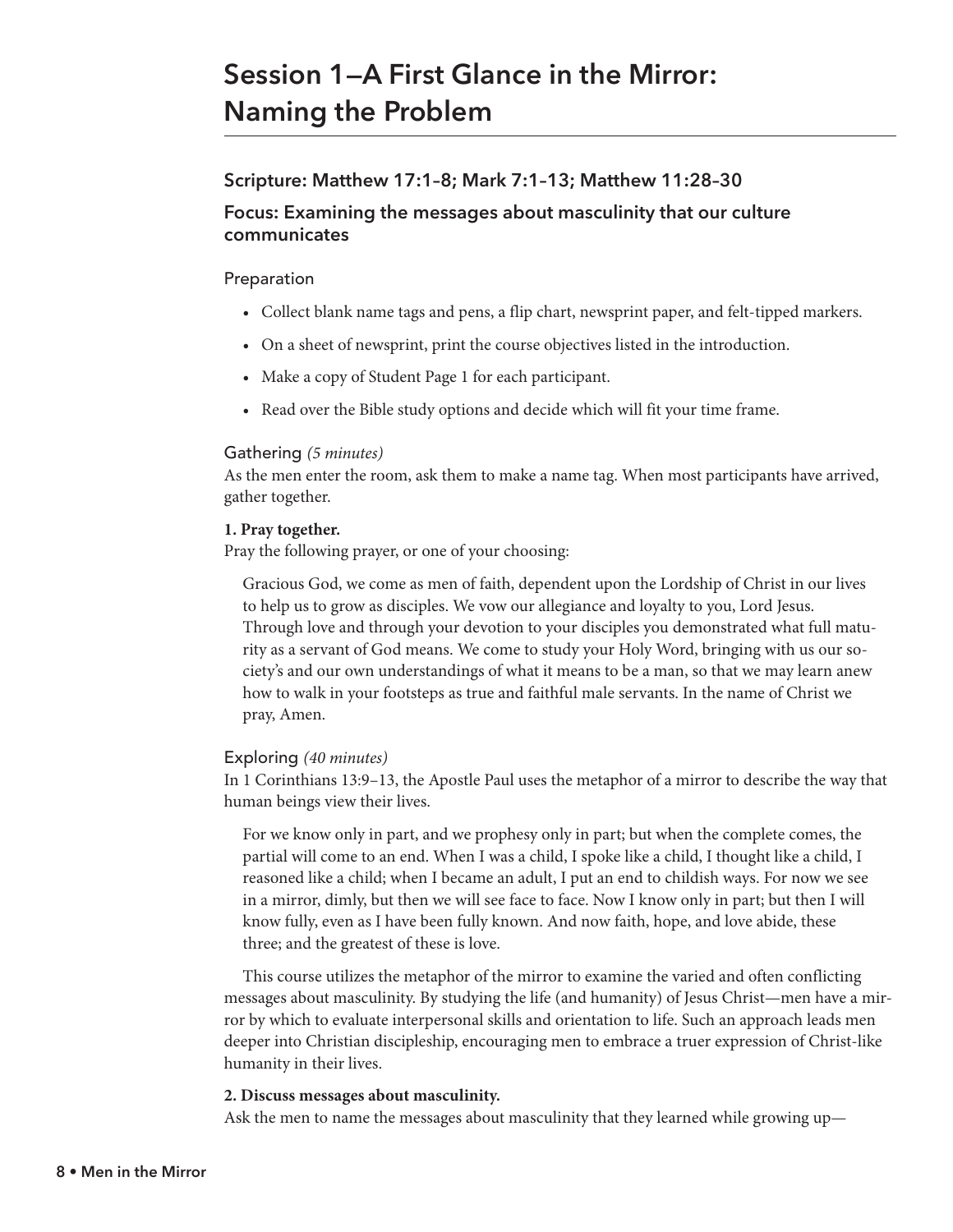adjectives or phrases that indicate what it means to be a man (i.e. strong, decisive, never cry, stoic, faithful, honor, good provider, strong protector, measured by how well you hold your liquor or how many girlfriends or sexual conquests you have, don't back down, take charge of your life/your girlfriend/your family, sow your oats, don't stop until you get what you want, and so forth). List these messages on a sheet of newsprint on the flip chart in front of the class.

These messages create cultural norms and mores about what it means to be a male in relationship to other human beings. Point out that many of these concepts have positives and negatives. For example, protecting the security of one's family is positive, while protecting one's "sense of property or domain" when challenged by a wife or child is negative. Consider the positive and negative impacts of several of the qualities listed by the group.

Discuss how messages regarding masculinity may conflict with one another. Encourage the men to identify how some of the messages have created problems for them in their own relationships. Refer the group to the questions on the student page, and discuss them together.

Keep the list of messages for use in Session 4.

#### **3. Present course objectives, format and mindsets.**

Use the messages about masculinity to lead into an overview of the workshop and its objectives. Call the group's attention to the newsprint sheet with the course objectives, and read the list aloud. Ask the course participants to commit to attending three sessions before they decide whether this course is of value to them. Tell the group this curriculum's value comes from group discussions, which may not be evident after attending only one session.

Over the next 13 sessions you will be exploring openly their understanding of masculinity and how definitions of masculinity have impacted personal relationships. Say that for most of us this is a risky and unsettling prospect because it opens us to a position of vulnerability. One of the messages our society teaches us about masculinity is to remain strong, to create barriers that conceal our imperfections and to resist sharing those imperfections with others. This learned response not only creates barriers in our relationships with other people, it creates barriers between us and God. It also keeps us from ever understanding the depth of who we are as unique human beings.

This course creates an encounter between our lives and the Holy; we will see the imperfections of our lives against the transcendent holiness of Jesus Christ. It is natural for us as human beings to fear an encounter with the Holy, especially when doing so reveals our mistakes and flaws as human beings. But this course is not designed to condemn and shame individuals into paralysis, rather it invites us to start with our present context and to embrace the life-giving growth of Jesus Christ by learning from his patterns of relating to other human beings. It extends God's grace to men as an agent of change rather than condemnation as an agent of shame.

Tell participants that this course will allow for as much or as little personal disclosure as one is willing to offer, but, generally speaking, the more participants are willing to share, the more value this course will have in helping each participant create healthy relationships. This works best when there is shared dialogue between individuals and no one dominates the conversation.

#### **4. Study the Bible.**

Pick two of the three options listed below to study together, reading the passages and discussing the related material on Student Page 1.

- *Matthew 17:1–8: Encountering the holy*
- *Mark 7:1–13: Invited to embrace the mind of Christ*
- *Matthew 11:28–30: "Take my yoke upon you, and learn from me"*

Responding *(10 minutes)*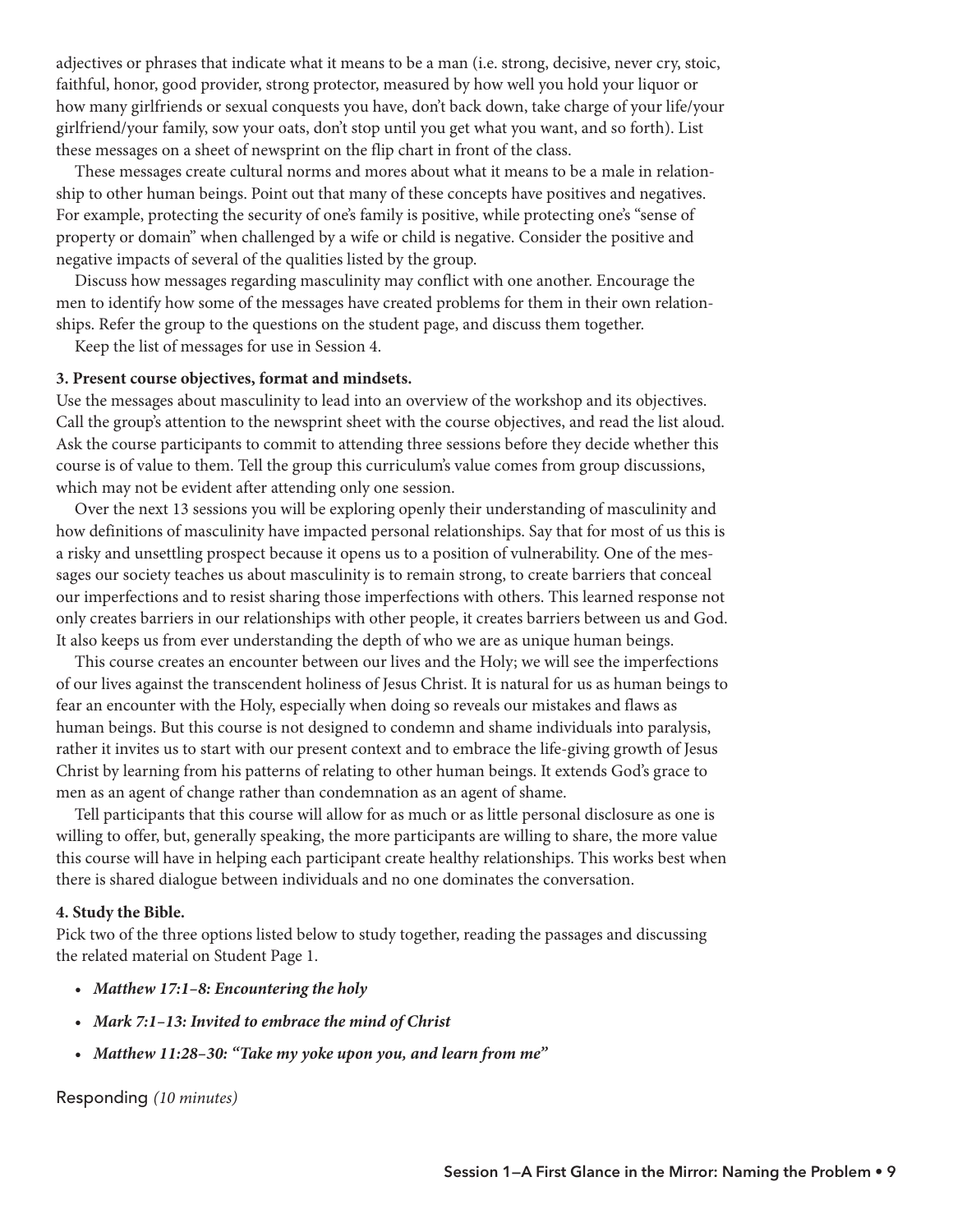#### **5. Engage in an exercise in self-disclosure.**

Divide the men into pairs and ask each person to take three or four minutes to share a brief introduction of their lives with their partner. This should include at least their name, age, where they grew up, their occupation or profession, their family and any expectations they have of this course. When the men share their stories, they should engage their partner with eye contact and openness.

Point out that the hard work of this course is not done in the sessions, but in applyubg the lessons. Participants will be redefining and applying that new definition to our relationships, especially with those individuals who we love.

Say, "Allow the teachings of Jesus you have encountered in this course to informthe way you relate to others. And more importantly, meditate and pray over what you have learned, that you may find yourself daily transformed by the image of Jesus Christ,who is both Lord and Savior of our lives.

#### Closing *(5 minutes)*

#### **6. Summarize the basic points.**

Summarize the lesson, using the following talking points:

- We hear and learn a variety of messages that define for us what it means to be a male.
- Some of those messages have positive impacts on our relationships and sense of identity, while other messages have negative impacts. Still other messages can have both positive and negative impacts depending on how we apply them in our lives.
- Generally speaking, men have learned not to share personal feelings and are not afforded the opportunity to reflect together on their struggles with their identities.
- As a male and as the savior of humankind, Christ invites us into a trusting relationship with him, where we can learn without condemnation.

Reiterate the objectives of the course, and the value of pursuing these objectives in a group.

#### **7. Close in prayer.**

Invite the men to enter into silent prayer for the person with whom they shared in the self-disclosure activity and for themselves. Then close with a brief prayer asking God's presence with the group as they engage in the study in the coming weeks.

#### Homework

In preparation for the next session, invite participants to do the following:

Think and pray about Mark 7:1–13 and how your personal list of messages about masculinity dim your understanding of who Christ calls you to be.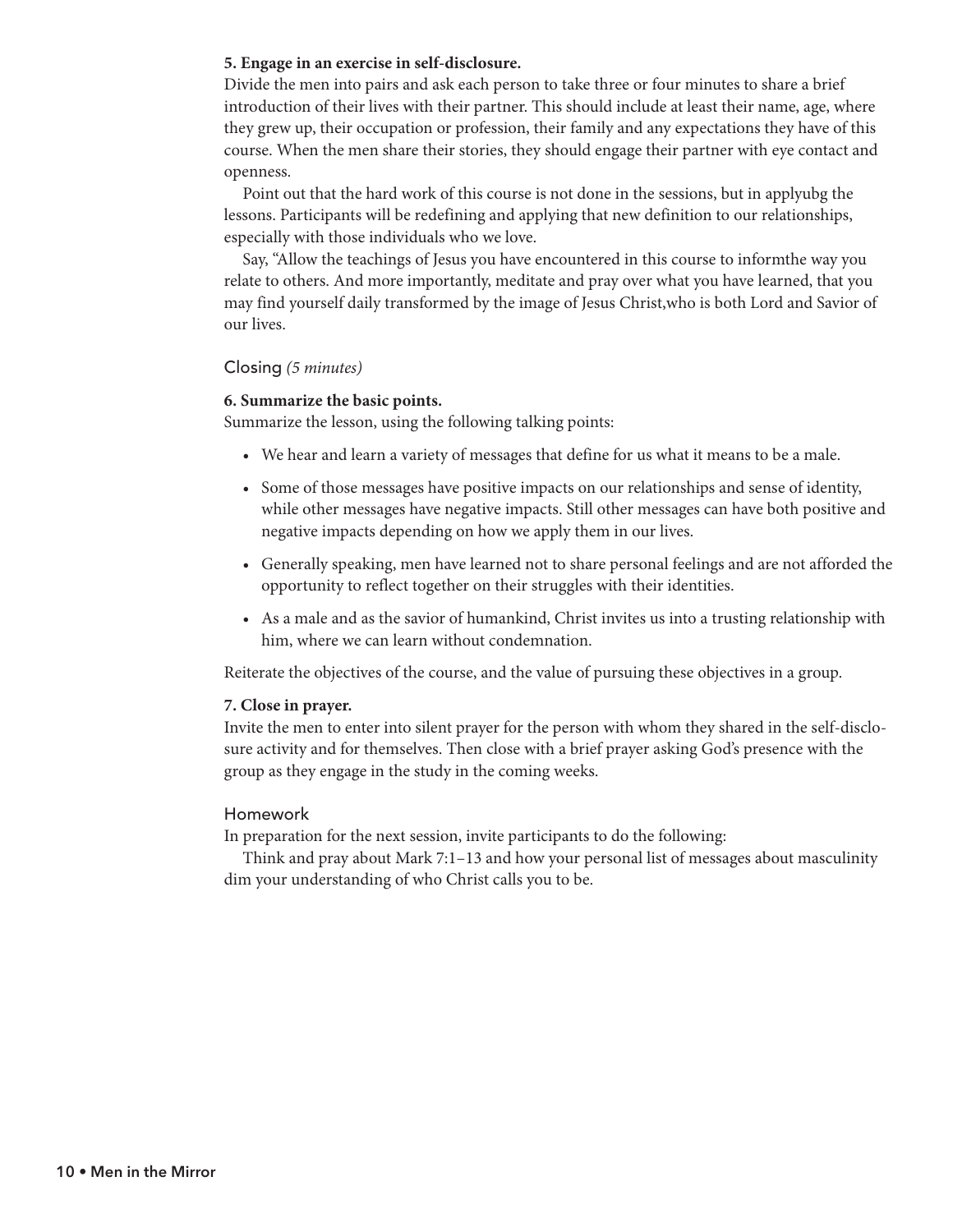# **Session 1— A First Glance in the Mirror: Naming the Problem**

# **Scripture: Matthew 17:1–8; Mark 7:1–13; Matthew 11:28–30**

## **Focus: Examining the messages about masculinity that our culture communicates**

In 1 Corinthians 13:9–13, the Apostle Paul uses the metaphor of a mirror to describe the way that human beings view their lives.

For we know only in part, and we prophesy only in part; but when the complete comes, the partial will come to an end. When I was a child, I spoke like a child, I thought like a child, I reasoned like a child; when I became an adult, I put an end to childish ways. For now we see in a mirror, dimly, but then we will see face to face. Now I know only in part; but then I will know fully, even as I have been fully known. And now faith, hope, and love abide, these three; and the greatest of these is love.

This course utilizes the metaphor of the mirror to examine the varied and often conflicting messages about masculinity. Studying the life (and humanity) of Jesus Christ gives us a mirror by which to evaluate interpersonal skills. Such an approach leads us deeper into Christian discipleship, encouraging men to embrace a truer expression of Christ-like humanity in our lives.

#### Messages About Masculinity

From the list compiled by the class, identify a list of the various messages that you adopted or internalized at some point in your life.

\_\_\_\_\_\_\_\_\_\_\_\_\_\_\_\_\_\_\_\_\_\_\_\_\_\_\_\_\_\_\_\_\_\_\_\_\_\_\_\_\_\_\_\_\_\_\_\_\_\_\_\_\_\_\_\_\_\_\_\_\_\_\_\_\_\_\_\_\_\_\_\_\_\_\_\_\_\_\_\_\_\_\_\_\_\_\_\_

\_\_\_\_\_\_\_\_\_\_\_\_\_\_\_\_\_\_\_\_\_\_\_\_\_\_\_\_\_\_\_\_\_\_\_\_\_\_\_\_\_\_\_\_\_\_\_\_\_\_\_\_\_\_\_\_\_\_\_\_\_\_\_\_\_\_\_\_\_\_\_\_\_\_\_\_\_\_\_\_\_\_\_\_\_\_\_\_

\_\_\_\_\_\_\_\_\_\_\_\_\_\_\_\_\_\_\_\_\_\_\_\_\_\_\_\_\_\_\_\_\_\_\_\_\_\_\_\_\_\_\_\_\_\_\_\_\_\_\_\_\_\_\_\_\_\_\_\_\_\_\_\_\_\_\_\_\_\_\_\_\_\_\_\_\_\_\_\_\_\_\_\_\_\_\_\_

\_\_\_\_\_\_\_\_\_\_\_\_\_\_\_\_\_\_\_\_\_\_\_\_\_\_\_\_\_\_\_\_\_\_\_\_\_\_\_\_\_\_\_\_\_\_\_\_\_\_\_\_\_\_\_\_\_\_\_\_\_\_\_\_\_\_\_\_\_\_\_\_\_\_\_\_\_\_\_\_\_\_\_\_\_\_\_\_

\_\_\_\_\_\_\_\_\_\_\_\_\_\_\_\_\_\_\_\_\_\_\_\_\_\_\_\_\_\_\_\_\_\_\_\_\_\_\_\_\_\_\_\_\_\_\_\_\_\_\_\_\_\_\_\_\_\_\_\_\_\_\_\_\_\_\_\_\_\_\_\_\_\_\_\_\_\_\_\_\_\_\_\_\_\_\_\_

\_\_\_\_\_\_\_\_\_\_\_\_\_\_\_\_\_\_\_\_\_\_\_\_\_\_\_\_\_\_\_\_\_\_\_\_\_\_\_\_\_\_\_\_\_\_\_\_\_\_\_\_\_\_\_\_\_\_\_\_\_\_\_\_\_\_\_\_\_\_\_\_\_\_\_\_\_\_\_\_\_\_\_\_\_\_\_\_

• How did they impact you both positively and negatively?

• Which messages still influence your sense of identity today?

#### Bible Study

#### *• Matthew 17:1–8: Encountering the holy*

#### Read the scripture.

This is a passage which reveals the Transfiguration of our Lord in front of three of his male disciples. It reveals the divinity of the Christ in the man, Jesus; expresses the total affirmation of God in the revelation of Jesus as the Christ; and commands Jesus' disciples to listen to what he says. The disciples are fearful because they recognize they are in the presence of the holiness of God. But Jesus reassures them.

Discuss: What mistakes and imperfections do you fear having exposed?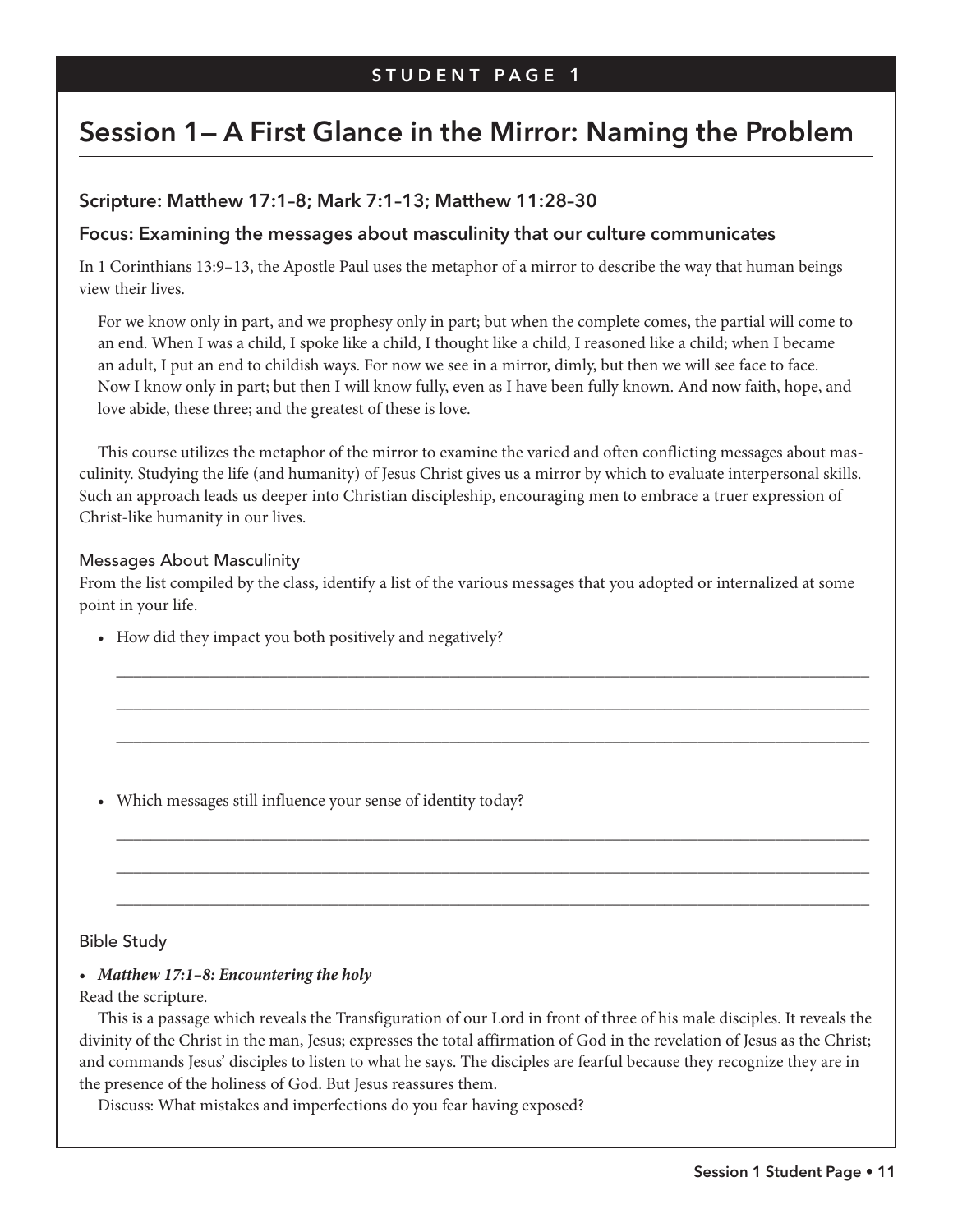The course leader will lead a discussion of the relevance of this passage as we begin a study of masculinity. When we encounter the holy we want to remain with it instead of reentering the hectic stresses of this world. But Jesus invites us down the other side of the mountain top experience, for life itself remains ahead. We are called to take what we learn about Jesus into our daily lives.

# *• Mark 7:1–13: Invited to embrace the mind of Christ*

#### Read the scripture.

It is common for traditions (even religious traditions) to become distorted, perhaps conflicting with the teachings of Jesus Christ. Reflect on this passage and on ways which we—as we seek the mind of Christ—have grown beyond the distorted traditions that limit rather than magnify the potential of all people. (Consider the role of women in leadership positions in the church and/or the changes in racial equality in our society.)

The church has engaged in a code of silence regarding the relationship of husbands to wives and to families. By turning to Christ and his involvement in human relationships, we are able to critique the norms of our society. Look back at the messages that we have heard from our society. Begin the process of critiquing some of those messages.

Discuss: How have some messages about masculinity created unhealthy dynamics in families? Created a counterproductive set of values within a man?

#### *• Matthew 11:28–30: "Take my yoke upon you, and learn from me"*

#### Read the scripture.

This passage helps to allay any concerns or fears that may still exist about the intentions of the course. Jesus Christ tells us that though his teachings contradict much of what our society defines as a "healthy" definition of masculinity, those teachings are based on the concept of true humanity and are to be trusted by those who are his disciples. The teachings of Christ allow for respect, mutuality, servant leadership, agape love, acceptance and trust to grow in the life of each individual.

#### Homework

Think and pray about Mark 7:1–13 and how your personal list of messages about masculinity dim your understanding of who Christ calls you to be.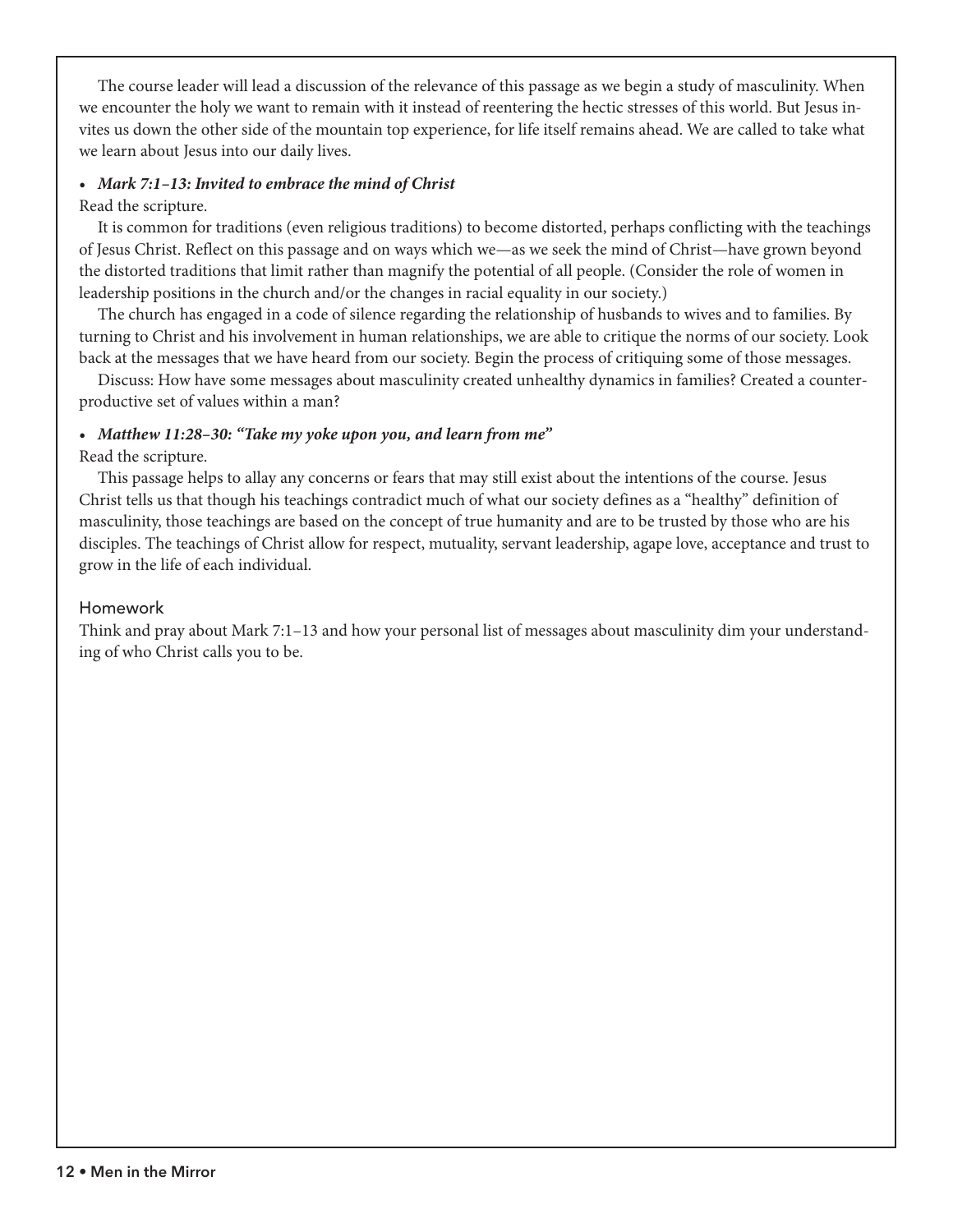# **Scripture: Genesis 1:25–27; Colossians 1:15–20**

# **Focus: Understanding our identity from God's perspective**

# Preparation

- On newsprint, print the following cultural messages
	- © Males are uniquely created in the image of God and have been given the authority to make unilateral decisions for themselves, their partners and their families.
	- © You are the man of the house.
	- © Take charge and get what is coming to you.
- Make two copies per participant of "A Covenant of Class Participation," as well a copy of Student Page 2 for each participant.
- For a good introduction to the doctrine of the Trinity, see the Presbyterians Today special edition publication, "What Presbyterians Believe" (June 2011), available at http://store.pcusa.org/1211611013.
- Consider making a diagram of the Trinity on newsprint, showing the relationship of all three persons of the Trinity through three intersecting circles in the grid of a triangle.

## Gathering *(5 minutes)*

# **1. Pray together.**

Pray the following, or a prayer of your own choosing:

Most Loving God, you created us as human beings in your image, with a mind to know you, a heart to love you and a desire to serve you. But we have distorted that reflection by focusing too much on our images and failing to look at you first. Our knowledge is imperfect and our offerings of love are inconsistent and incomplete. Teach us anew, Lord, to grow into the likeness of Jesus Christ that we may see him more in the actions of our lives every day. We pray in Christ's name. Amen.

#### **2. Make a covenant.**

Distribute two copies of "A Covenant of Class Participation" to each course participant. Invite a volunteer to read the covenant aloud for the group, and discuss any questions that may arise. Ask the men to sign both copies of the covenant, giving one copy to the leader and keeping one copy.

# Exploring *(40 minutes)*

#### **3. Study the Bible.**

- *Genesis 1:26–27: Created in the image of . . .*
- **4. Explore the doctrine of the Trinity—created in the image of God to be in relationship.**

#### **5. Study more scripture.**

*• Colossians 1:15–20: The image of the invisible God*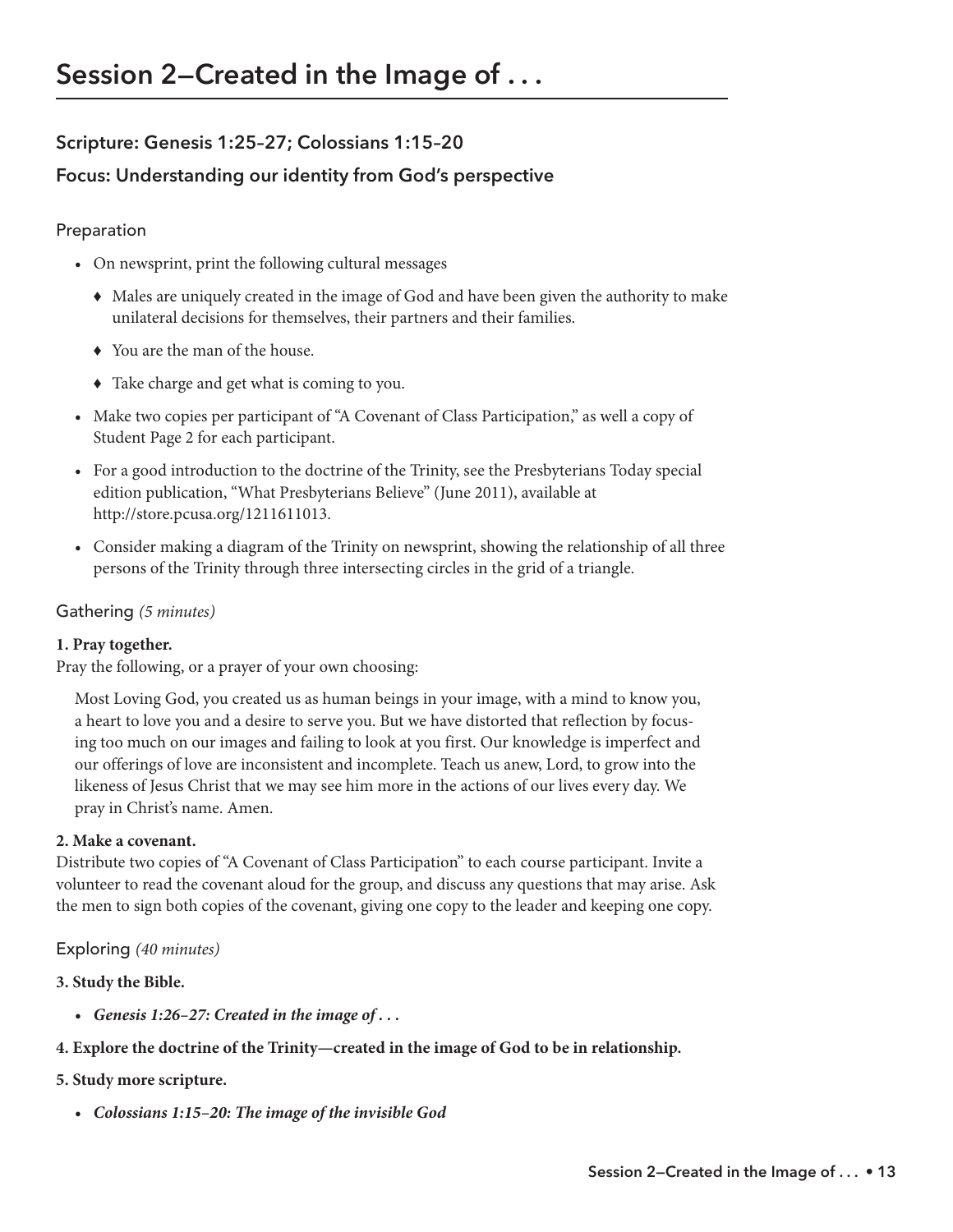#### Responding *(10 minutes)*

#### **6. Engage in an exercise in self-disclosure.**

In groups of three, invite participants to take three minutes each to reflect on a negative message of masculinity that they learned growing up, and to share some of the problems that particular message has created in their lives as adults. (For example, internalizing the message that "men don't talk about their feelings" sets us up for growing out of touch with our own feelings, and becoming isolated in relationships with others.)

#### Closing *(5 minutes)*

#### **7. Summarize the session's basic points.**

Go over the following points, listing on newsprint if desired:

- The Bible teaches us that we are all—male and female—created in the image of God.
- The language of God in Genesis 1:25–27 identifies God in the plural.
- The doctrine of the Trinity defines God as three persons in community with one another.
- As human beings created in the image of God, we have been created to be in community.
- Women, just as men, reflect part of the identity of God. We must be open to how God is working through women in our relationships.
- If we as men think that we alone are created in the image of God, we make idols of our gender.
- By studying Jesus' relationships shown in the Gospels, we can identify and apply the wisdom of God to our relationships.

#### **8. Close with prayer.**

Invite a member of the class to close the session with prayer.

#### Homework

Ask the men to read Mark 14:3–9 and Luke 7:36–50 and reflect on the materials in the homework section of Student Page 2.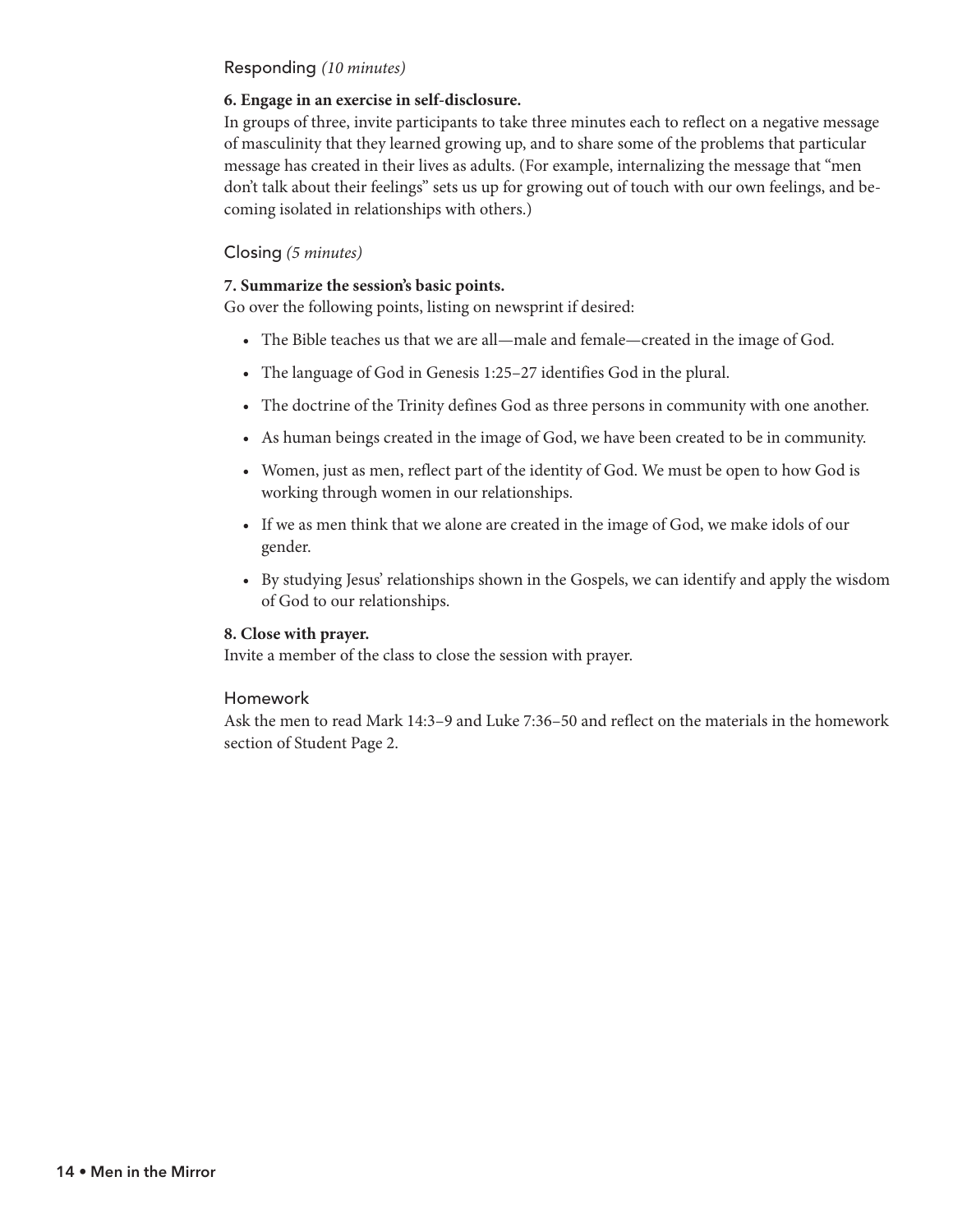# **Session 2—Created in the Image of . . .**

# **Scripture: Genesis 1:25–27; Colossians 1:15–20 Focus: Understanding our identity from God's perspective**

#### Bible Study

*• Genesis 1:26–27: created in the image of . . .* 

#### Read the scripture.

Notice that this passage says "God said, 'Let us create humankind in our image, according to our likeness. . .' (vs. 25) So God created humankind in his image, in the image of God he created them, male and female he created them."

The first point worth noting is that the voice of God in verse 25 is a plural voice: "let *us* make . . . in *our* image, according to *our* likeness." Why is the creator God identified in the plural? Jewish scholars believe that this text refers to the role of Wisdom as partner with the creator God. (See Proverbs 8, particularly verses 22–31, for Wisdom's role in creation.) Christian scholars believe that this is a reference to the concept of God as community, as understood in the doctrine of the Trinity. The creation of humanity (both male and female) reveals a broader image and likeness of God rather than just one gender.

Today fundamentalist Christianity teaches that only the male reflects the true image of God. This is what Augustine of the fourth century believed and taught, reinforced by his interpretation of the writings of the Apostle Paul. In fact, Augustine introduced a form of hierarchy into gender relationships, surmising that because males were created in the same gender as Jesus Christ, they are the more godly gender. Conversely, Augustine believed and taught that it was through the female that sin entered the world. He believed that it was the duty of the "more-godly male" to save the woman from her sinful state. This is called dualism and separates males and females in their relationships with Christ by gender alone. Only within the last one hundred years has this doctrinal position been seriously challenged within mainline Christianity.

Only within the last 50 years has our culture (and mainline religions) shown an understanding of women as being created equal in the image of God. Partially because of a disconnection between theology and practical living, many males still make the household's important decisions unilaterally. . Many men still believe that they are the only gender created in the image of God, and therefore that they have a divinely ordained responsibility to decide what is right for the family.

Think about how this concept plays out in society and identify some ways that this male-dominant orientation damages family relationships. This model can create dysfunctional relationships men live out in family relationships—from men feeling misunderstood and underappreciated at one end of the spectrum to abusive behavior, estrangement and even murder on the other end of the spectrum.

Consider the difference that a fuller understanding of Genesis 1:25–27 has on family relationships, where the male is only part of the image of God, balanced by the female.

- How does this change the way we relate to each other?
- How does this image promote a mutuality of working together, discovering wholeness in each other's life and perspectives?

# The Doctrine of the Trinity: In Relationship

A core doctrine of Christianity is the belief in the Trinity—one God in three persons, Father, Son and Holy Spirit, or by role—Creator, Redeemer and Sustainer. The doctrine of the Trinity is a complex notion of understanding the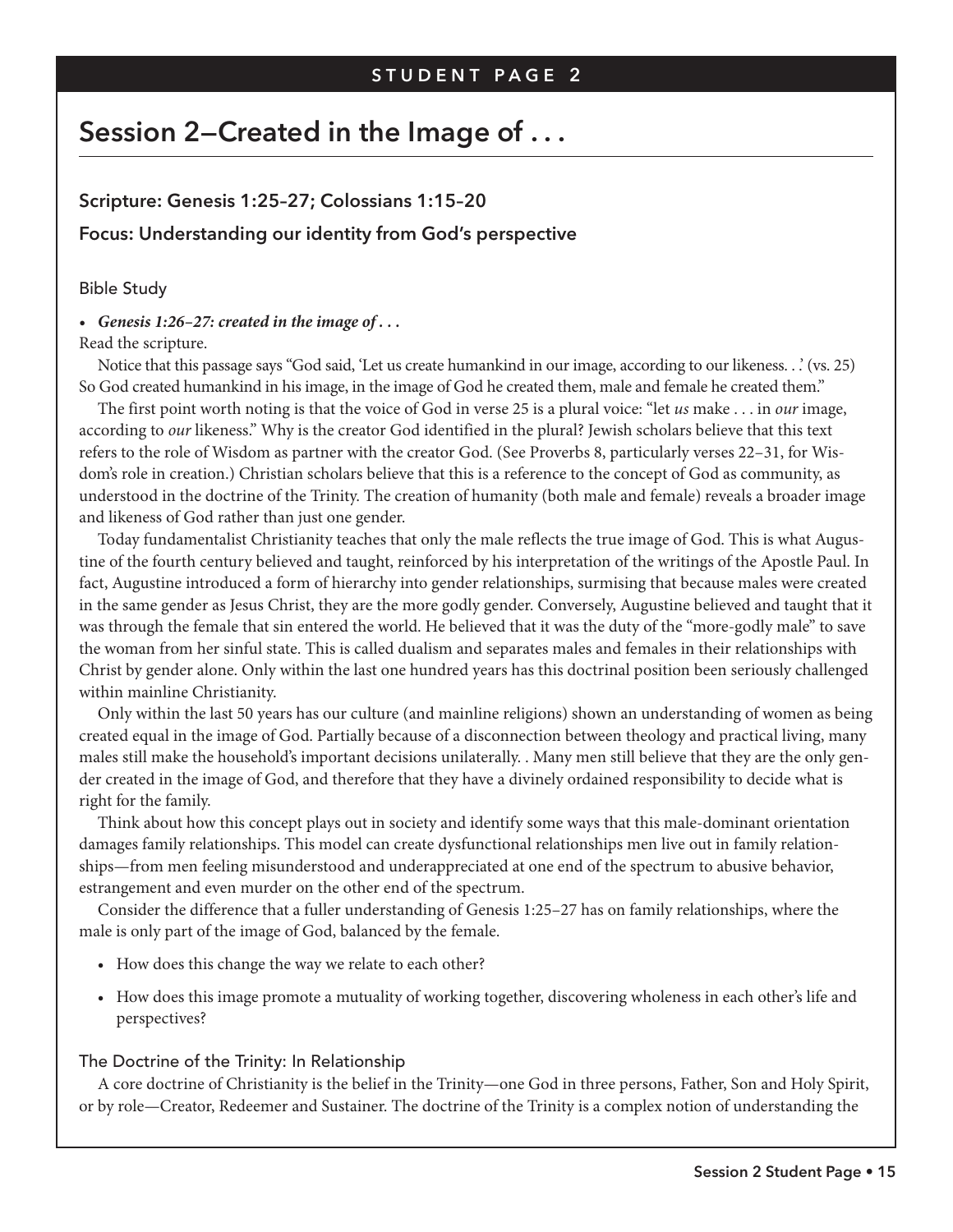fullness of an infinite God. To make this comprehensible, the Bible distinguishes three different categories, or "persons," of God: Father, Son and Holy Spirit.

- **God as Father** is the source, the creator of everything, eternal and infinite, from whom all creation and life comes. It is God the creator who created the relationship with the first human beings and established the concept of covenant with Abraham, Sarah and their offspring. It is God the creator who sent the Son and the Holy Spirit into the world to provide the world with direction, sustenance and redemption.
- **The Son is Jesus Christ**, God in human form, the one who came to teach and interpret the will of God. Jesus is fully God, but also fully human, and as such is the redeemer of human life who relates intimately with humanity, the one who restores fallen humanity to right relationship with God. Through his life, death and resurrection, he reveals the power of God's infinite love to restore our lives. As the one who was resurrected from the dead, he opens the door to eternal life for humanity.
- **The Holy Spirit provides the sustaining presence of God** in this life. The Holy Spirit was present at the time of creation with God the Father and God the Son and has always been a partner with God. Jesus told his followers that the Holy Spirit is the Advocate and the Comforter who remains with the church to direct and guide it in life. The Spirit of God intercedes for humanity, as Paul says in his letter to the church at Rome, "with sighs too deep for words" (Romans 8:26), and also helps believers to interpret the will of God in their lives and actions.

The three persons of the Trinity are best illustrated through three intersecting circles in the grid of a triangle. This demonstrates each person's unique roles, but also—within the overlapping dimensions of their circles—how each person has overlapping roles with the other members of the Trinity. Whatever is done by one of the persons of the Trinity integrates with a part of the other two persons.

If God in Three Persons reflects God as community, and we are created in the image of God, we are then created to be within community. This course emphasizes the relational dimension of God—the notion of God as community. Reflect on the following:

- How does the Holy Spirit complement and support the work of God the Father and God the Son?
- What principles of relationship do you see in the Trinity that embody the will of God for our lives and our relationships?
- In regard to our relationships, what are the implications of being created in and for community?

# Bible Study

# *• Colossians 1:15–20: The Image of the Invisible God*

Read the scripture.

This passage describes Jesus as the Son (the second person of the Trinity) or Redeemer—God in human form. This passage illustrates Jesus being both fully human and fully divine. Because he is fully God, Jesus was present at the beginning of creation and has first place in all things including all human structures of power. Through the fully human Jesus, God reconciled all things through him in his time on the cross.

We look with confidence to Jesus Christ to reveal to humanity the way to salvation—in the eternity and in the here and now. Jesus' relationships and teachings can help us grow in our discipleship and in working to realize the sovereignty of God's salvation.

Discuss:

• How does this passage change your understanding of Jesus? Of Jesus' relationship to the other persons in the Trinity? Of Jesus' relationship to his disciples?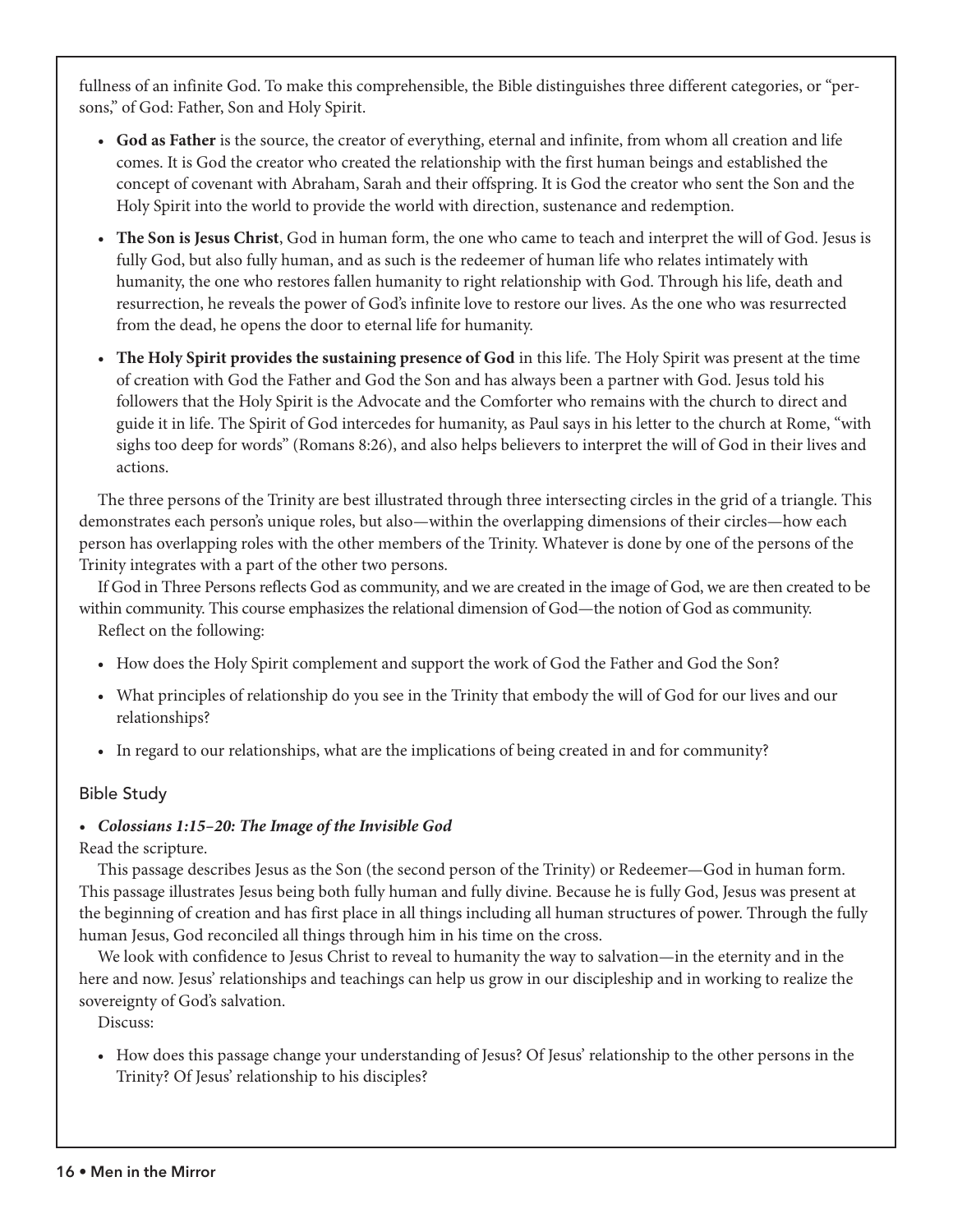#### Homework

Read Mark 14:3–9 and Luke 7:36–50.

In biblical times, hospitality "was the process of 'receiving' outsiders and changing them from strangers to guests."\* Hosts were expected to fully welcome a stranger, offering not just protection, but honor. An expression of hospitality made available the host's self, home and basic resources to provide an atmosphere where stranger/guest and host can get to know each other.

Both of these passages deal with hospitality and self-importance versus honoring another. In both of these passages, the hosts should have offered hospitality to Jesus, but fail to do so. Women who are outsiders offer hospitality to Jesus.

Reflect on the following:

- Why is extending hospitality to another—male or female, family member or stranger—important?
- Compare the behaviors (and attitudes behind the behaviors) of the hosts in each passage with the women in each passage.
- What are the messages that society tells men that inflates their own sense of importance?
- What barriers do we erect between ourselves and those we love that prevent us from showing our true selves and keep us from getting to know others (i.e., being too busy to be interrupted, holding judgmental attitudes or teasing others inappropriately, to name a few)?

To ponder: Simply acknowledging the impact that self-important or male-dominant mindsets have on our lives does not change the behavior. Sharing that understanding and reflecting on it with another person helps us to begin changing our behavior.

\**Harper's Bible Dictionary,* edited by Paul J. Achtemeier (New York: Harper & Row, 1985), p. 408.

# A Covenant of Class Participation

*Read the covenant of class participation. Sign both copies of the covenant and give one to the course instructor. Keep the other copy of the covenant to refer to as a reminder of the commitment you have made to others and to yourself in this course.* 

I (print name) \_\_\_\_\_\_\_\_\_\_\_\_\_\_\_\_\_\_\_\_\_\_\_\_\_\_\_\_\_ covenant to participate actively in each of the sessions of this class. I will be open to hearing the personal reflections of others and will refrain from judging the reflections and personal contributions of each individual in the class.

To the best of my ability I will open my life and my experiences to the teachings of Jesus Christ, trusting that everything shared in the class between course participants will be respected and held in confidence.\* \*

Signature of Student \_

Course leader

\* \*The only exception to this code of confidentially would be the disclosure of any information shared that reveals a violation of civil law or reveals a serious physical threat to the well-being of another person, in which case it would be the legal responsibility of the teacher to share such information with civil authorities.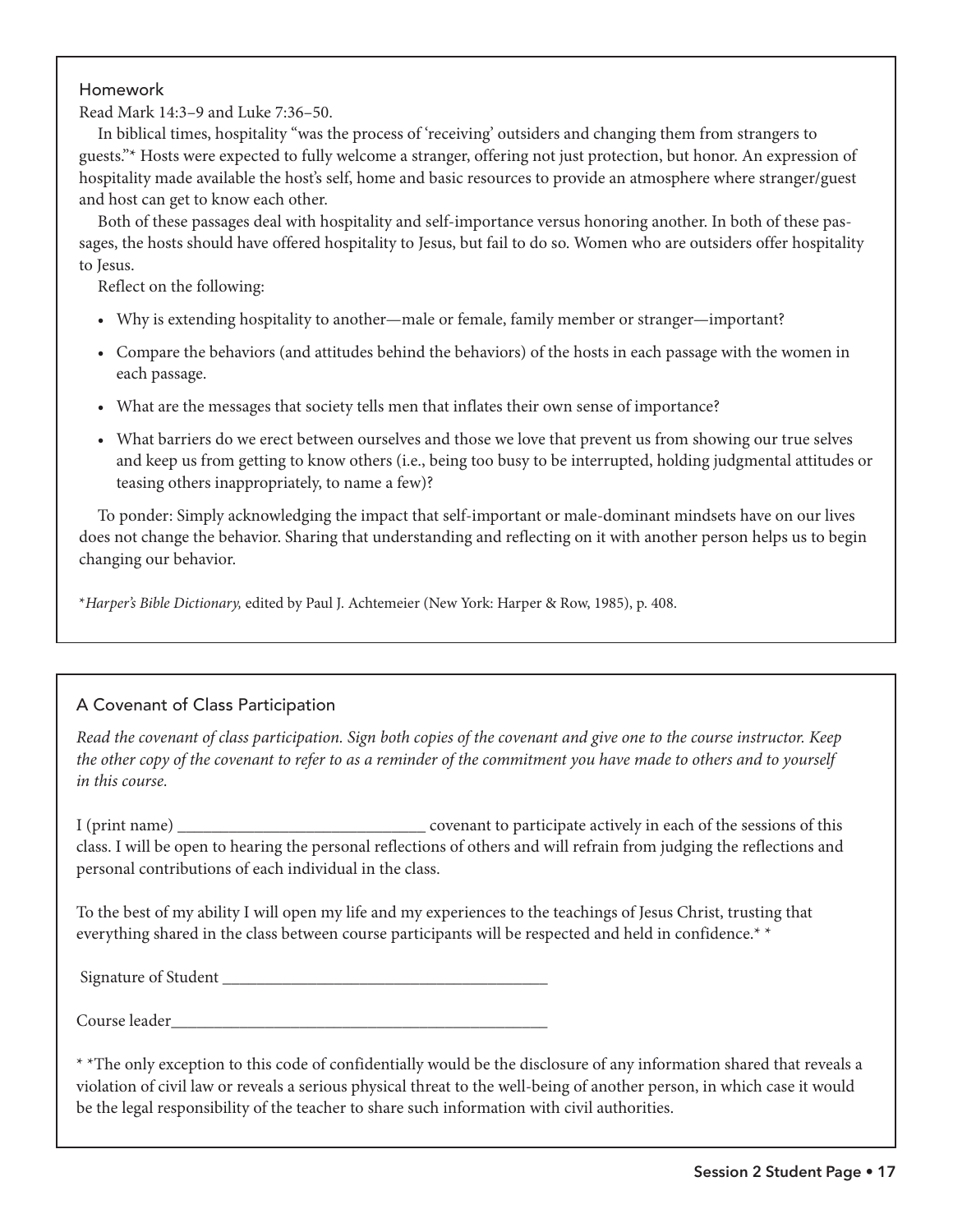# **Scripture: Luke 8:40–56; Matthew 9:18–26**

#### **Focus: Examining preconceived notions of male superiority**

#### Preparation

- Print the following messages that society teaches about task orientation on newsprint:
	- ◆ "I'm in charge here."
	- ◆ "Do as I say or get out of my way."
	- © "My work is more important than that of others" (or even than my relationships with others).
	- © "Don't bother me now. I'm busy."
	- © "Just get 'er done!" (without acknowledging the impact the process has on relationships.)
- Make a copy of Student Page 3 for each participant.

#### Gathering *(5 minutes)*

#### **1. Pray together.**

Pray the following, or a prayer of your choosing:

Merciful God, we have been taught by our culture to claim our authority as men. But we confuse the positive side of that concept with exercising dominance over those with whom we are in relationship. Open our eyes, Lord, to the truth as revealed in the scriptures, especially in the teachings of Christ. May we find our path of learning uncluttered by destructive understandings of masculinity that have made us who we are today. In the name of Christ our Lord, Amen.

#### Exploring *(40 minutes)*

#### **2. Discuss task orientation and handling interruptions.**

Point out that many men have internalized society's message that their work is supremely important—more important than the work of women, and often even more important than their relationships with their families.

Call attention to the other messages posted on newsprint that men hear and the quote in the text box on Student Page 3. Explore them together. Discuss:

- How do these messages conflict with healthy relationships with family members?
- What is "men's work"? What is "women's work"?
- What (or whose) work is the most important in your family? What should be the focus in your family?

Anthropologists have widely recognized that there are only two gender-specific tasks (and men can do neither)—childbirth and breast-feeding. It is only cultural norms that assign some tasks to males and others to females. For a man to decide his work is more important than a woman's work is flawed reasoning and distorts the concept of partnership. Prioritizing work over relationships ignores that God created us to be in community with others.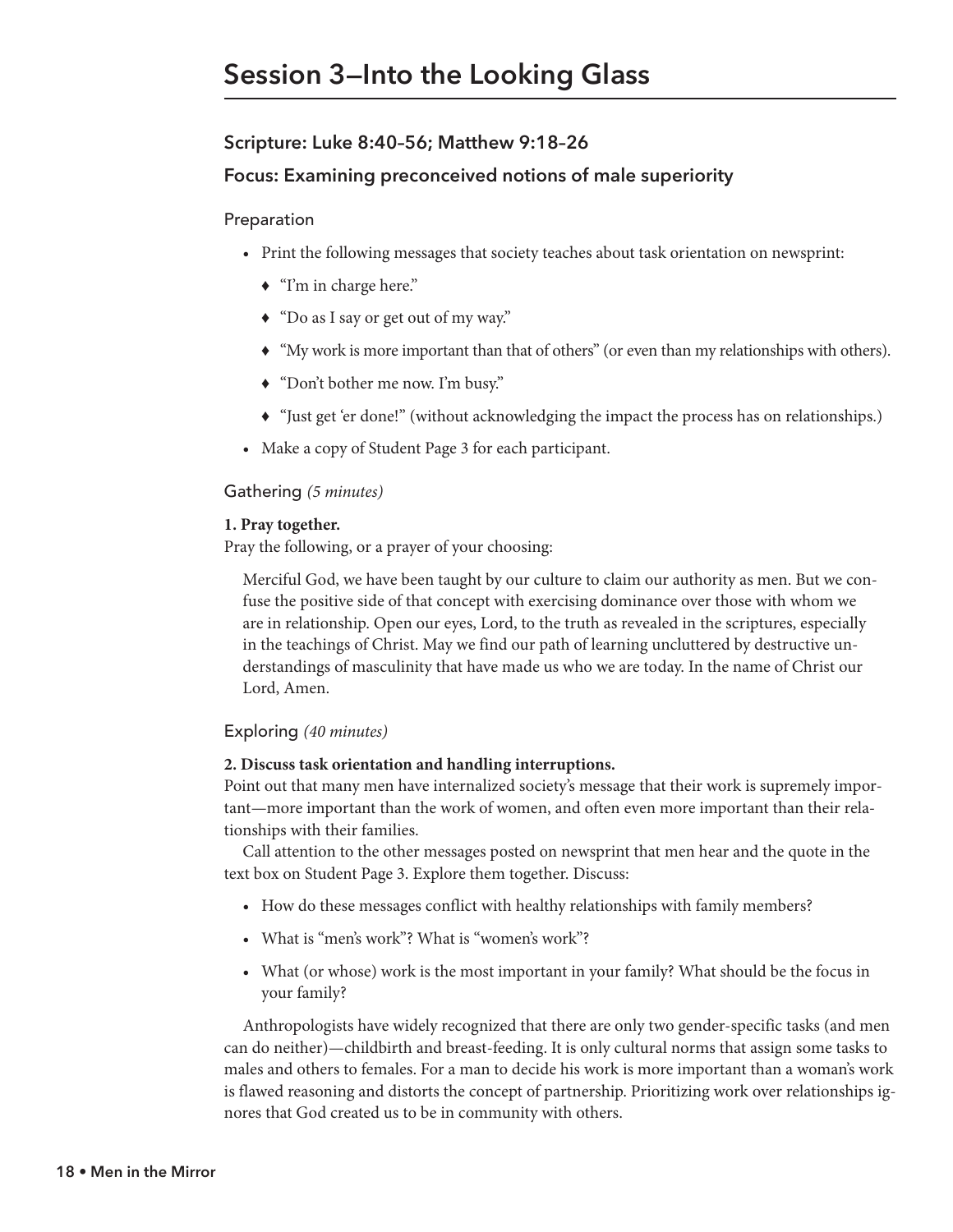Look together at the following example from scripture of how Jesus engaged with a major interruption while facing a matter of life and death.

# **3. Study the Bible.**

*• Luke 8:40–56 and Matthew 9:18–26: Jesus, Jairus, the hemorrhaging woman and the child of Jairus*

# **4. Continue discussing task orientation and handling interruptions.**

Point out that men are frequently taught to be task-oriented and to avoid allowing distractions to interrupt our work. Sometimes working on a particular task demands our full attention. For many men, however, we default to focusing on work, rather than mindfully evaluating if relationships need our focus instead.

Call attention to the societal messages you posted. Men hear messages from society that inflate their self-importance and discount the importance of others. Messages like "be in charge" or "take control of the situation" have appropriate contexts, but can be overapplied and harm relationships. To be task oriented at the expense of acknowledging individuals communicates that one's personal agenda is more important than relationships.

Divide the men into small groups and discuss the following:

- When focused on accomplishing an important task at hand, how often do you fail to take time for interruptions based on issues of importance to our spouses, children or friends?
- How does a default focus on work make our children and other family members feel about your relationship with them? How does it make you feel?
- Can you describe a time when you ignored an interruption by a loved one to finish a task? Could you have found a way to affirm the relationship and accomplish the task?

# **5. Address our overinflated sense of importance.**

In the same small groups of two or three individuals, have the men address this male tendency of an overinflated sense of importance. Assign one of the following passages to each group and ask them to discuss the Mirror Questions on Student Page 3:

- Mark 19:13–15
- Mark 10:13–16
- Matthew 13:24-30
- Matthew 1:40-44
- Luke 5:12–16

If time allows, ask each small group to share with the full group the scripture passage studied and brief answers to the Mirror Questions.

# Responding *(10 minutes)*

# **6. Engage in an exercise in self-disclosure.**

In groups of three, take time for each man to share the impact of one negative message about masculinity that he learned growing up, and how it created difficulties for him in his relationships or in his identity as a man. Take about three to four minutes per person for sharing. Try to get men of different generations together for this exercise if the makeup of the class affords that opportunity.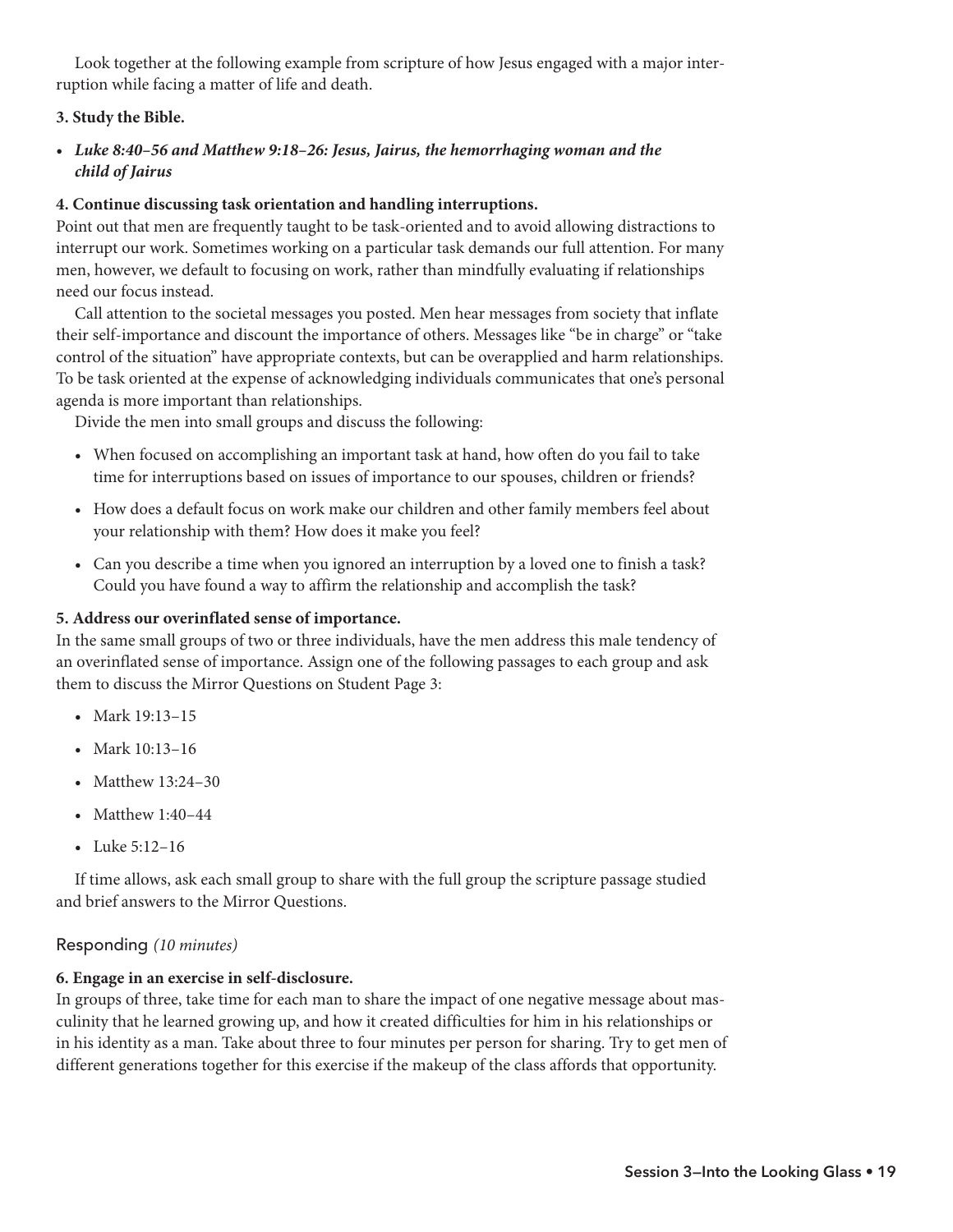# Closing *(5 minutes)*

#### **7. Summarize the basic points.**

- There are only two gender specific tasks—childbirth and breast-feeding. All other behavior and tasks that we perceive to be gender-specific are learned behavior.
- Men tend to have an overinflated sense of the importance of their work. This perception tends to discount the value of interpersonal relationships.
- Jesus repeatedly takes time to address the interruptions that others view as distractions.
- Consistently, Jesus places a much higher value on relationships than on tasks, personal honor or public perception.

#### **8. Pray for one another.**

Close the session by dividing the men into groups of two. Invite them to share a particular concern or issue raised from this session. Then encourage the men share those concerns as they pray for each other.

#### Homework

Ask the men to read Matthew 14:13–23 and reflect on the materials in the homework section of Student Page 3.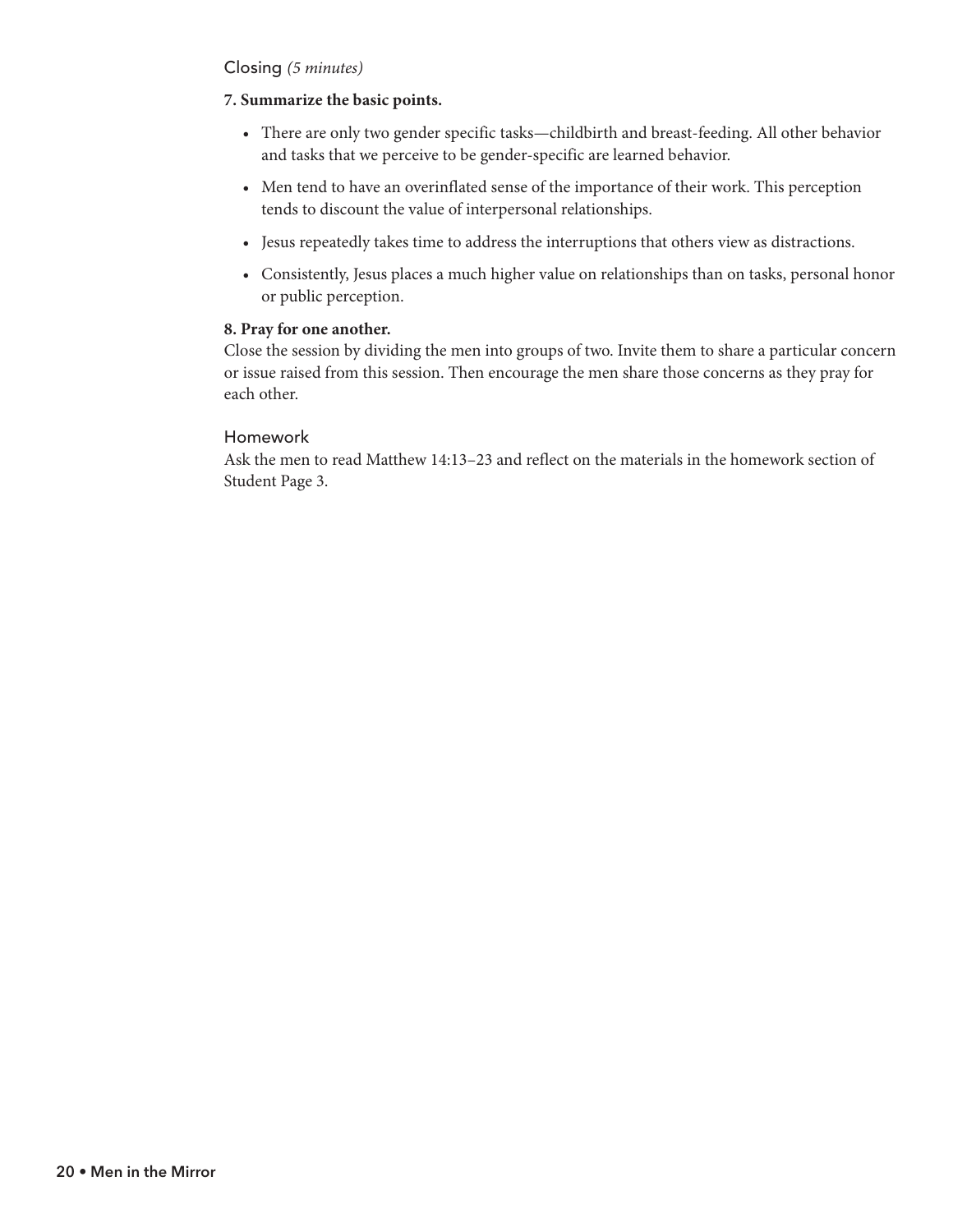# **Session 3—Into the Looking Glass**

# **Scripture: Luke 8:40–56; Matthew 9:18–26**

# **Focus: Examining preconceived notions of male superiority**

"According to men, being masculine means being instrumental and active: a leader, confident and self-reliant, non-expressive of feelings, logical and rational, competitive, ambitious and successful in one's work."

> —*Masculinity: Identity, Conflict, and Transformation*, by Warren Steinberg (Boston: Shambhala, 1993), p. 46.

#### Bible Study

#### *• Luke 8:40–56; Matthew 9:18–26: Jesus, Jairus, the hemorrhaging woman and the child of Jairus*

In this text, a busy Jesus pauses his agenda to respond to a distraught man, Jairus. It is worth noting that Jairus is the chief authority of the local synagogue—an important man. But Jairus sets aside all measure of status and dignity to plead for the health of his daughter. He publicly throws himself at Jesus' feet to beg Jesus to save his daughter. Jesus recognizes Jairus's distress and agrees to help. But a woman (who has bled for 12 years) reaches out to touch Jesus, interrupting the journey to Jairus's home.

The Hebrew people of Jesus' day observed purity codes (see Lev. 12 and 15), so contact with a bleeding woman rendered any man she touched unclean. This was a serious violation, especially when the man was a priest or religious leader, because he could not conduct the worship or the business of God's people until he had been ritually purified—a process that consumed the remainder of the day until sundown. The woman knew if she were caught, it could result in severe punishment, possibly even death (see Lev. 15:31). Not only did she risk violating the purity codes, she also risked offending the temple leader, Jairus, who would see impurity on the man he needed to heal his daughter.

But even as focused as Jesus was on saving the life of Jairus's child—even with a large crowd pressing in on him he was still aware that someone had touched him to be healed. He stops progress toward Jairus's home to address the person who had sought healing. Rather than punish her or berate her for hindering his mission to save a girl's life, he recognizes just how much the woman needed him. Then the nameless woman who had been ostracized and deemed unclean is addressed by Jesus as if she were a family: "My daughter, your faith has made you well. Go in peace." Jesus restores her to full health and, more importantly, to full family status with God and God's people. Jesus also empowers this woman in two ways, by providing the healing she sought and by informing her that it was her faith in God that made her whole.

Jesus was not bound by the social conventions of the day or even the limitations of this finite life. When told that Jairus's daughter has died, Jesus continues on his way to Jairus's home and restores the girl to life.

Discuss:

- Did the woman in this story take the power of healing from Jesus or did he give it?
- Who and what are Jesus' priorities in this story?
- What do you think is the most important thing Jesus did for the woman?
- Where do you see Jesus' divinity in this story?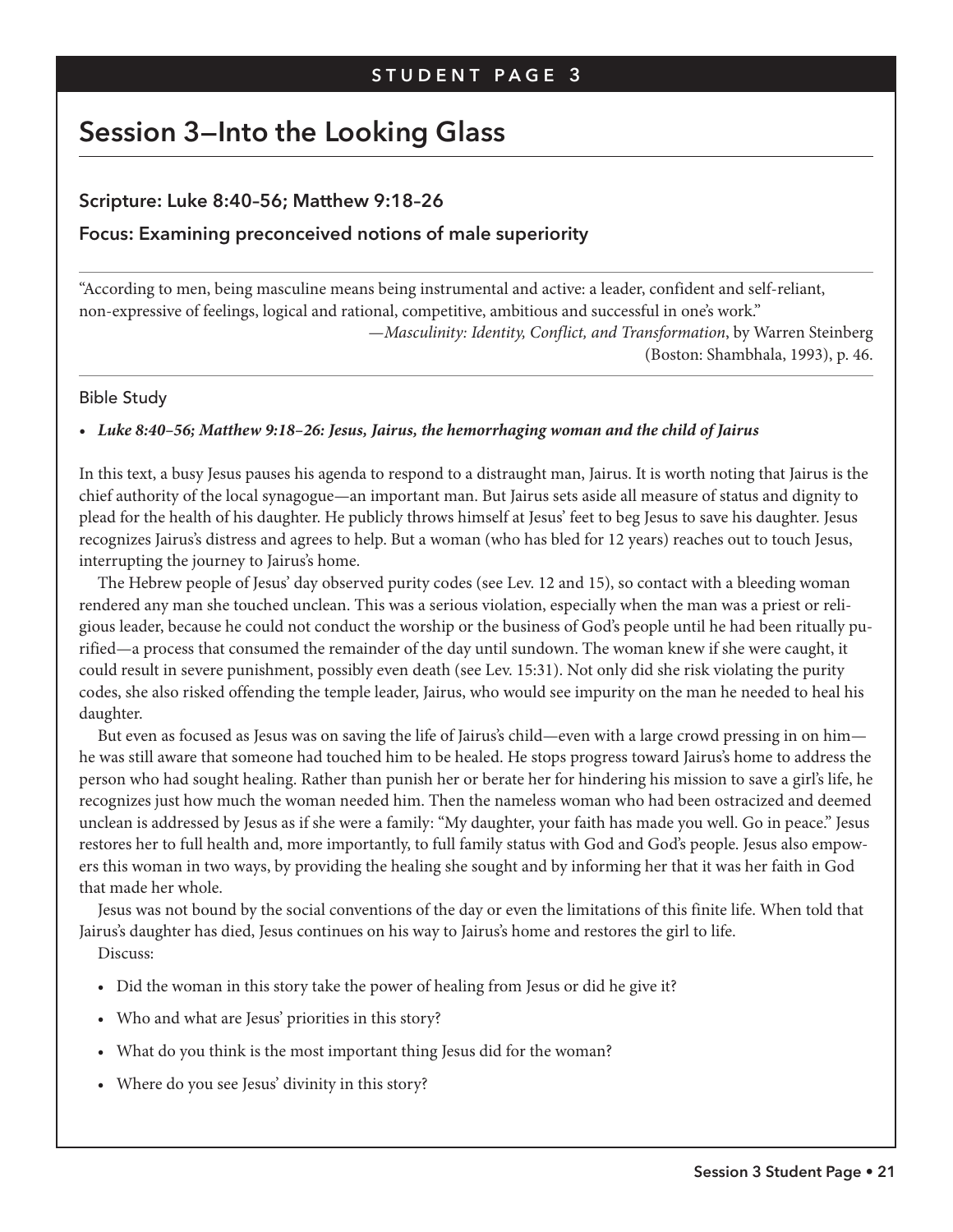- What can we learn from this reaction of Jesus and how can it help us in the future?
- What social conventions or messages about masculinity keep us from having full relationships with others?

# Addressing our overinflated sense of importance

In small groups, read one of the following passages and discuss the Mirror Questions in reference to it.

- Mark 19:13–15
- Mark 10:13–16
- Matthew 13:24–30
- Matthew 1:40-44
- Luke 5:12–16

# Mirror Questions

- What is the conflict raised in this passage about leadership and self-importance?
- How does Jesus redefine what social conventions are important and what is not?
- How does this challenge the way men relate to others in general?
- How does this illustration challenge your thinking and behavior?
- What will you do to incorporate a change in orientation in your relationships?

# Homework

*• Read Matthew 14:13–23.*

This passage reflects Jesus' call to serve God and others, even when he is emotionally distressed and in need of solitude.

# Reflect:

• How does this illustration of Jesus challenge and stretch your willingness to attend to others around you when you are in need of rest or alone time?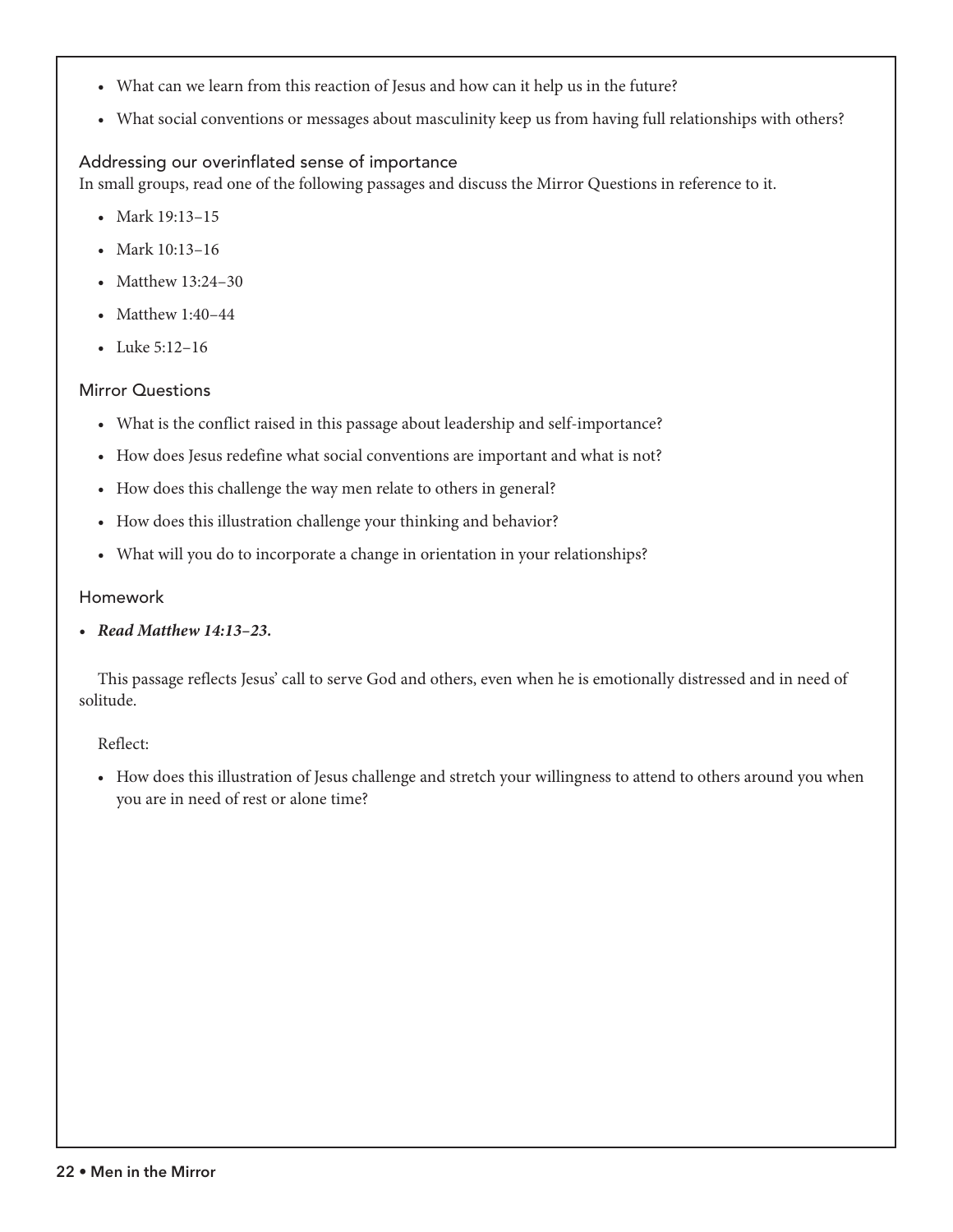# **Session 4—Through a Glass Darkly: Facing the Shadow Self**

# **Scripture: John 8:1–11**

# **Focus: Comparing ourselves to others and justifying ourselves**

# Preparation

- On newsprint, print some of the messages society teaches:
	- © "There is always a pecking order, so show your dominance over lesser males."
	- © "Males, by virtue of gender, are always superior to women."
	- © "Make the other guy look worse than you by pointing out his faults or weaknesses."
- Have available the list of messages about masculinity compiled during the opening session.
- Make a copy of Student Page 4 each participant.

# Gathering *(5 minutes)*

# **1. Pray together.**

Pray the following, or a prayer of your choosing:

Lord God, Source of life and love, you alone are sovereign over all people and relationships. But we confess how easily we fall into the trap of thinking ourselves lord over our families, over other important relationships and over our own lives. Too often we expect those around us to revere us when we discount their worth. Too often we concentrate our criticisms on their shortcomings and fail to acknowledge our own mistakes. Holy Lord, forgive our arrogance and teach us anew the path of Christ, that we may gain the joy of life lived with integrity and grace. In the name of Christ we pray, Amen.

# Exploring *(40 minutes)*

# **2. Discuss personas and judging in relationships.**

Call attention to the list of messages about masculinity compiled during the opening session and the messages you printed from above.

Discuss:

• What particular messages listed convey a sense of gender, intellectual or spiritual superiority?

Point out that it is a common tendency to overinflate one's importance by devaluing other people or by overemphasizing their shortcomings. Being self-important and condemning others not only damages relationships, but can destroy other's sense of worth. This is especially true when the relationship is unequal, such as between a parent and a child or between a controlling husband and a submissive wife. Invite the men to name characteristics and responses of the dominant individual (i.e., feelings of disdain and loathing, messages of disgust or a lack of forgiveness).

Give participants time to read the quote on Student Page 4. We create personas that reflect only our strengths, not allowing others to see us as our true flawed and struggling selves. Discuss:

- What is part of the male persona cultural messages create?
- What is left out?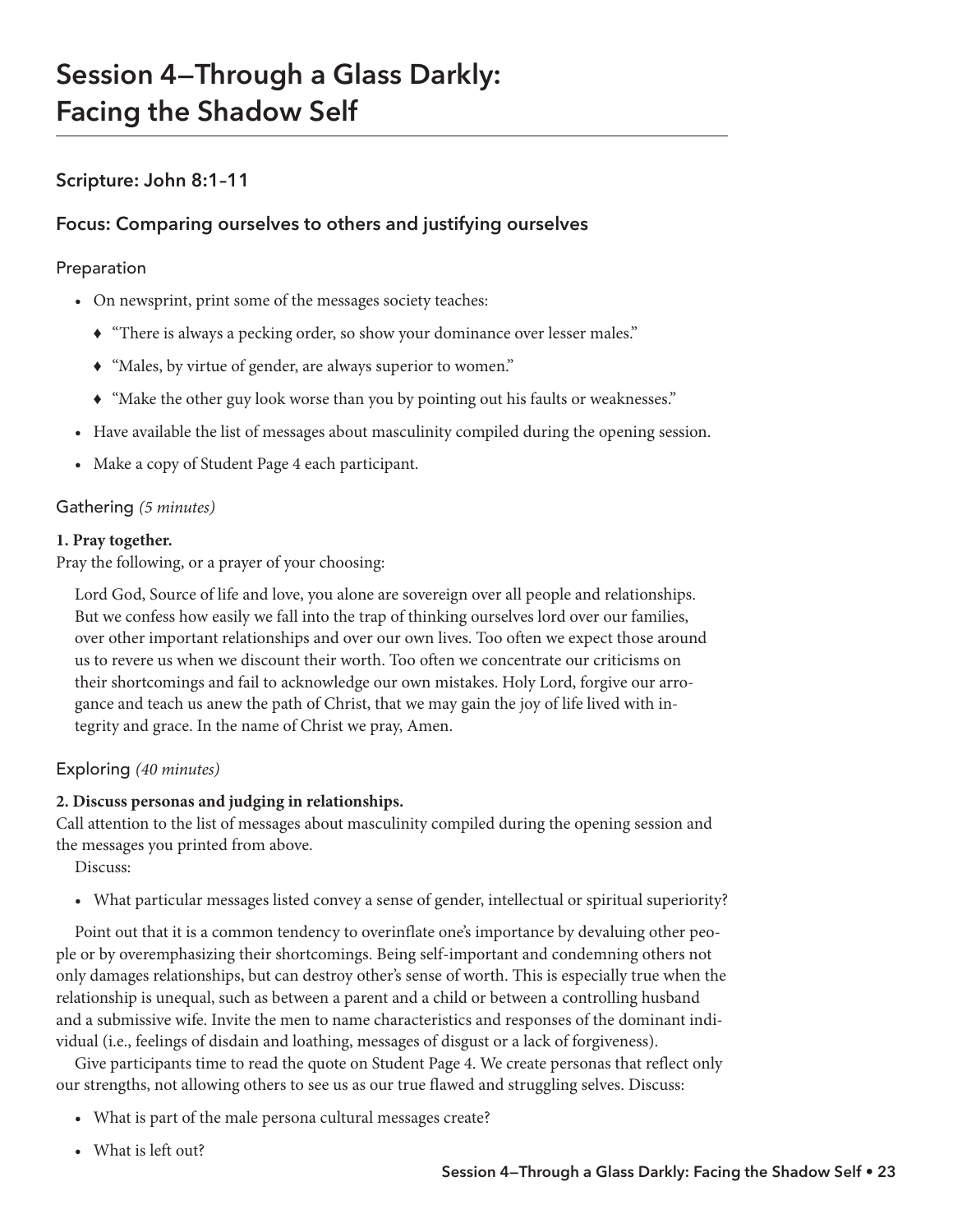#### **3. Study the Bible.**

*• John 8:1–11: The woman caught in adultery*

# **4. Engage in an exercise in self-disclosure. (10 minutes)**

In pairs, invite the men to share with each other a personal illustration that demonstrates how projecting one's superiority damages the relationship we have with that person.

#### Closing *(5 minutes)*

#### **5. Summarize the basic points.**

Summarize using the following:

- In an effort to establish credibility, many men point out their own strengths and the weaknesses of others.
- The persona we create for ourselves is not the true or whole self.
- Not only is one's own persona false, but the persona we construct about others is false as well, and often damages our relationships with those individuals and with others.
- Christ encourages an honest and truthful examination of oneself as a human being before we project a negative persona on our neighbor.

#### **6. Close with prayer.**

In the same pairs as for self-disclosure, ask the men to pray for God's forgiveness and guidance in addressing the tendency to compare ourselves with others and judge ourselves superior.

#### Homework

Ask the men to think of a time they projected superiority onto another person and reflect on the questions in the homework section of Student Page 4.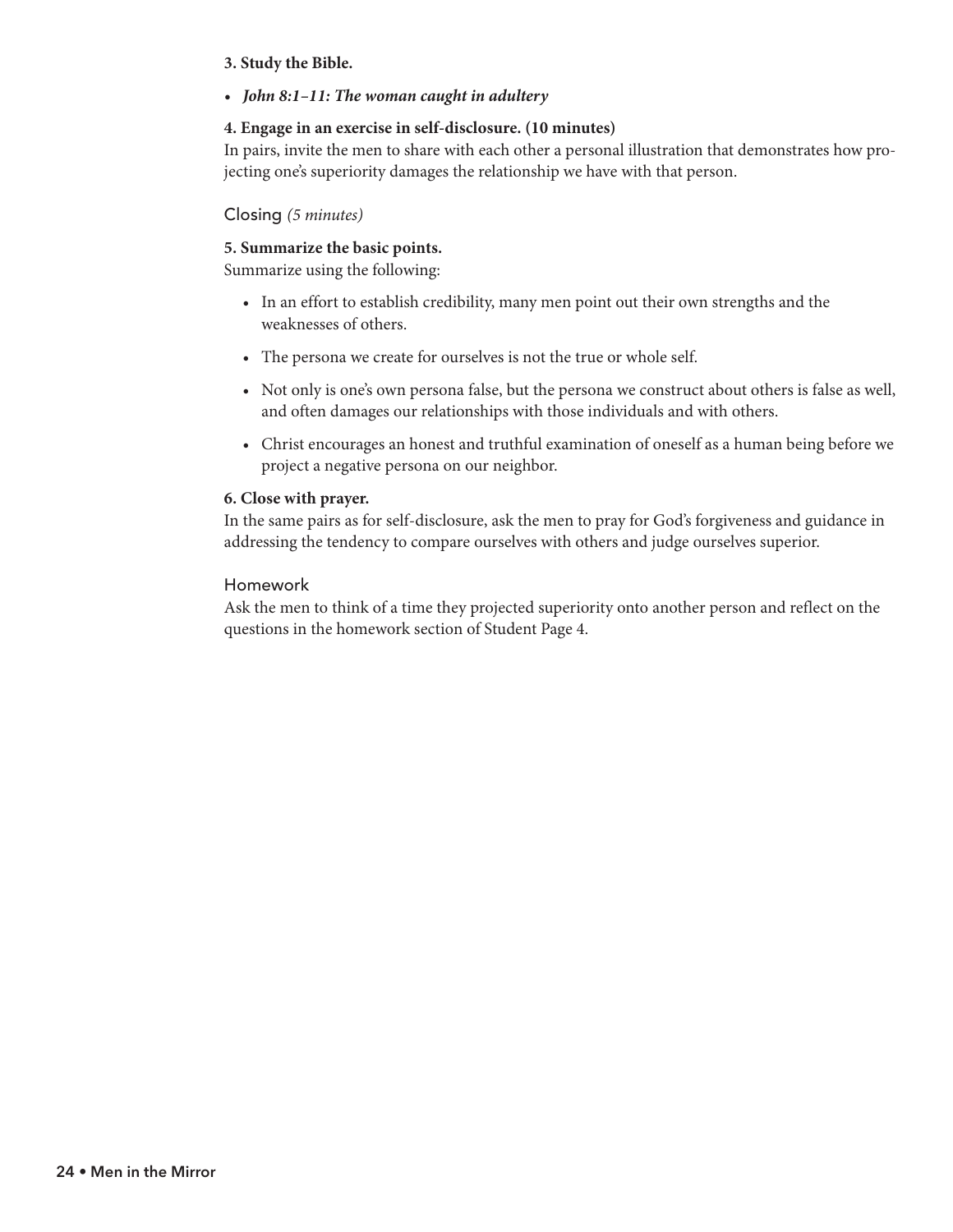# **Session 4—Through a Glass Darkly: Facing the Shadow Self**

# **Scripture: John 8:1–11**

# **Focus: Comparing ourselves to others and justifying ourselves**

"The persona is a social construct. It deals with a man or woman in relationship to others, either in reality or fantasy. The persona has to do with a man's experience of himself in the eyes of another. On the basis of social norms that have been integrated, a man imagines what the situation requires of him, what the social rules and demands are, and then decides whether to present himself according to those requirements. . . . The persona represents a limited way of being human. Even if we were to take all the various personae a man develops—professional, husband, parent, and so on—much of what he potentially could be is not included. In this sense while the persona is real, it is also a false self, in that it is not a complete reflection of a man's individuality."

> —*Masculinity: Identity, Conflict, and Transformation*, by Warren Steinberg (Boston: Shambhala, 1993), pp. 43–44

#### Bible Study

#### *• John 8:1–11: The woman caught in adultery*

In this passage, the religious leaders focus their attention on the sins of the woman and fail to see her humanity. The act of publicly shaming the woman demeans her worth and directs attention to her sexual sin. Further, the leaders try to use this woman's sin to unseat the authority of Jesus. Public shame and ridicule are humiliating actions which undermine the worth of any individual, especially when the one being ridiculed is being used as a pawn for another agenda (see verse 6).

Discuss the questions from Student Page, Bible Study Overview.

# Mirror Questions

- How does this illustration in the life of Jesus counter those cultural messages?
- In what ways does this example call us to redirect our attention towards others?
- How does it challenge the way that we discipline or correct others' behavior?

#### Homework

Identify a time in your life—preferably recently—when you projected superiority onto another person. Reflect on the following:

- How might you have responded differently in a way that honored the other person's dignity?
- What might you say to the person about your behavior?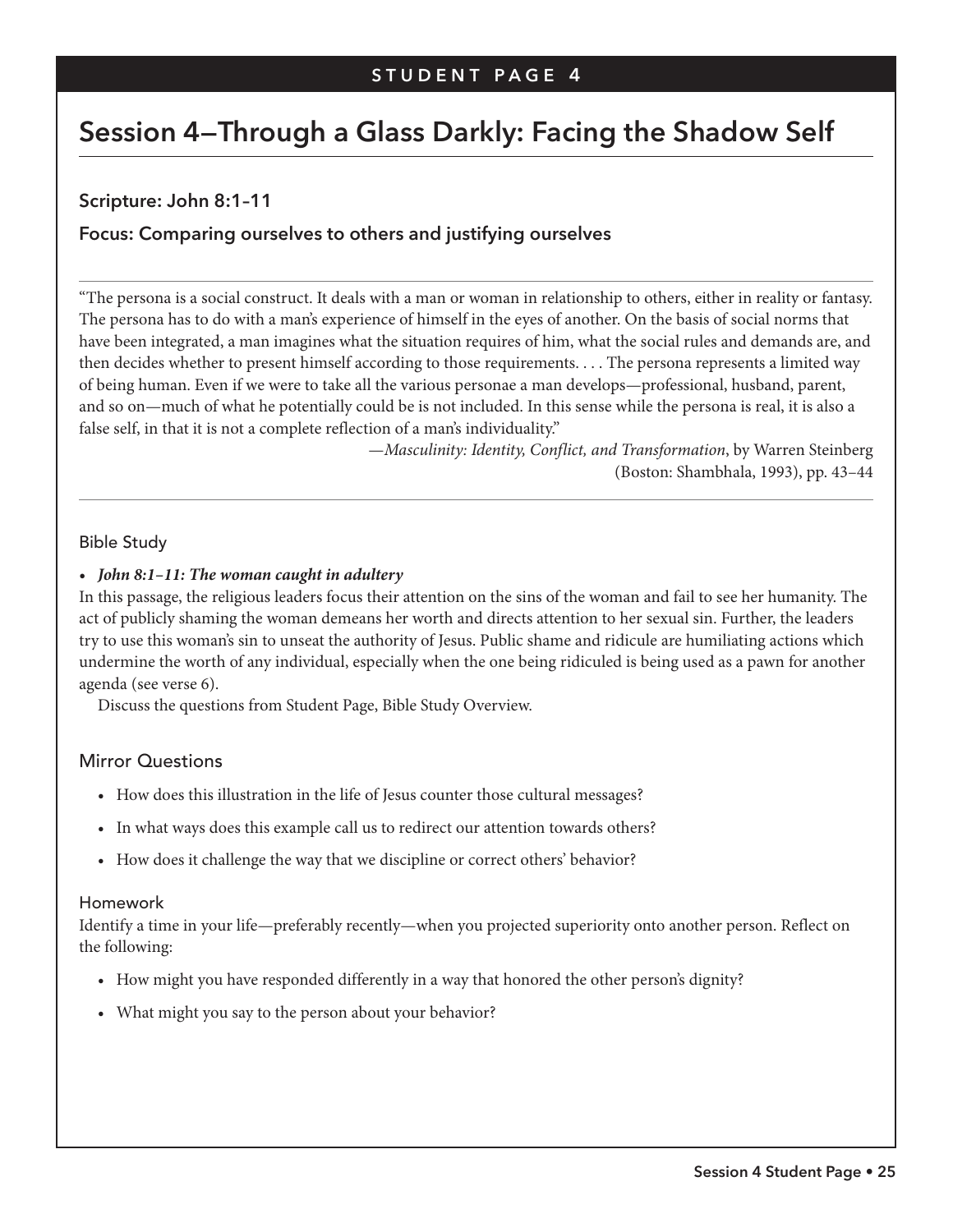# **Session 5—Don't Just Do Something . . . Stand There!**

# **Scripture: John 4:7–30, 39–42; Luke 18:9–14**

# **Focus: Learning to become consciously aware of the full humanity of others**

#### Preparation

- On newsprint, print the following messages that society teaches:
	- © "Women who dress a certain way are asking for it" (to be treated as sex objects).
	- © "She must have done something to cause the abuse."
	- © "She is a Welfare Queen and already gets my tax money! I don't need to help her."
	- © "Single mothers are somehow damaged or at fault for not having a husband."
- Make a copy of Student Page 5 for each participant.

#### Gathering *(5 minutes)*

#### **1. Pray together.**

Pray the following, or a prayer of your own choosing:

Holy and Gracious God, when we consider our own relationship to you, we are made keenly aware of our shortcomings. We are truly humbled by and dependent on your grace, as revealed through the cross and resurrection of Christ. We are so dependent on the magnitude of your grace, but too often we judge our neighbors as being inferior to us. Forgive us when we foolishly engage in these thoughts, attitudes and behaviors, Holy God. Remind us once again we are all your children—equally dependent on your love and grace. We pray in the name of Jesus Christ our Lord, Amen.

# Exploring *(40 minutes)*

#### **2. Reflect on societal messages.**

Call the group's attention to the messages you posted on newsprint, and to the text box on Student Page 5. Invite the men to comment on the messages.

- Which messages resonate with them?
- Which are perhaps part of an subconscious narrative that influences how they view single mothers?
- What power–vulnerability relationships are at play in any of these messages?

#### **3. Study the Bible.**

- *John 4:7–30, 39–42: Jesus' encounter with the woman at the well* Invite the group to read John 4:7–30, 39–42 and the related material from Student Page 5.
- *Luke 18:9–14: The Prayers of the Pharisee and the Tax Collector*

Invite the group to read Luke 18:9–14 and the related material from Student Page 5.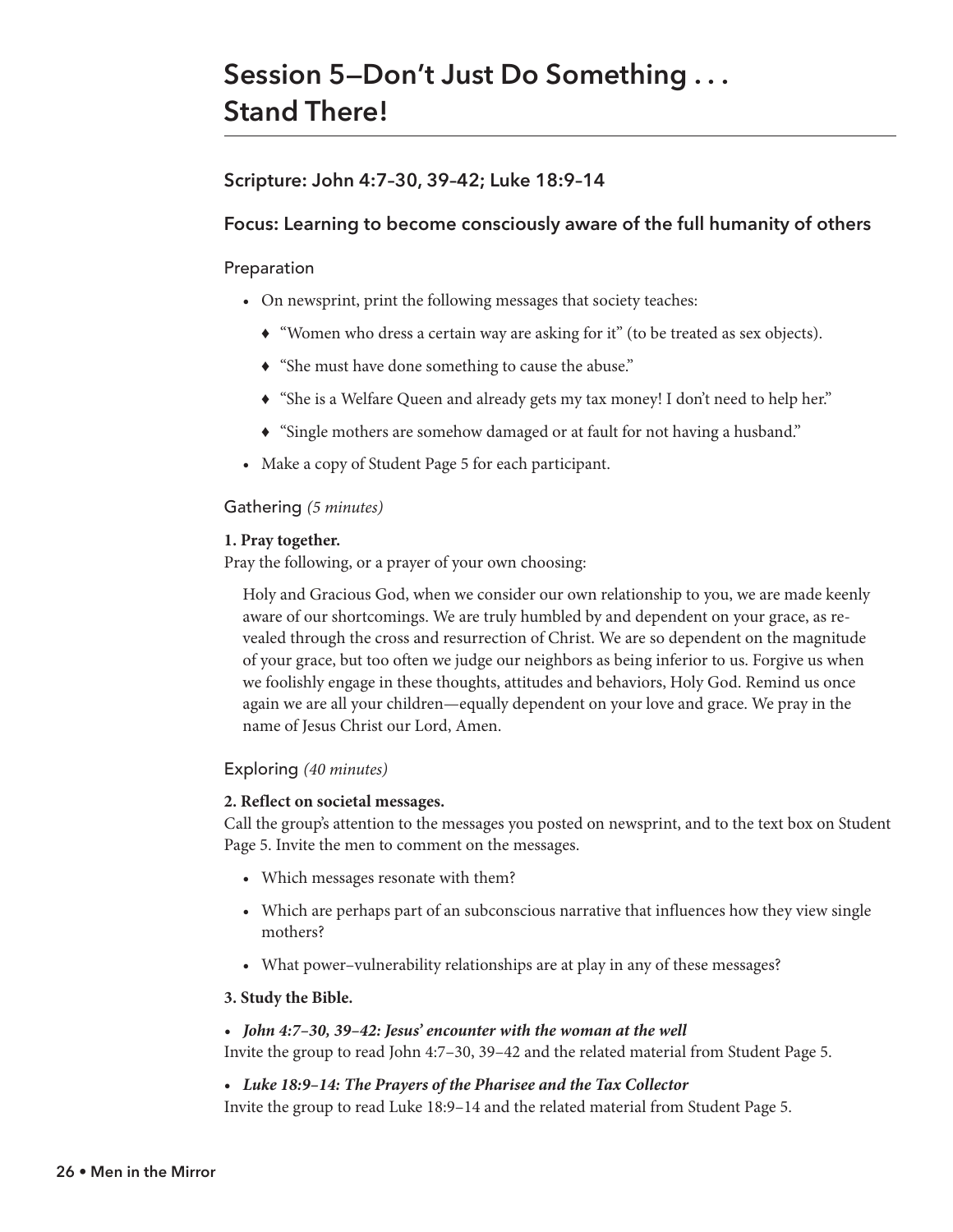# Responding

## **4. Reflect on life application.** *(10 minutes)*

Invite the men to pair up and to reflect on the application of this lesson in their lives. They may want to identify their own tendencies towards particular judgments or types of people. Encourage the men to revisit the societal messages as they talk. The partners will hold each other in prayer, asking God to help their partner to be more grace-filled and Christ-like in relationships with other people.

#### Closing *(5 minutes)*

#### **5. Summarize the basic points.**

Summarize the following for the group:

- It is a common human tendency to judge and condemn the behavior orcharacter of others, especially those from a different socioeconomic class or culture.
- Condemnation isolates people from the redemptive nature of the community of faith and distorts the judging community as well.
- Jesus challenges the people who are judgmental and demonstrates a different, grace-filled response.
- Jesus demonstrates that one can challenge another's poor behavior without condemning him or her as a person. He urges them to correct their behavior, and by repenting of their wrongs, he encourages them to reclaim their relationship with the whole faith community and with God.

#### **6. Close with prayer.**

Invite the men to spend a few moments considering those persons whom they may feel a sense of personal superiority, offering up silent prayer for them. Close with a brief prayer.

#### Homework

Before the next session, invite the group to practice accepting others with whom they come in contact as whole persons, especially those to whom they may feel superior.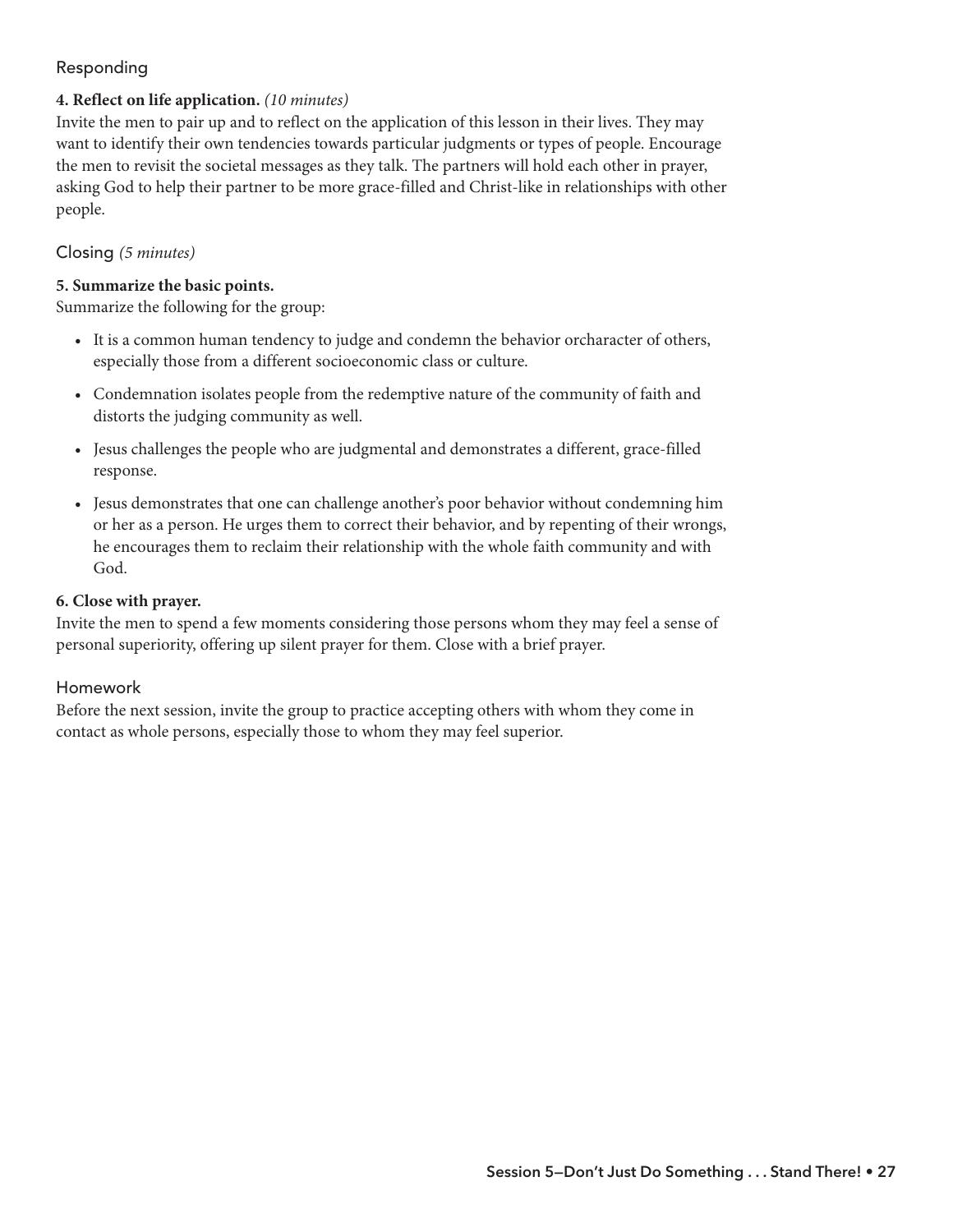# **Session 5—Don't Just Do Something . . . Stand There!**

# **Scripture: John 4:7–30, 39–42; Luke 18:9–14**

# **Focus: Learning to become consciously aware of the full humanity of others**

"Whenever men presume to be invulnerable in the exercise of power, it is easy that we disdain what cannot wound us (including women). Invulnerability also prompts self-sufficiency and isolation. Learning to acknowledge vulnerability will not lead us necessarily to impotence if it is balanced with an appropriate sense of power. I believe that the lives of men would be enhanced and society would be safer if men lived with a greater awareness of the close link between power and vulnerability."

> —*Jacob's Shadow: Christian Perspectives on Masculinity,*  by Herbert Anderson (Bridge Resources, 2002), p. 38

# Bible Study

#### *• John 4:7–30, 39–42*

It is a common tendency to judge others, either consciously or subconsciously. When we judge, we are often looking to accomplish two objectives—to communicate one's own superiority and to show the flawed nature of the other person. Even (perhaps especially) for those who are devout and focused on living ethical lives, seeing how one fares in comparison is tempting. Engaging in this type of judgment alienates people and blocks them from enjoying grace expressed in community. This is exactly the issue that Jesus confronts in this passage.

In this parable Jesus the Rabbi from Judea passed through Samaria. Samaria had been conquered by Assyria more than 700 years prior. Jews not only resented the Samaritans for having fallen and destroyed the state of Israel; they also despised them for what they viewed as impure faith in God. By the time of Jesus, Jews and Samaritans were virtually enemies. Simply by addressing the Samaritan woman, Jesus violates several cultural norms. He speaks to a foreign woman and asks her response. He asks for her to give him water, but merely receiving the cup would render him unclean. He engages her in theological discussion about God when her faith was considered culturally impure.

#### Mirror Questions

- What does the fact that she had been married five times before suggest about the men who married her? about the quality of the relationships she had with each of them?
- What does the same fact suggest about her?
- Why after five divorces might she be involved with yet another man with whom she is not married?
- The woman identifies Jacob as her ancestor; Jacob is also the ancestor of all Jews. What significance does this fact hold?
- How does Jesus engage in relationship with her?
- What is the focus of Jesus' conversation with her?
- How does this passage of scripture relate to unequal and sexualized relationships that men engage in today?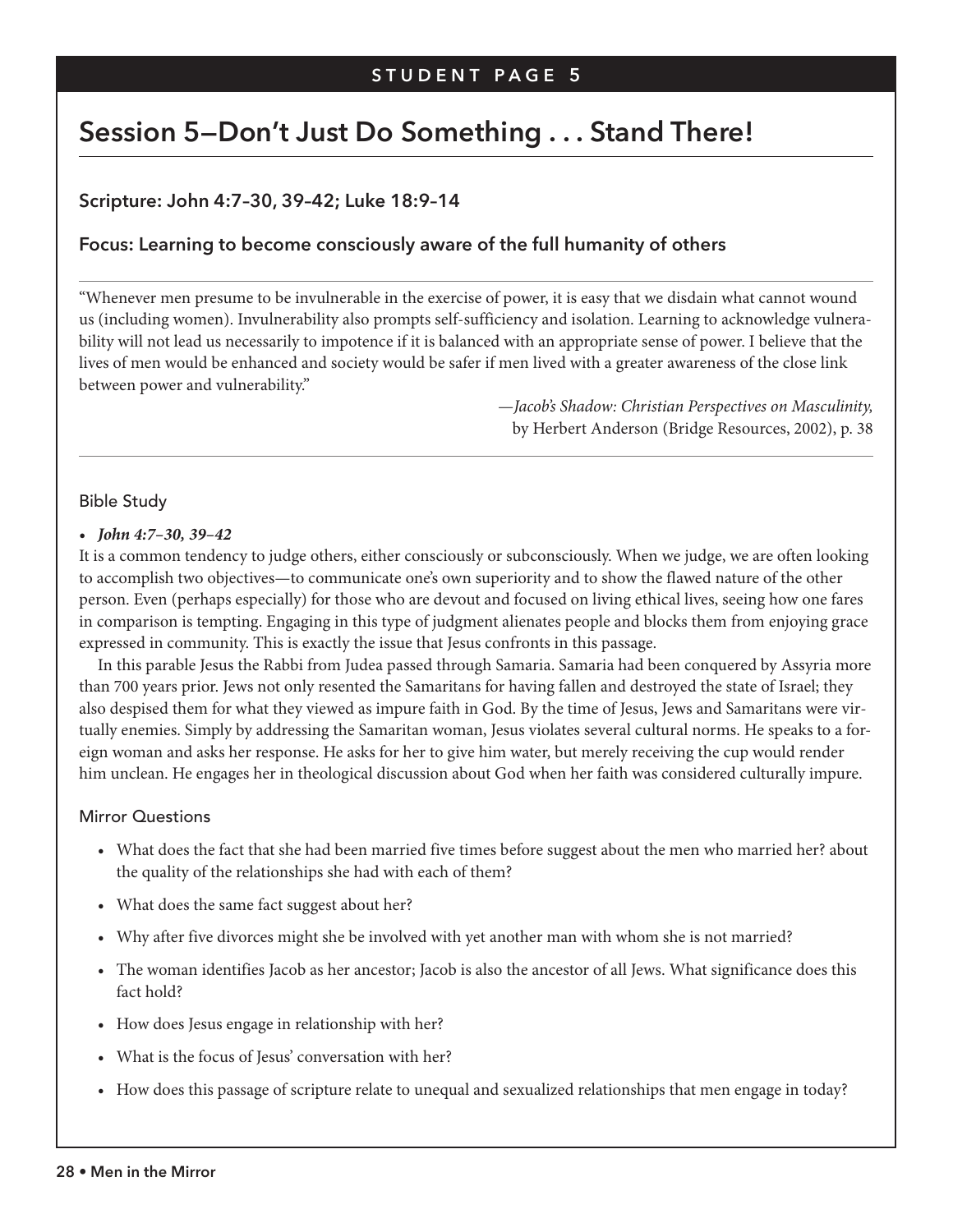• Reflect on how easy it is to dismiss someone else if they come from a different social culture than one's own. What can we learn from Jesus about the way he treated the woman at the well?

## Read Luke 18:9–14

In this story, the Pharisee represents all that is good in the Jewish society—keeper of the Jewish law, servant of the Jewish faith. The tax collector represents all that is bad. Although he is a Jew, he collects money for the Roman Empire and had the freedom to collect for himself. The tax collector could assure, through Roman military might, that any Jew who did not pay his demands would be punished. No Jew was hated more by his countrymen than a tax collector.

The Pharisee points out his superiority over other people and thanks God for his piety. The tax collector—fearful of even looking up to God—simply says, "God, be merciful to me, a sinner." "This man," Jesus said, "went down to his home justified rather than the other; for all who exalt themselves will be humbled, but all who humble themselves will be exalted"

#### Mirror Questions

- How does this passage challenge your piety before God?
- How does it challenge the way you look at marginalized people?
- Why is humility so essential to ones' spiritual health and well-being?
- What other qualities are vital to spiritual health?
- What behaviors or actions of loved ones do we privately judge? Which behaviors do we consider ourselves superior to?
- What are the "stones of self-justification" that you carry with you and are ready to throw at strangers?
- Is there a difference between pointing out the judgmental attitudes of others as opposed to addressing our own?
- How easy is it to fall into the trap of judging others by pointing out what they have done?

#### Homework

Before the next session, practice accepting as whole persons others with whom you come in contact, especially those toward whom you may feel a sense of personal superiority.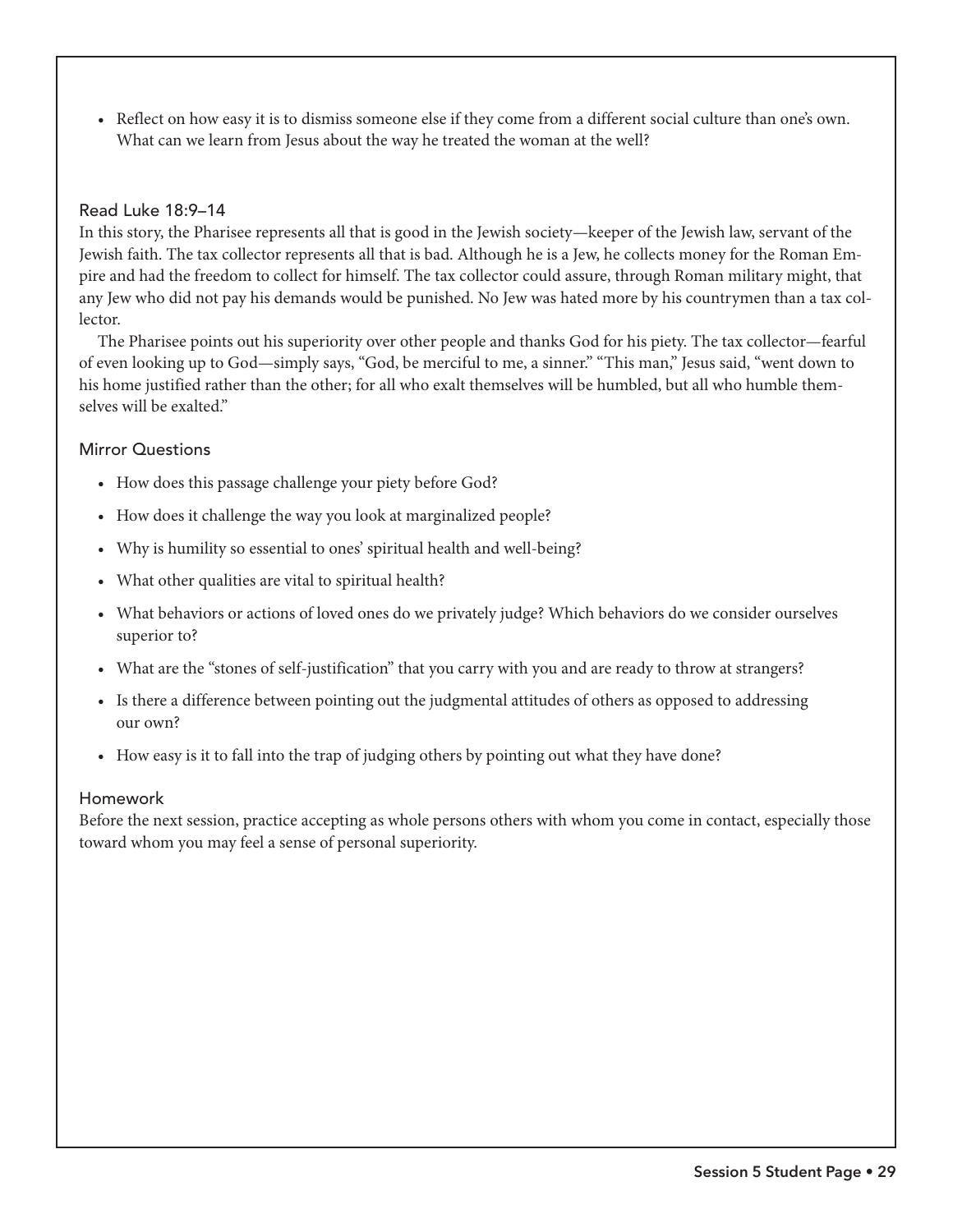# **Session 6—Confronting the Darkness in the Mirror: Objectifying Women**

# **Scripture: 1 Samuel 11:2–27**

# **Focus: Acknowledging the sinful tendency of males to sexualize females, especially when they are attractive**

## Preparation

- On newsprint, print the following societal messages:
	- ◆ "She's got a body that just won't quit!"
	- ◆ "Nice ass!"
	- ◆ "What a rack!"
- On another sheet, list the following Christ-centered relational principles:
	- © Every individual is created in the image of God.
	- $\blacklozenge$  We were created to be in relationship with other human beings. We cannot leave that factor out of encounters with others.
	- © Jesus is other-directed rather than self-centered.
	- © Jesus honors the humanity of all people—prominent or marginalized, sinful or moral people.
- Make a copy of Student Page 6 for each participant.

#### Gathering *(5 minutes)*

#### **1. Pray together.**

Pray the following, or a prayer of your choosing:

Merciful God, we acknowledge that you created us all to be whole. In both male and female, we see your image of wholeness. Forgive our tendencies to view women as objects of sexual desire and as a means towards attaining personal gratification and self-worth. We distort the gift of sexuality and sacredness of sex every time we engage in private fantasy about another person. Renew a right spirit within us, O God, that we act in ways that respect the dignity and wholeness of each person and of the relationships to which we are committed. We pray in Christ's holy name. Amen.

# Exploring *(40 minutes)*

#### **2. Review societal messages.**

#### Societal Messages

From a very young age, boys are taught to evaluate a woman's looks. By the time a boy becomes a teenager, the comments are often sexualized (i.e. "She's got a body that just won't quit." "Nice ass," "What a rack"). When we reduce attractive women to objects of sexual desire, we diminish their personhood to merely being objects of our lust.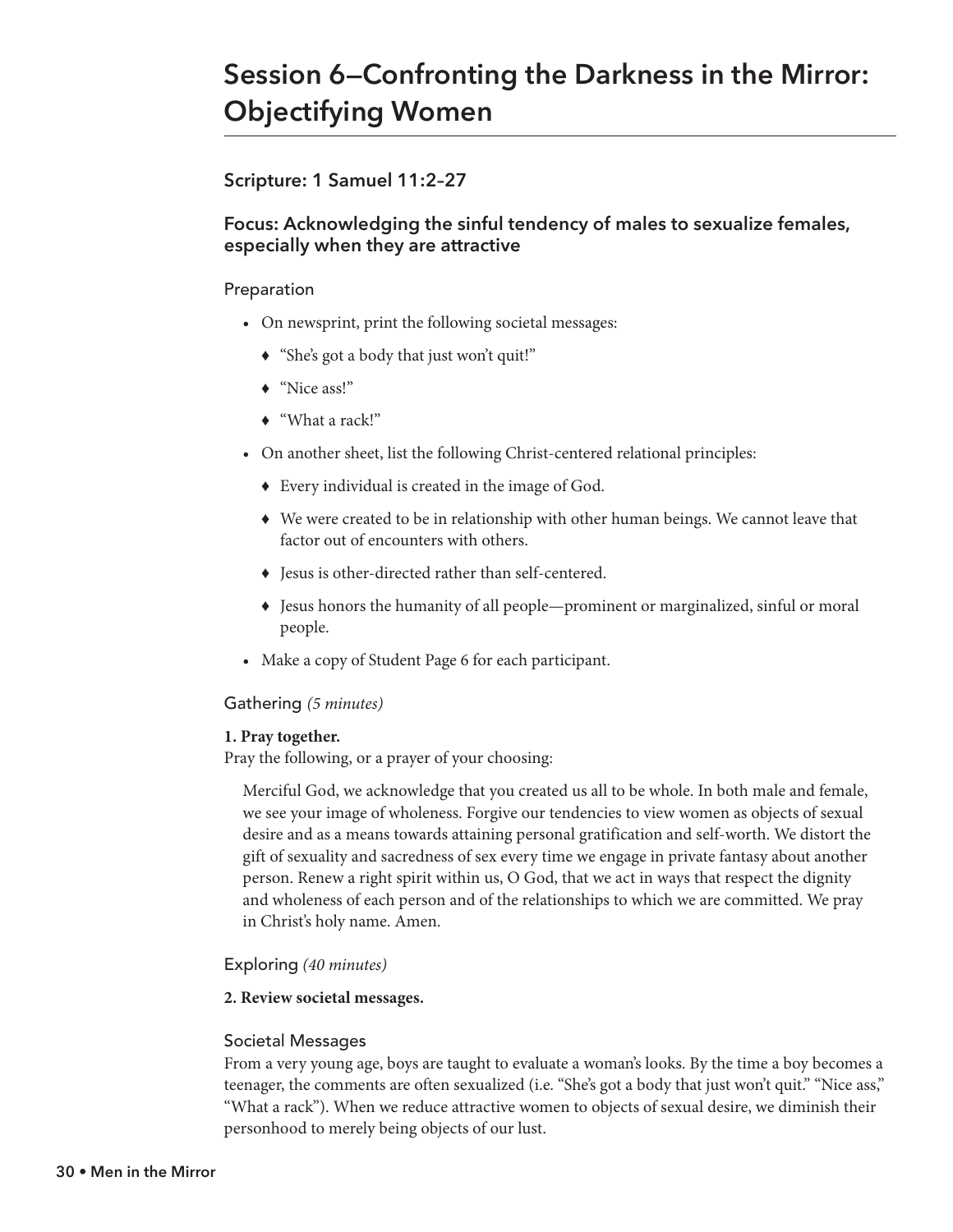Some men sexualize platonic or professional relationships—pursuing women regardless of cues on her part that she's interested in the man. Such unwanted advances are violations of the woman's integrity. Persistent advances may end in damaged interpersonal relationships, psychological or physical harm for the woman, or in the most extreme cases, rape or murder. They also are violations of the law and will most likely result in legal charges of sexual harassment, resulting from overstepping boundaries of authority by a male employer or professional misusing his power by sexualizing the relationship. In the most extreme cases, such as physical assault, it may result in imprisonment.

Call attention to the societal messages posted on newsprint. Discuss these messages about women along with societal messages about masculinity:

- How do messages about stoic masculinity limit men's personhood?
- What effects do these messages have on men? On women?
- How does a focus on sexualized femininity limit women's personhood?
- What effects does this focus have on women? On men?

#### **3. Identify male-centered relational evil.**

Call attention to the description of the three forms of male-centered relational evil on Student Page 6. Ask the class to choose one form to focus on for this session—perhaps the form which impacts the local community the most. Also encourage the men to read about all three of these forms of relational sin on their own.

After the group reads the material related to their chosen focus, ask them to suggest reasons for these dehumanizing behaviors by men. List these on newsprint.

#### **4. Study the Bible.**

#### *• 1 Samuel 11:2–27*

Invite the group to read 1 Samuel 11:2–27 and the related material from Student Page 6, keeping in mind the Christ-centered relational principles on newsprint.

Divide the class into three groups and assign one of the three male-centered relational evils to each group. Ask them to use the topic as a point of reference as they study the scripture, and answer the Mirror Questions on Student Page 6.

# Responding *(10 minutes)*

#### **5. Share responses.**

In the total group, ask men to share any general observations and responses to questions. Ask each smaller group to share responses they made to the questions related to their assigned topic.

# Closing *(5 minutes)*

#### **6. Summarize the basic points.**

- Manipulating and/or controlling another person for one's sexual gratification is sinful behavior and distorts the humanity of both the victim and the perpetrator.
- There are three types of male relational sins which impact millions of people from every nation in the world—domestic violence, the spread of HIV/AIDS and human trafficking.
- All three of these relational sins impact many more individuals than just the perpetrator and the original victim.
- A position of power and authority tempts men into using that power and authority for personal gain. There may be dire and far-reaching consequences.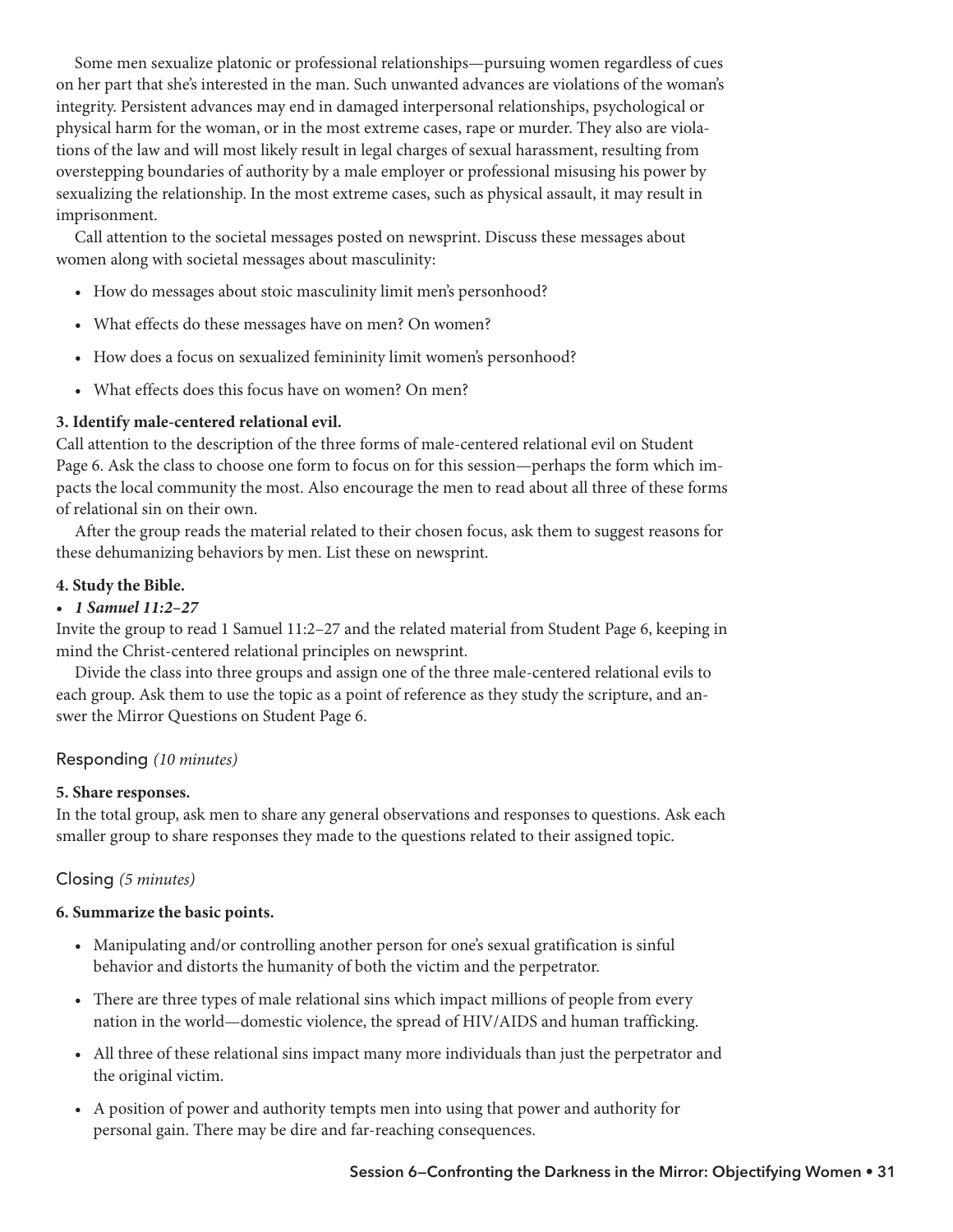#### **8. Pray for victims.**

Conclude the class by praying for victims of the three contexts which identify some of darkest relational sins of males—domestic violence, human trafficking and the spread of HIV/AIDS.

# Homework

Ask the participants to bring Student Page 6 to the next session.

Invite the participants to become aware of how frequently they think of women as objects of personal desire. Suggest they practice seeing them as whole persons with strengths and weaknesses.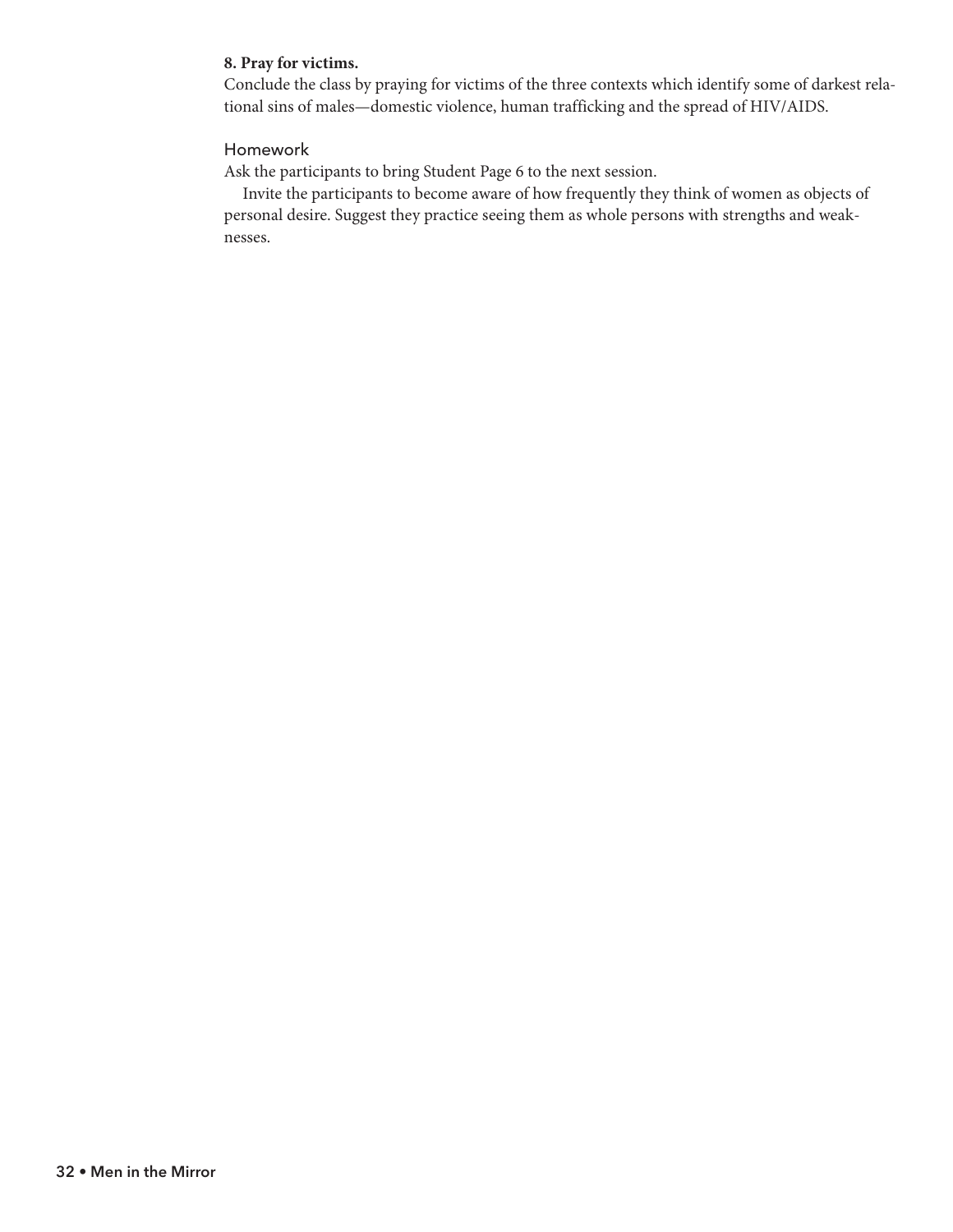# **Session 6—Confronting the Darkness in the Mirror: Objectifying Women**

# **Scripture: 2 Samuel 11:2–27**

# **Focus: Acknowledging the sinful tendency of males to sexualize females, especially when they are attractive.**

"Although it cannot be denied that men are affected by testosterone in their bodies, violent aggression or even rambunctious competitiveness can be regulated or controlled. . . . The human creature is more than biology. Men and women alike are moral agents who decide whether or how to act on impulses. They are ethical actors who can choose to modify aggressive behavior in order to honor the rights of others. Even if we acknowledge the power of cascading testosterone in a man's life, he is still a moral agent who is free to decide how to use that power to act."

> — *Jacob's Shadow: Christian Perspectives on Masculinity,*  by Herbert Anderson (Bridge Resources, 2002), p. 50.

#### Dimensions of Male-centered Relational Evil

Three particularly heinous forms of violence are most frequently perpetrated by men. These male-centered relational evils objectify women and children, subordinating them to men's priorities and power.

### **1. The sex trade and other forms of human slavery**

Dominant persons (mostly men) buy or coerce women, children and even other men into paid sex work and other forms of human slavery. Those who monitor these actions in the world today, including the U.S. government and the United Nations, have reported that slavery is more widespread now than at any time in human history.

- The U.S. Department of State estimates that 27 million people around the world suffer in modern slavery at any given time.<sup>1</sup>
- The United Nations says millions of women, children and men are trafficked around the world for purposes of forced prostitution, labor and other forms of exploitation every year, resulting in a multi–billion-dollar a year industry.2
- Nearly every country is involved—either as a country of origin, destination or transit.
- Traffickers recruit women and children through deceptive means, promising employment or monies paid to other family members. In impoverished countries, family members and friends think the employment is legitimate and deliver the trafficking victims into highly sophisticated networks in which the victim disappears.
- In the United States, tens of thousands of women, children and men are trafficked each year from dozens of countries. Recent cases of children trafficked into the United States include victims from 11 to 14 years of age from Honduras, Latvia, Mexico, Korea, Japan, Cameroon, Taiwan, India and Vietnam.

#### **2. Domestic violence**

Domestic violence includes any physical, psychological, emotional, financial or sexual means of controlling the behavior of one's spouse, domestic partner or children. Domestic violence in any form violates the integrity and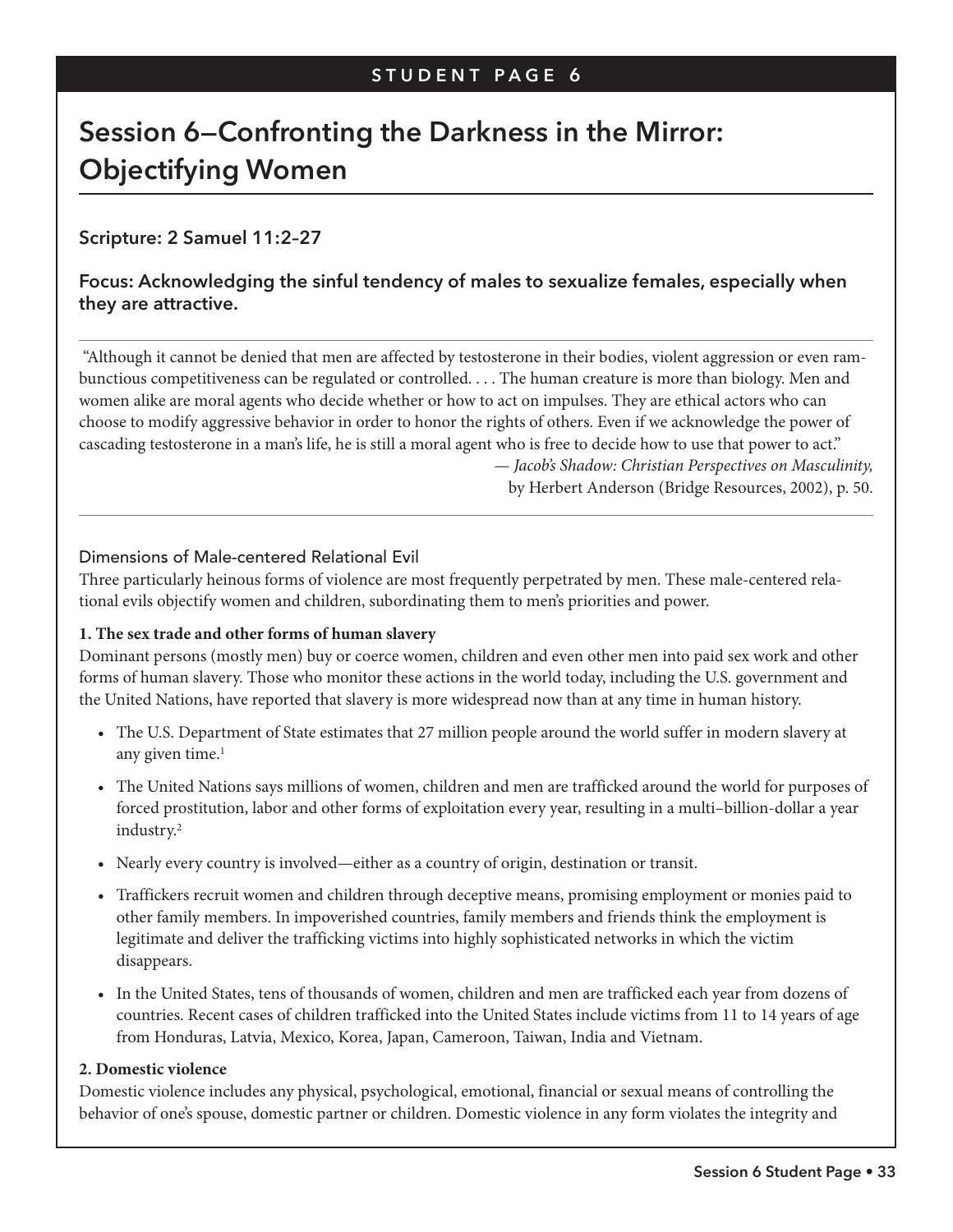well-being of the victim who is created in the image of God. Abuse of another person reduces the true humanity of the perpetrator, who was also created in the image of a loving God.

- In the United States in 2010, violent crimes by intimate partners totaled 509,230 and accounted for more than 13 percent of all violent crimes.3
- Of female murder victims in the US in 2010, 37.5 percent were killed by a husband or a boyfriend.<sup>4</sup>
- In 2010 in incidents of murder for which the relationships of murder victims and offenders were known, 24.8 percent were slain by family members.<sup>5</sup>
- Currently in the United States, one in four females will face some form of domestic violence in their lives.6
- A significant number of females will face a form of dating violence, coercion or manipulation of some kind, resulting in control over the victim within the context of a dating relationship. In fact, one in five women who have experienced rape, physical violence, and/or stalking by an intimate partner, first experienced some form of partner violence between 11 and 17 years of age.7
- From 1994 to 2010, about four in five victims of intimate partner violence were female.<sup>8</sup>
- A victim of domestic violence returns to the perpetrator an average of seven times before making a permanent break in the relationship. Victims tend to be blamed for returning to the perpetrator, but struggle with leaving due to financial dependency, lack of resources, social isolation, love for or emotional dependency on the perpetrator, a fear of losing the children and other reasons.<sup>9</sup>
- The Society for the Psychological Study of Social Issues says, "Native women are almost three times as likely to experience rape or sexual assault as other women, and in some tribal communities, the rate of homicide of Native women is 10 times the national average."<sup>10</sup>

# **3. The spread of HIV/AIDS in sub-Saharan Africa**

In the past 30 years, the spread of HIV/AIDS has affected millions of people globally. Sub-Saharan Africa has the highest concentration of victims of HIV/AIDS in the world.

- In 2010, 33.3 million people lived with an HIV or AIDS diagnosis. These numbers include some 2.5 million children under age 15.11
- The misconception that having sex with a virgin can cure HIV/AIDS has fueled a high demand in trafficking children for the sex trade and resulted in many rapes in sub-Saharan Africa.
- In 2009 in the country of Lesotho, 23.6 percent of adults ages 15–49 were diagnosed with HIV/AIDS. In Malawi that percentage was 11.0 and in Botswana, 24.8.12
- The repressive patriarchal attitudes so prevalent in most of Africa, combined with a lack of education of its young people, has contributed to a pandemic of HIV infection throughout much of sub-Saharan Africa.
- Slightly more than half of all people living with HIV are women and girls.<sup>13</sup>
- The number of children orphaned as a result of HIV/AIDS in sub-Saharan Africa exceeds 16 million children. Almost 90 percent of all children who are orphaned by HIV across the globe live in sub-Saharan Africa.14

# Bible Study

# *• 2 Samuel 11:2–27: David, Bathsheba and Uriah*

The story of David and Bathsheba is the story of a king who overstepped his boundaries as a a man and king of dignity. From the roof of his palace, Kind David watches a beautiful woman bathing. He inquires about the woman, and learns she (Bathsheba) is the wife of one of his best warriors fighters, Uriah.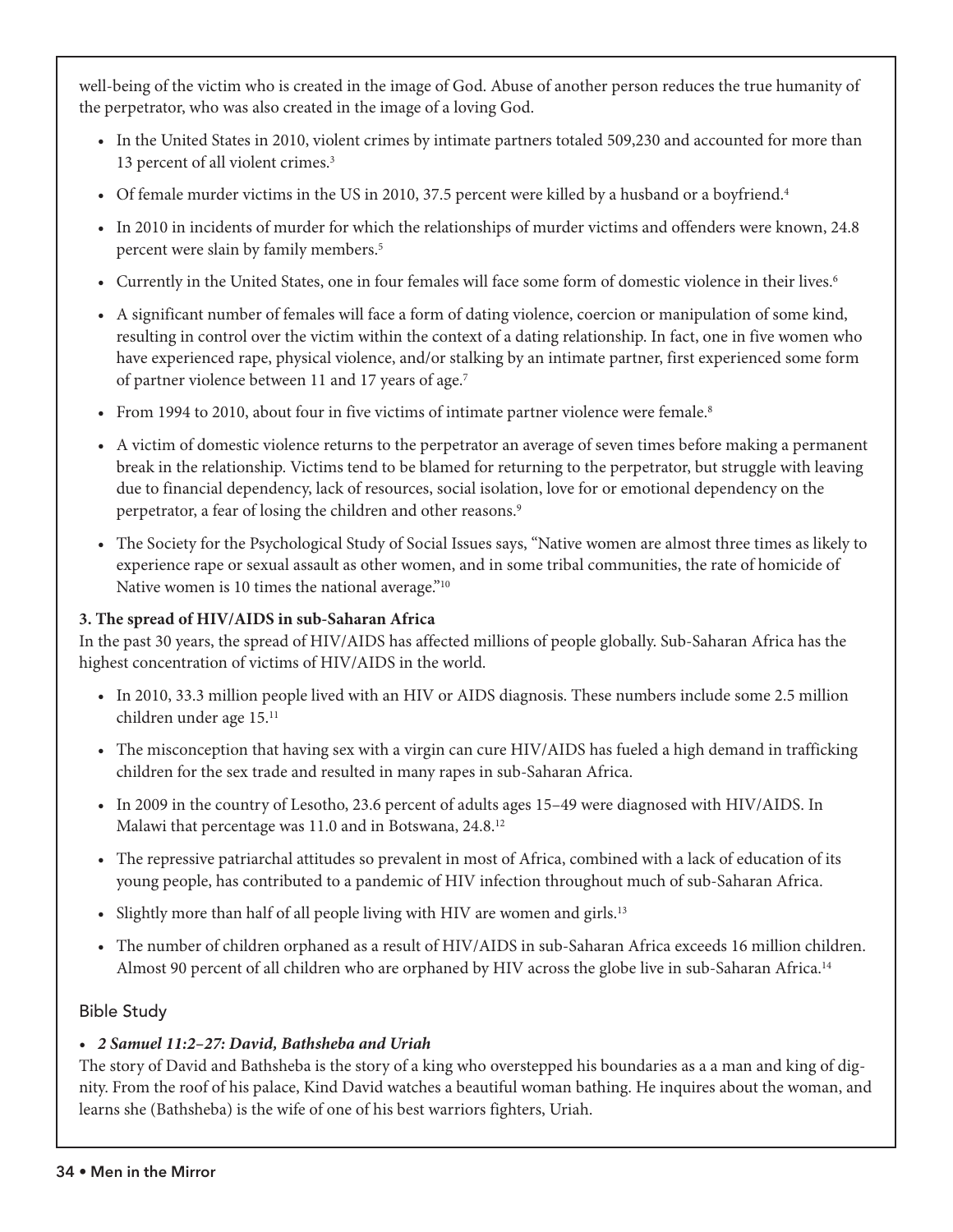While Uriah is in battle, David instructs his servants to bring Bathsheba to him. He seduces her and then sends her home. Upon learning that Bathsheba is pregnant, David instructs Uriah to go home and wash his feet, a euphemism for making love to his wife. But Uriah is a man of honor, and because his troops are at battle, he sleeps not in his own bed with his wife, but at the gate of the king.

David tries to get Uriah drunk in hopes he will go home and make love to his wife, but this too fails. So David sends him back to battle, with a note to his superior officer to put Uriah in the heat of battle and then back away so that Uriah will be killed. Risking not only Uriah, but a group of soldiers, the officer obeys David's command. Uriah is killed in battle and after a period of mourning David sends for Bathsheba, who becomes one of his wives and bears him a son—Solomon.

# Mirror Questions

- Identify the consequences of David's lust.
- How does his power corrupt his judgment?
- Compare Uriah's honor of Uriah to David's treachery.
- Read 2 Samuel 12 for the confrontation between Nathan and David as a result of David's sinfulness. What are the long term consequences that are foretold?
- What are the parallel issues in David's lust for Bathsheba with the male-centered relational evil that is your focus topic?
- David plans Uriah's murder to cover his reputation. While he didn't set out to kill Uriah, that is a consequence of acting on his lust. What are some of the unintended consequences of the male-centered relational evil that is your focus topic?

# Homework

Bring this page to the next session.

Become aware this week how frequently (if at all) you tend to think of women as objects of personal desire. Practice seeing them as whole persons with strengths and weaknesses. What might you say to encourage your male friends or acquaintances to view them in a more holistic light?

# **Notes**

- 1. *Trafficking in Persons Report,* 2013 (Washington, DC: U.S. Department of State, 2013), 7; accessed at www.state.gov/j/tip/rls/tiprpt/2013/index.htm.
- 2. *Global Report on Trafficking in Persons, 2012* (Vienna: United Nations Office on Drugs and Crime, 2012), 1; accessed at www.unodc.org/documents/data-and-analysis/glotip/Trafficking\_in\_Persons\_2012\_web.pdf
- 3. Jennifer L. Truman, *Criminal Victimization, 2010*, (Washington, DC: Bureau of Justice Statistics, U.S. Department of Justice, 2011), Table 5.
- 4. Federal Bureau of Investigation, *Crime in the United States, 2010,* (Washington, DC: U.S. Department of Justice, 2011), calculated from data in "Expanded Homicide Data," Tables 2 and 10.

5. Ibid.

6. Patricia Tjaden and Nancy Thoennes, "Extent, Nature and Consequences of Intimate Partner Violence: Findings from the National Violence Against Women Survey" (Washington, DC: National Institute of Justice, 2000).

7. Centers for Disease Control and Prevention, *2010 National Intimate Partner and Sexual Violence Survey,* 25.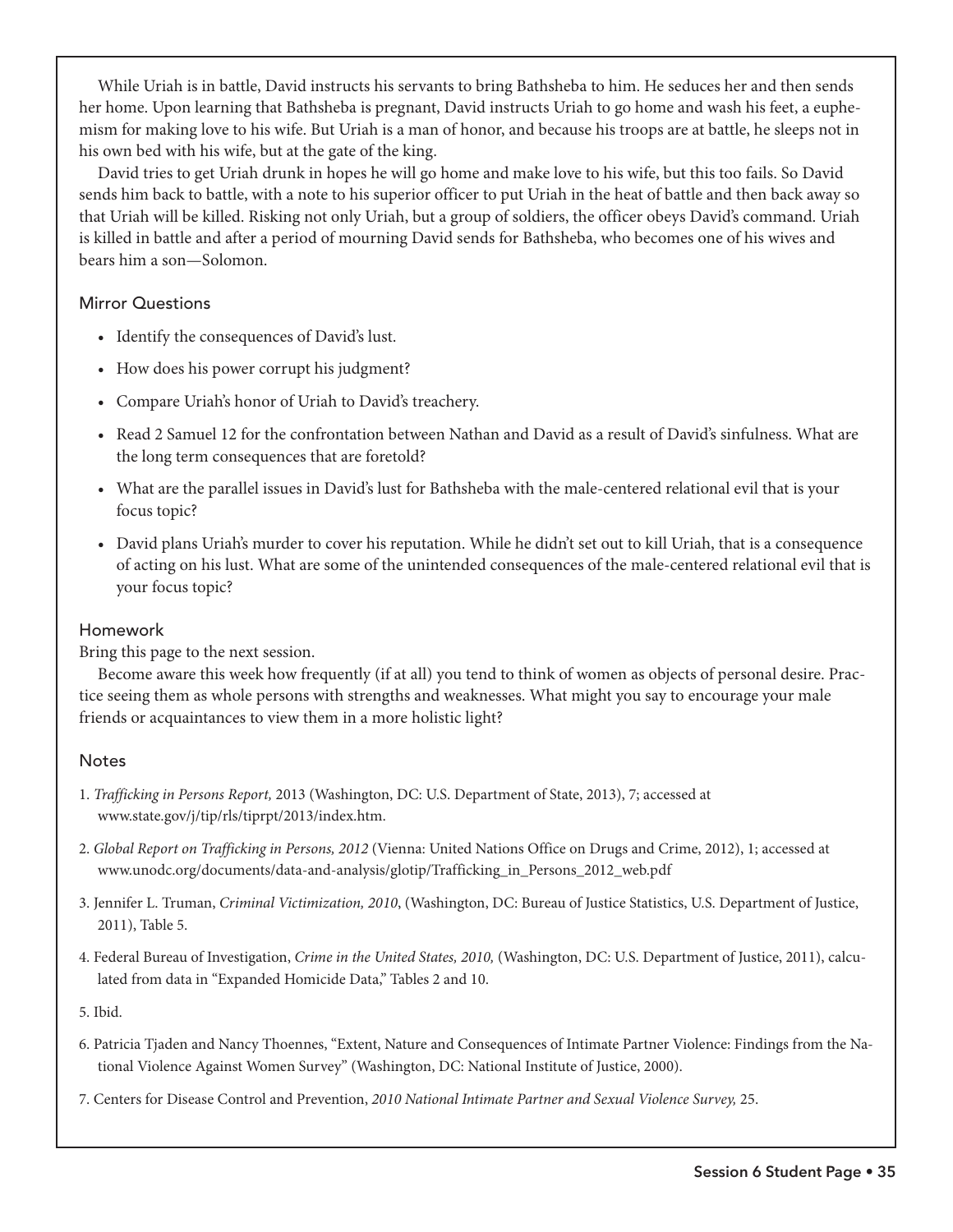- 8. Shannan M. Catalano, *Intimate Partner Violence, 1993–2010* (Washington, DC: U.S. Department of Justice, 2012), 1.
- 9. June Sheehan Berlinger, "Why Don't You Just LEAVE him? Answers to Your Questions about Domestic Violence," *Nursing,* April 1998, 34–40.
- 10. "Event Report: SPSSI Congressional briefing on the Violence Against Women Act," The Society for the Psychological Study of Social Issues, February 15, 2013; accessed at http://www.spssi.org/index.cfm?fuseaction=Feature.showFeature&featureID=178.
- 11. UNAIDS, *World AIDS Day Report 2011*, 6.
- 12. UNAIDS, *The Report on the Global Aids Epidemic* (2010), 181.
- 13. *Report on the Global Aids Epidemic,* 10.
- 14. *Report on the Global Aids Epidemic,* 112.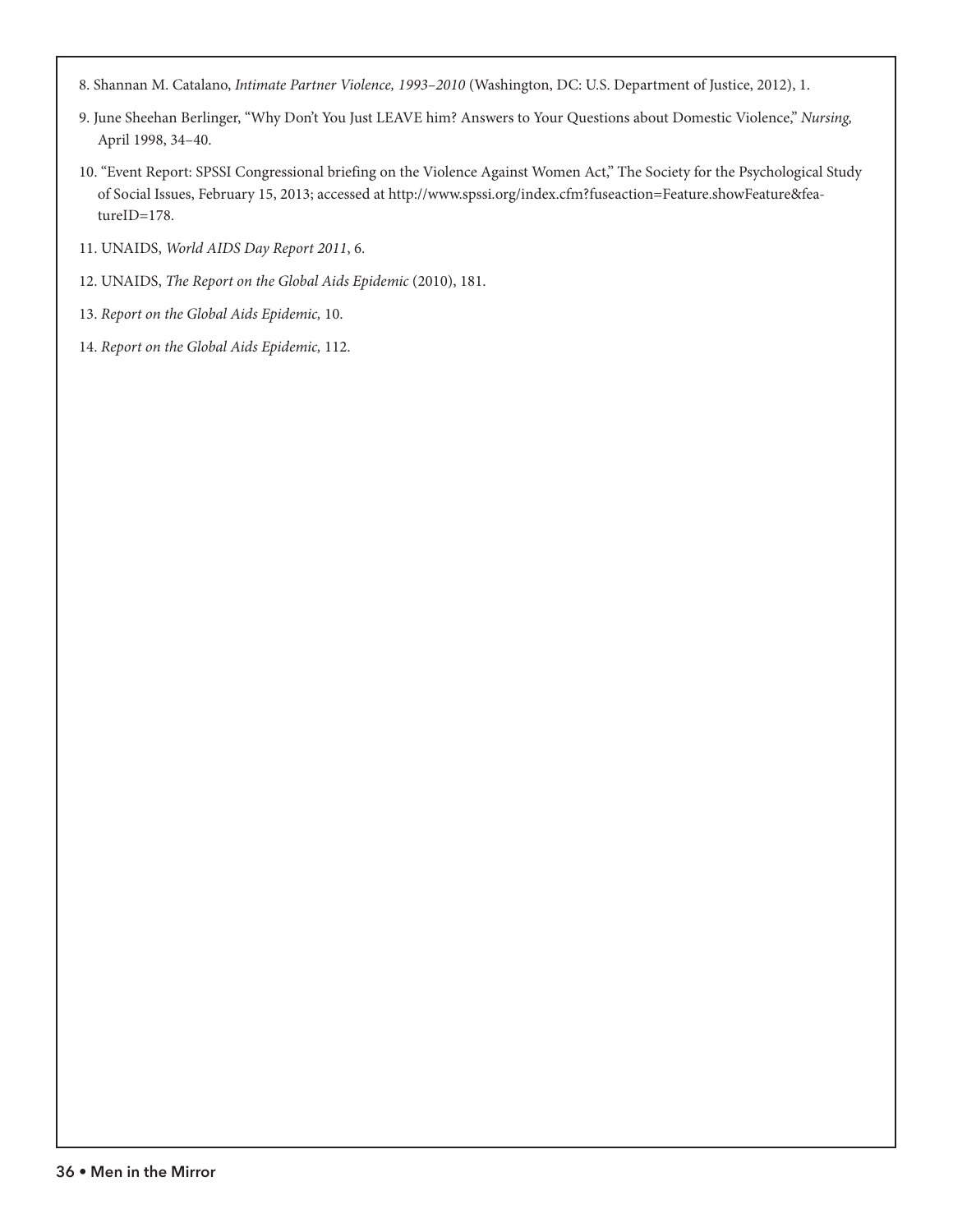# **Session 7—When Evil Stares Back from the Mirror: Lust and the Male Response of Loathing**

# **Scripture: 2 Samuel 13:1–39**

# **Focus: Confronting the repulsiveness of lust and the responses to relational evil**

# Preparation

- Post the newsprint sheet from last session with ways men sometimes objectify women:
	- © "She's got a body that just won't quit!"
	- ◆ "Nice ass!"
	- ◆ "What a rack!"
- Also post the sheet with the Christ-centered relational principles:
	- © Every individual is created in the image of God.
	- © We were created to be in relationship with other human beings. We cannot leave that factor out of encounters with others.
	- © Jesus is other-directed rather than self-centered.
	- © Jesus honors the humanity of all people—prominent or marginalized, sinful or moral people.
- Make a copy of Student Page 7 for each participant; have available a copy of Student Page 6 for each participant.

# Gathering *(5 minutes)*

# **1. Pray together.**

Pray the following, or a prayer of your choosing:

Gracious God, as a result of our shortsightedness, our actions often have unintended consequences. Driven by desire, lust or personal gain, we choose to focus on personal gratification rather than your will for us. Lord, teach us to be wise; teach us to work for the redemption of lives broken. In Jesus' name we pray. Amen.

# Exploring *(40 minutes)*

# **2. Review from the previous session.**

Review some of the phrases used and mindsets at work when men objectify women. Ask volunteers to name the three relational evils the group studied (domestic violence, human trafficking, and HIV/AIDS.) Also ask volunteers to summarize the story of David and Bathsheba.

# **3. Study the Bible**

# *• 2 Samuel 13:1–39: Tamar, Amnon and Absalom*

Tell the men that this passage continues the story of David's family begun in Session 6. Invite them to read 2 Samuel 13:1–39 and the related material on Student Page 7.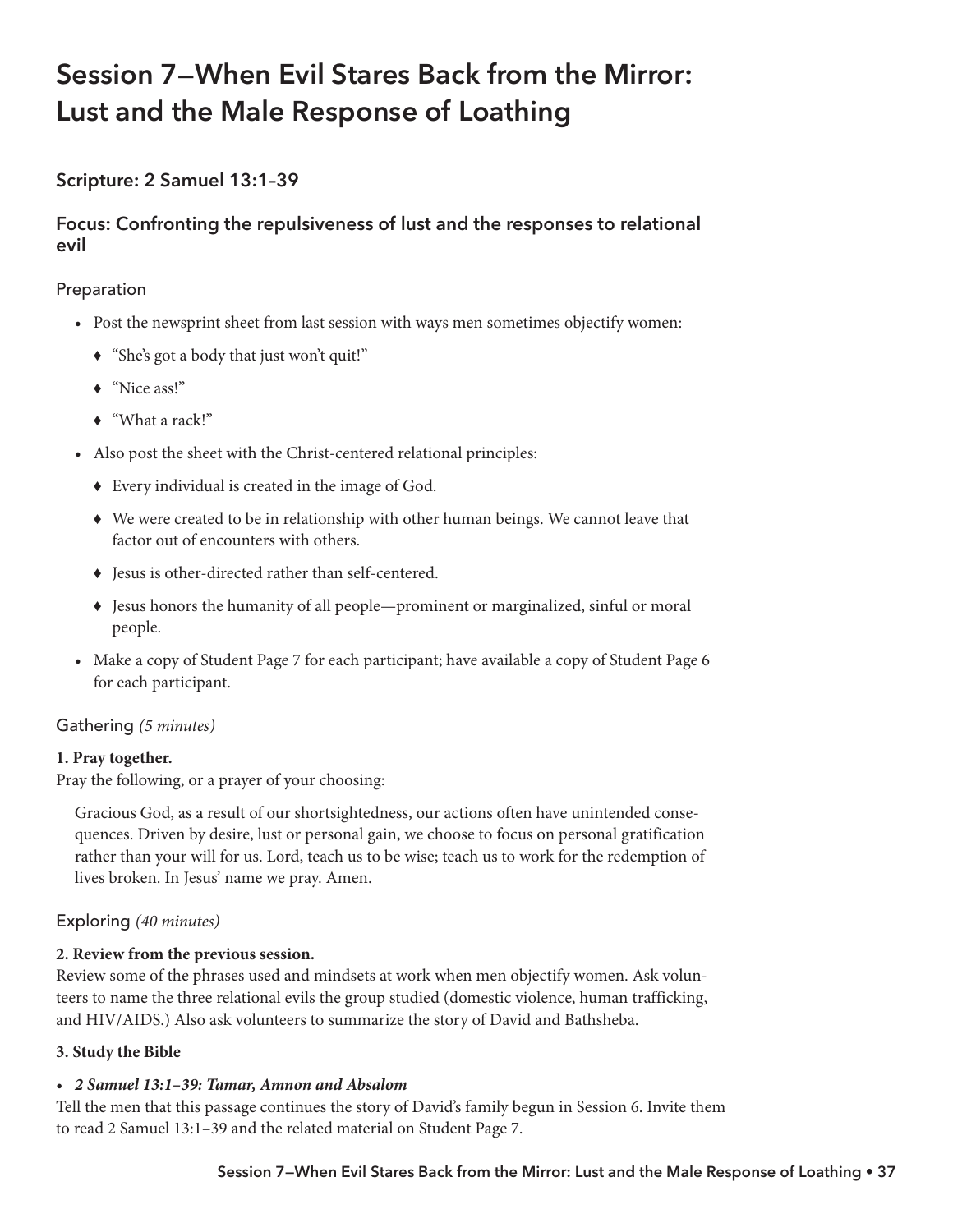#### **4. Go deeper in small groups.**

Review the three types of relational evil—domestic violence, human trafficking and sex slavery, and HIV/AIDS. Again divide into the same three groups as in Session 6, but assign the men a different scenario to explore with this scripture. For example, if they focused on HIV/AIDS in the last session, assign either domestic violence or human trafficking.

Distribute copies of Student Page 6. In their small groups, invite them to discuss the Mirror Questions from the perspective of their assigned type of relational evil.

#### Responding *(10 minutes)*

#### **5. Report out in the total group.**

In the total group, invite the small groups to report on their discussion of the last two questions. List on newsprint suggestions made by the groups about the church's role in addressing the relational evils and about what response should be made to perpetrators. Ask for insights or observations on the other questions.

#### Closing *(5 minutes)*

#### **6. Summarize the main points.**

- Lust is the driving force behind a multitude of relational sins.
- Lust blinds the perpetrator to the consequences of his actions—consequences for himself, the victim, and their relationships in unforeseeable ways.
- When lust is satiated, the perpetrator may react to the victim out of loathing or disdain, further wounding the victim.
- Sexual sin often has ripple effects—anger, violence or vengeance that cannot be anticipated.
- The Christian church and men of faith have an ethical responsibility to educate themselves about relational evil and how it violates God's will for us.

#### **7. Close in prayer.**

Close with a brief prayer, or invite a volunteer to do so.

#### Homework

Invite the men to assess privately their personal tendencies to sexualize relationships with others who are not their partners, and to write the prayer suggested on Student Page 7.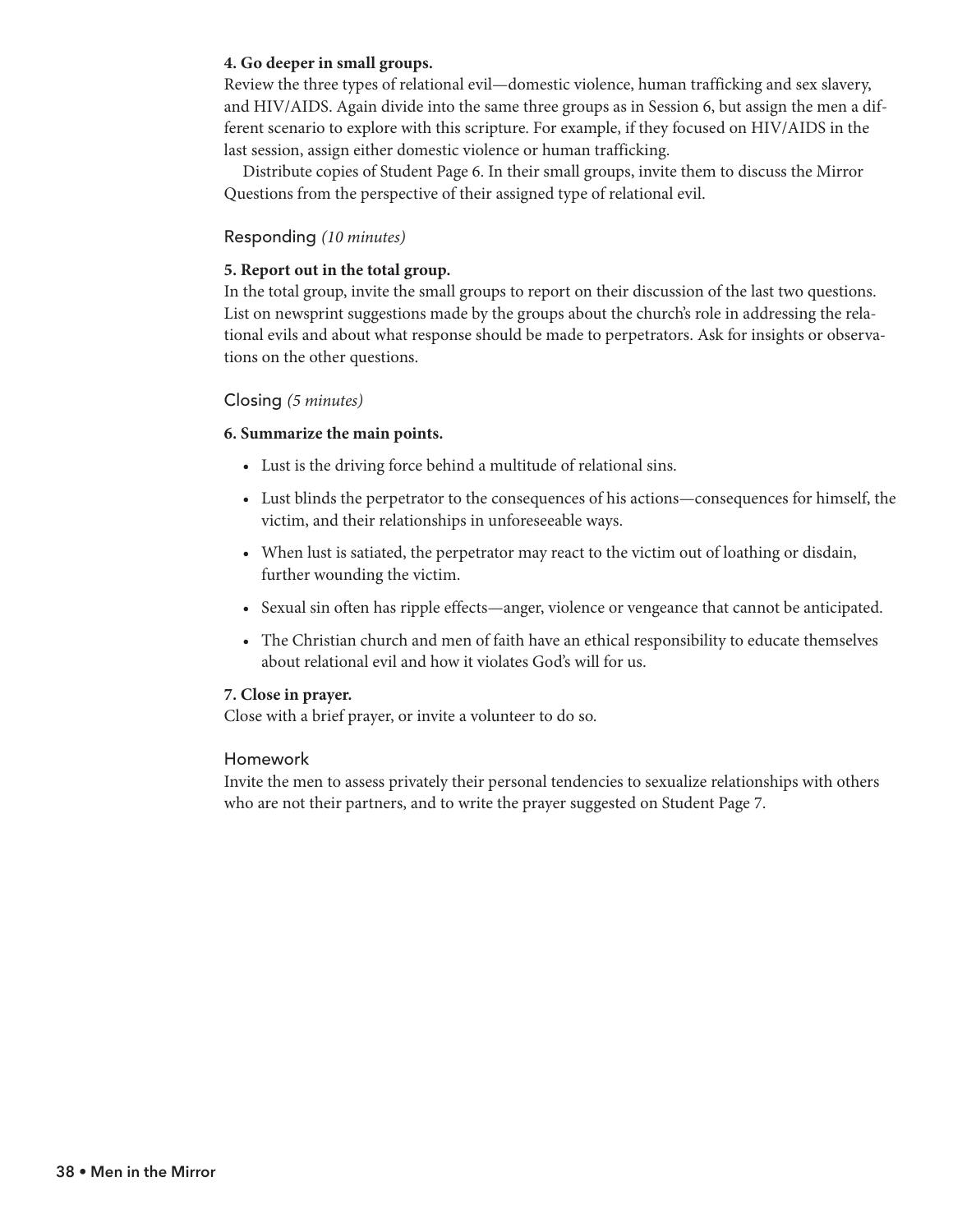# **Session 7—When Evil Stares Back from the Mirror: Lust and the Male Response of Loathing**

# **Scripture: 2 Samuel 13:1–39**

# **Focus: Confronting the repulsiveness of lust and the responses to relational evil**

"Often we (men) have very little relationship with our bodies. We do not see them as a source of joy or satisfaction. We are estranged from our bodies. This makes it easier to use them in an unfeeling way. Sexuality becomes an issue of conquest. It becomes a question of how many women you can get off with and how many times you can screw them. In this sense, sexuality is closely identified with power. For men it can become almost second nature; often it becomes connected to violence. This is partly because this form of sexuality can leave us frustrated and unfulfilled, and it can be easier to take that out on others, than to look at ourselves. The roots go very deep."

— Victor Seidler in *Rethinking Masculinity: Philosophical Explorations in Light of Feminism*, edited by Larry May, Robert Strikwerda and Patrick D. Hopkins (Lanham, MD: Rowman and Littlefield, 1996), p. 65

#### Bible study

#### *• Samuel 13:1–39: Tamar, Amnon and Absalom*

In this passage, King David's children bear the consequences of "the thing that David had done that displeased the Lord" (recounted in 2 Samuel 11–12). Amnon, Tamar and Absalom were children of David—Tamar and Absalom by the same mother. Amnon falls in love with his half- sister Tamar. Sick with longing for her, he tricks her into being alone with him (rare for a king's virgin daughter) and rapes her.

With his sexual desire satisfied, Amnon is immediately filled with loathing for his sister and sends her away. Shamed, Tamar takes refuge in her brother Absalom's home. Absalom vows revenge and ultimately kills Amnon. King David banishes Absalom for Amnon's death.

Consider the loathing that Amnon felt toward Tamar. His reaction is not based on anything she did or didn't do, but stems from his feelings of guilt for having raped his own virgin sister. This cycle of attraction and repulsion is a dynamic at work in many cases of domestic violence; the perpetrator woos the victim, but once she is controlled by him, the perpetrator rages against the victim. The cycle repeats.

# Mirror Questions

Review the three types of relational evil—domestic violence, human trafficking and sex slavery, and HIV/AIDS. Consider these questions from the perspective of these types of relational evil:

- Amnon's lust blinded him to the consequences of his actions. What are the parallels between each relational evil and the unforeseen consequences of Amnon's actions?
- Being consumed by lust drives men to a variety of aberrant and destructive behaviors, from stalking, to an addiction to pornography, to rape and even murder. The cycle repeats itself until a greater force breaks it. What might the cycle of aberrant behavior look like based on each type of relational evil?
- Exodus 20:5 suggests that children will pay for their parents' sins; 2 Samuel 11–13 shows this dynamic. What are the multigenerational consequences of the each type of relational evil?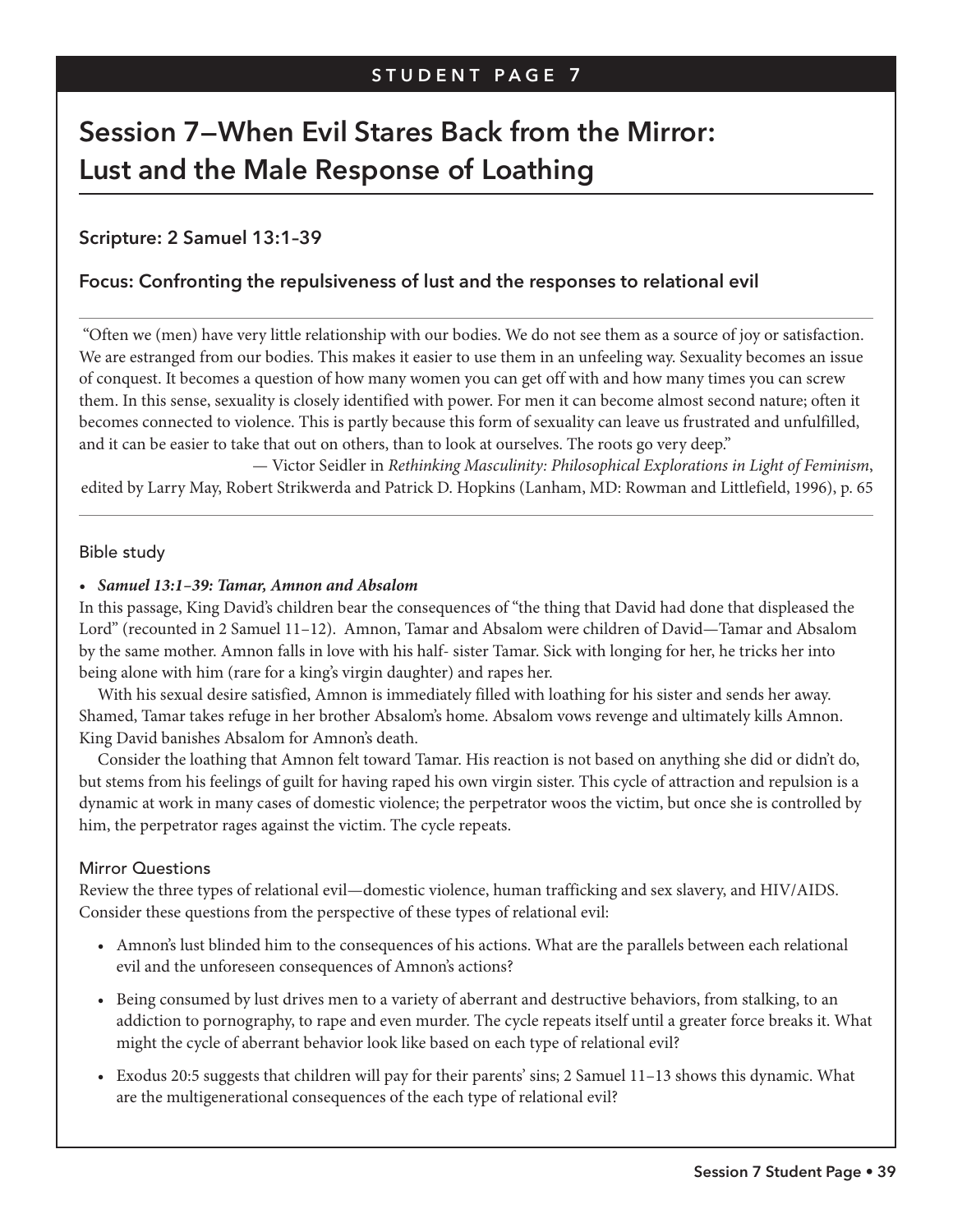- Absalom's desire to protect Tamar and avenge her rape lead to Absalom being a murderer, living in exile and David losing both Absalom and Amnon. How might each relational evil impact (or even perpetuate sin by) innocent people?
- What role should the church play in addressing these types of relational evils?
- What role and responsibility should the church have towards perpetrators of relational evil? How might the church and Christian men minister to the perpetrators?

# Homework

Assess privately your personal tendency to sexualize relationships with others who are not your partner. How much of a role does the demonstration of personal power play into this practice in your life?

Write a prayer of confession to God, admitting the truth and seeking God's help to change. This week, practice consciously removing any thoughts and actions from your life which sexualize your relationships with others.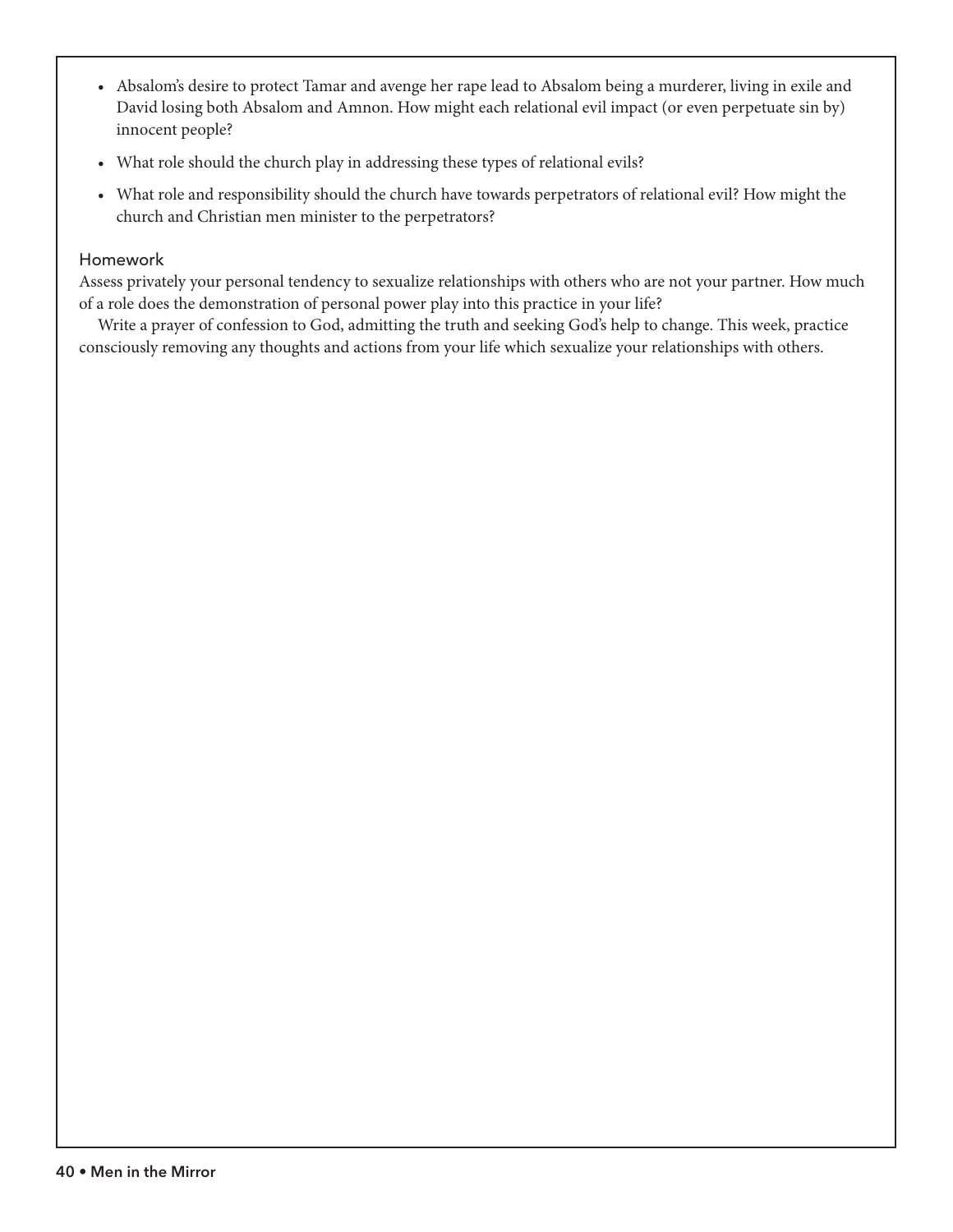# **Session 8—Mirroring Our Masculinity: Forgiveness and God in Relationship**

# **Scripture: Luke 15:11–32; Matthew 18:21–35; Luke 23:32–43**

# **Focus: Exercising forgiveness in a way that preserves our relationships with others and reflects the One in whose image we are created**

# Preparation

• Make a copy of Student Page 8 for each participant.

# Gathering *(5 minutes)*

# **1. Pray together.**

Pray the following, or a prayer of your choosing:

Lord God Almighty, we come to you today as older and younger brothers, as fathers and as sons. We acknowledge that none of us is perfect in our relationships with those around us, especially those with whom we have the closest of relationships. We recognize that within our hearts there are barriers that we have erected between us that cause pain and sorrow to ourselves and others. Yet our hearts long for wholeness. Lord of resurrection life, bring us hope as we try to repair and strengthen our relationships. Transform our relationships and reveal to us again the depth of love's healing power. For we pray in Christ's name. Amen.

# Exploring *(40 minutes)*

# **2. Study the Bible.**

Point out that oftentimes men struggle with maintaining healthy relationships with other men, particularly with men to whom we are related. The story of the Prodigal Son provides the opportunity to explore a variety of themes—such as decision making, selfishness, forgiveness, money and public opinion—and the impact they have on relationships.

Invite the men to respond to the following questions:

• What are some ways that fathers might respond if their sons had made them the object of public ridicule? After they had disowned the family and wasted their family fortune? After their actions brought shame to the family?

# *• Luke 15:11–32: The Parable of the Prodigal Son*

Invite the men to read Luke 15:11–32 and the related material on Student Page 8.

# Responding *(10 minutes)*

# **3. Study the Bible in small groups.**

The role of forgiveness is at the core of our identity as disciples of Jesus Christ. Divide the class into two groups and assign one of the two passages to each small group to study and respond to, using the questions on Student Page 8.

Group 1: Read and discuss Matthew 18:21–35.

Group 2: Read and discuss Luke 23:32–43.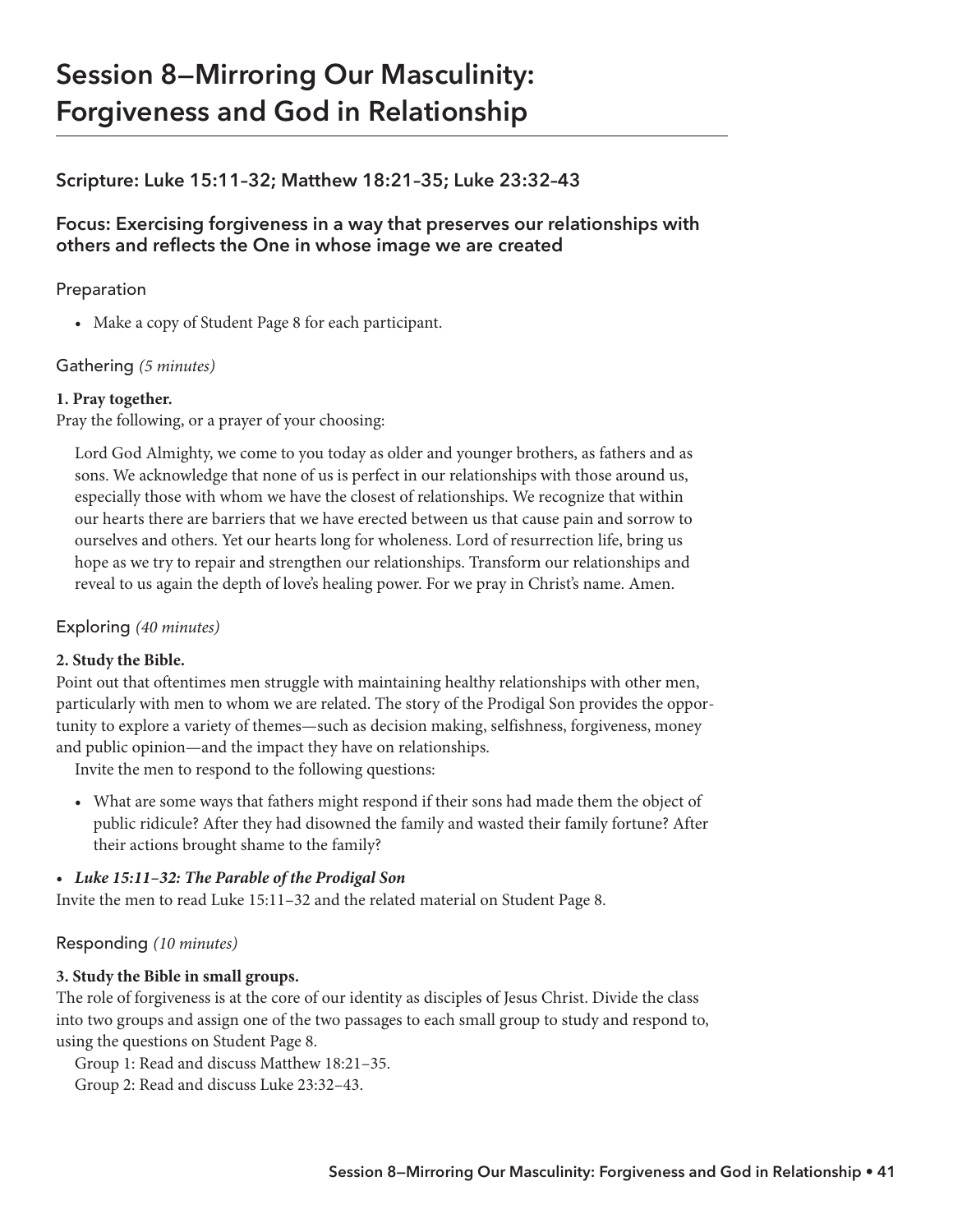# Closing

# **4. Summarize the main points.** *(5 minutes)*

- At first glance, the father in the parable may seem weak, allowing his son to make poor choices. However, the father allows the son to make his decision and face the consequences, even as they impact the rest of the family.
- At the core of the father's love for the prodigal is both permissiveness and patience.
- The father's love for the prodigal is a seeking love. The value of the father's personal honor is not considered when his son returns to him.
- This parable illustrates God's extravagant and unmerited grace.
- The extravagant nature of the father's grace toward the prodigal son is offensive to the son who remained obedient to his father. Obedience without compassion can itself cause alienation from God and neighbor.
- Compassion is measured by forgiveness when one's sense of justice is affronted, but the wrongdoer seeks to be reconciled.

# **5. Close with prayer.**

Conclude the lesson by inviting a member of the class to offer a closing prayer.

# Homework

Invite the men to reflect on the Prodigal Son story with questions on Student Page 8.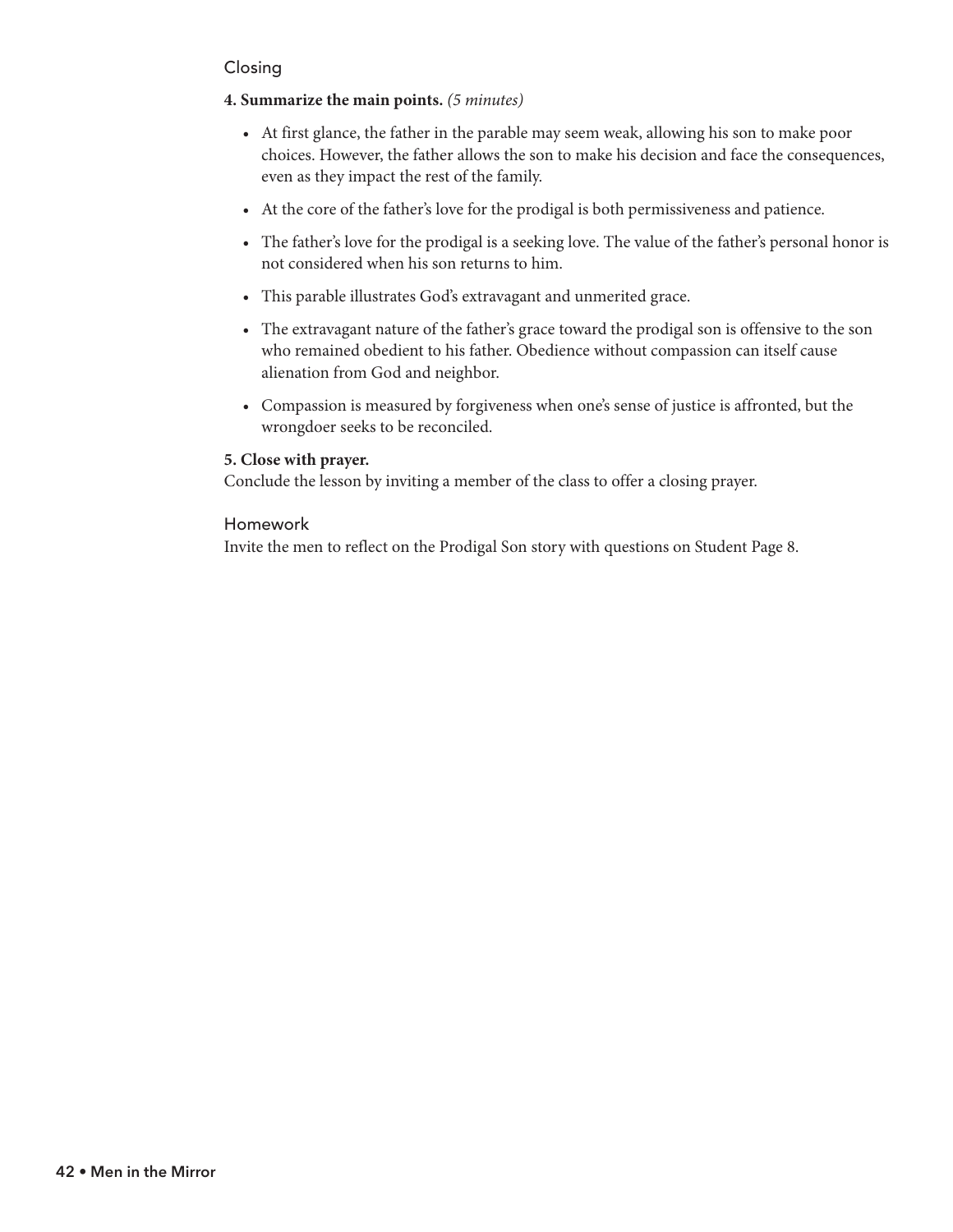# **Session 8—Mirroring Our Masculinity: Forgiveness and God in Relationship**

# **Scripture: Luke 15:11–32; Matthew 18:21–35; Luke 23:32–43**

# **Focus: Exercising forgiveness in a way that preserves our relationships with others and reflects the One in whose image we are created**

"Fathers who are reluctant to bless their children may not know what it is or what it means because they have not received a blessing. For myself, the absence of a blessing has been like a hole in the soul that establishes the presence of emotional poverty where promise should reside. The promise of leaving home and letting go is often closely linked to the bestowing of a blessing. It is one of the ways that we make friends with our adult children."

> *—Jacob's Shadow: Christian Perspectives on Masculinity,* by Herbert Anderson (Bridge Resources, 2002), p. 113.

#### Bible study

#### *• Luke 15:11–32: The parable of the Prodigal Son*

The following points were shared by Dr. Kenneth Bailey at Montreat Conference Center in a lecture in the spring of 2002 in the Chapel of the Prodigal. Dr. Bailey was teaching by referring to the chapel's fresco on the Prodigal Son story and conducting a Bible study on this passage for those in attendance.

- For the younger brother to demand his inheritance while the father was still living was to communicate a total disregard for the relationship he had with his father. It would have been perceived in that culture as wishing the father dead.
- No respected father would allow such a request to be honored, and yet here the father's response is to follow through with the request of the youngest son without any resistance.
- The son squanders his money. Very often commentators on this text have assumed the son spends his money on prostitutes and wild parties. The scripture does not say that; rather it says that he wastes his money recklessly until it is all gone. At that point his "friends" desert him and he is left destitute.
- The type of work the young son performs when he runs out of money suggests how far he has fallen from his status as a wealthy Jew. He takes the only job that he can find—feeding the swine of a foreign farmer. According to Jewish purity codes, pigs were considered so unclean that to eat their meat was a violation of the basic restrictions for every Jew. The prodigal son is so poor he becomes the servant of unclean animals and would have eaten the pigs' food. The prodigal son loses his money, dignity and identity.
- The prodigal son comes to his senses and tries to improve his circumstances with an apology. Verses 18 and 19 reveal a well-rehearsed confession: "Father I have sinned . . . I am no longer worthy to be called your son; treat me like one of your hired hands."
- Throughout the undisclosed amount of time that the prodigal son was gone, the father never stops watching for the "dead" son's return. While still a long way away, the father spots the son coming and runs to greet him.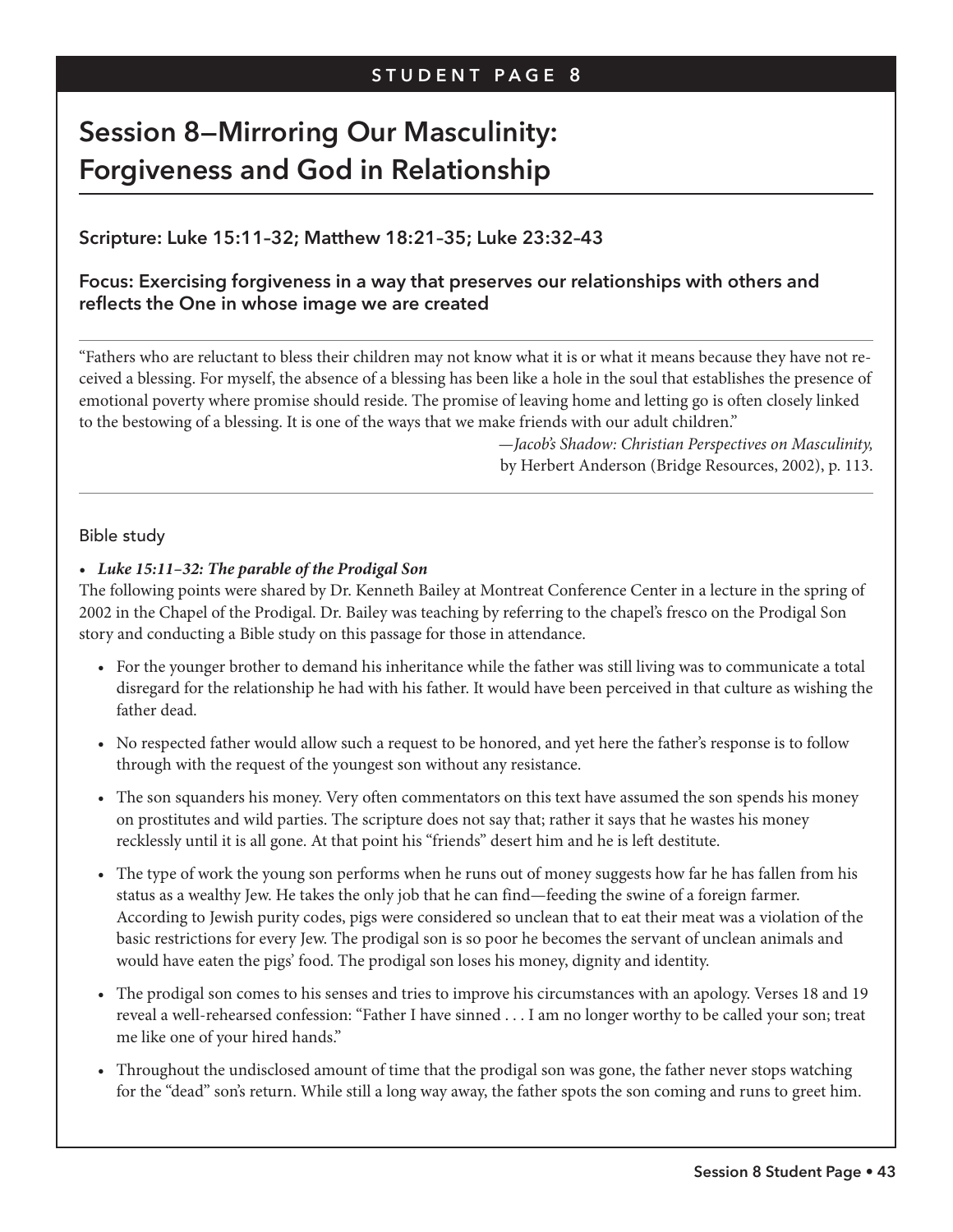- Prominent men within the Jewish community wore robes to signify their status as land owners. The only way for a man to run in a robe was to lift the hem of the robe to his waist, which would have been seen as scandalous, or at very least foolish. The father's running illustrates the father's radical forgiveness at the cost of his dignity. Consider the son's condition at this reunion—emaciated, filthy and smelling of unclean swine. None of this is of concern to the father; a restored relationship is his sole focus.
- Even before the prodigal son offers his practiced confession, the father restores the relationship with his lost son with a hug and kiss. He orders his servants to bring the best robe and the family ring, signifying a total restoration of his relationship as a member of the family. The restoration of relationship is based on the profound love, forgiveness and grace of the father toward the son.
- Ironically, this story does not conclude with the total restoration of the family. The older son is estranged towards both the father and the younger brother, perceiving the father's generosity and grace as favoritism. The parable ends without resolution.

# Mirror Questions

Reflect on the following:

- What model of masculinity does the father represent?
- How does the father greet the prodigal son?
- How does his reaction compare with the reaction of a father you may know whose son showed him disregard?
- What model of masculinity does the older brother show at the start of the story? At the end?
- How does the father respond to this elder son's frustration and anger?
- How would you define the masculinity of each of the three male characters in this story? How does the value the father places on relationship with both his sons inform the way he expresses his masculinity?
- Many in the church are older brother types and have less tolerance for the mistakes of other men. How does the parable of the prodigal son challenge our reaction to grace extended to less dependable individuals?

# Small-group Bible Study

Group 1: Read and discuss Matthew 18:21–35.

- In what type of circumstances or situations do you have difficulty forgiving others?
- How does this story challenge your own concept of forgiveness?
- What situations harden your heart towards forgiving others and make it difficult for you to be more Christ-like?

Group 2: Read and discuss Luke 23:32–43.

- What can you do to change the dynamics of the role forgiveness plays as you learn to forgive yourself for things you have done wrong? Also as you forgive others for things they have done?
- What roles do consequences play in addressing the issue of forgiveness? What about when the wrong done causes serious consequences?
- What connection is there between withholding forgiveness and striving to maintain our own control?
- When it appears to have no apparent effect on the one who perpetrated the wrong, how does truly forgiving another person feel to you?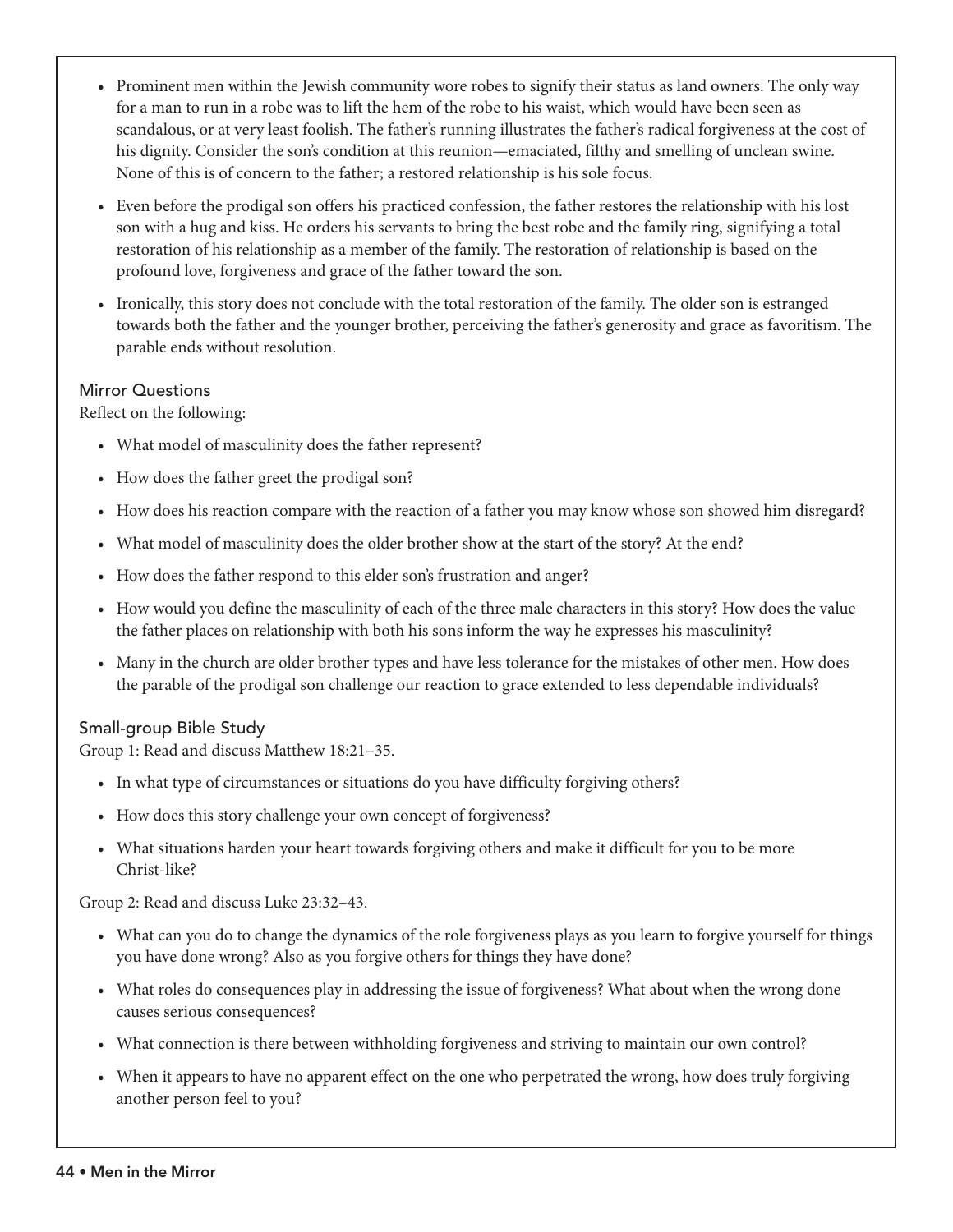#### Homework

Reflecting on the Prodigal Son story this week, ask yourself the following questions

- At this stage in my life, am I more like the prodigal son or the older brother?
- Why do I answer this way? How does the forgiveness I offer compare to the father's forgiveness?
- What can I do to become more like the father in the parable? How does the radical nature of this level of forgiveness help me to make peace with the worst things I have done in my life?
- What role does the phrase of Jesus, "Go and sin no more" play in the true nature of being forgiven and being in right relation to God and others?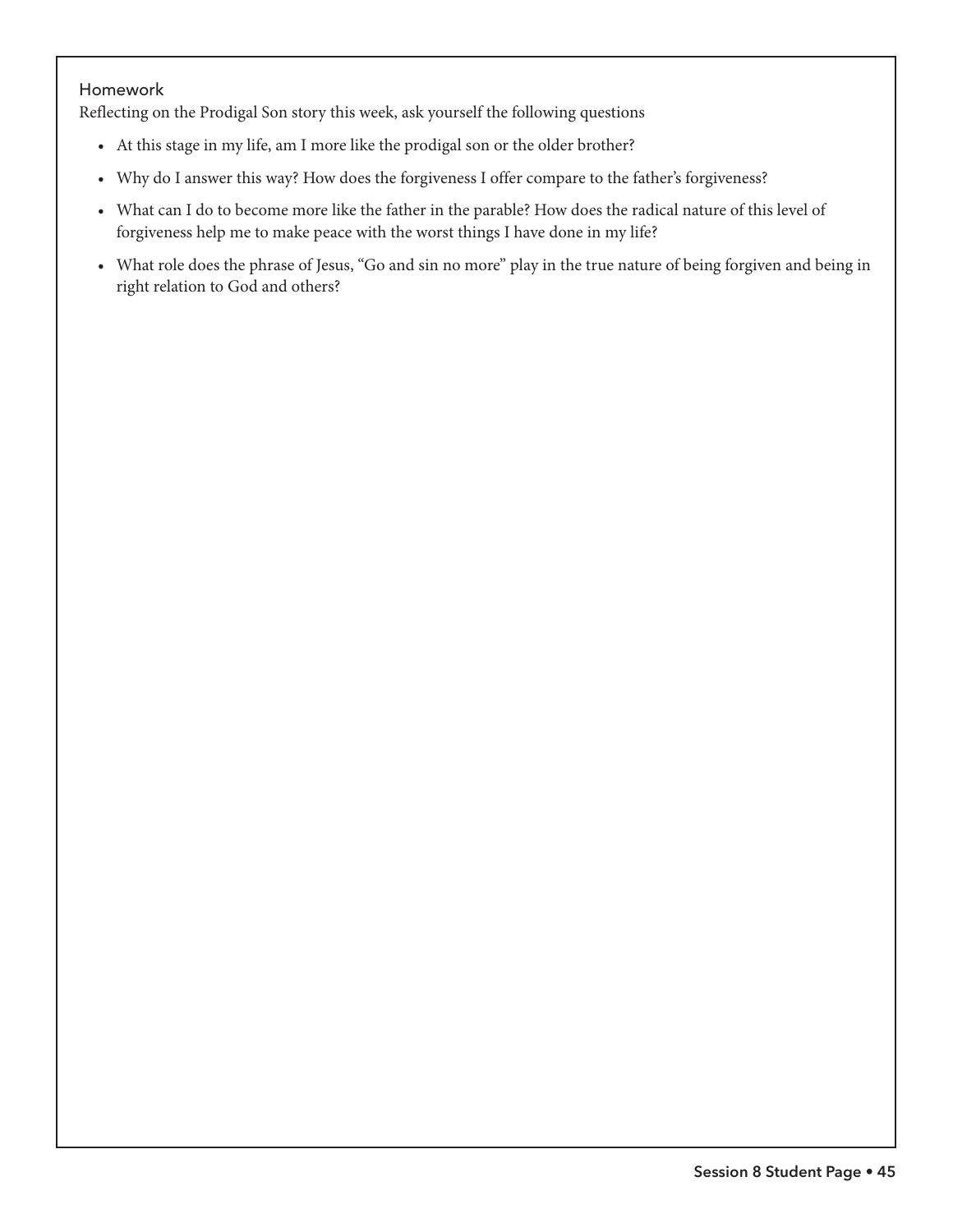# **Session 9—Keep a Stiff Upper Lip: A Man's Public Image**

# **Scripture: John 11:1–44; Luke 22:47–53**

# **Focus: Reflecting on the learned behavior of suppressing our tender feelings and exploring how this puts us out of touch with ourselves and with others to whom we relate**

#### Preparation

• Make a copy of Student Page 9 for each participant.

# Gathering *(5 minutes)*

#### **1. Pray together.**

Pray the following, or a prayer of your choosing:

Holy and Merciful God, our Lord teaches us that we are to have life and have it abundantly. Christ speaks about a quality of living, but we have confused his message of abundant life with an abundance of possessions and personal power. In our quest for power and wealth, we find ourselves further and further from the truth. Teach us, O God, the abundant life of relationships well shared, of discovering joy through compassion and of the sharing of our time and talents with others. Teach us to embrace the truth revealed in the teachings of Christ. We pray in his holy name. Amen.

# Exploring *(40 minutes)*

#### **2. Engage in Bible study.**

#### *• John 11:1–44: Compassionate Empathy*

Invite the men to read John 11:1–44 and the related material from Student Page 9.

#### *• Luke 22:47–53: A Sidelong Glance at Anger*

Invite the men to read Luke 22:47–53 to explore how Jesus encountered the opposition that came to arrest him in the Garden of Gethsemane. Immediately after Peter's violent act of using a sword to cut off the ear of the temple servant, Jesus responded by healing the servant's ear and commanding those present to stop all forms of violence.

#### *• Mark 11:15–18 and John 2:13–22: A Precautionary Look*

Ask the men to read Mark 11:15–18 and John 2:13–22 together, and the material from Student Page 9.

#### Responding *(10 minutes)*

#### **3. Discuss anger.**

Ask a volunteer to read the warning aloud from the Responding section on Student Page 9. Invite the group to discuss the questions that follow the warning.

#### Closing *(5 minutes)*

#### **4. Summarize the basic points.**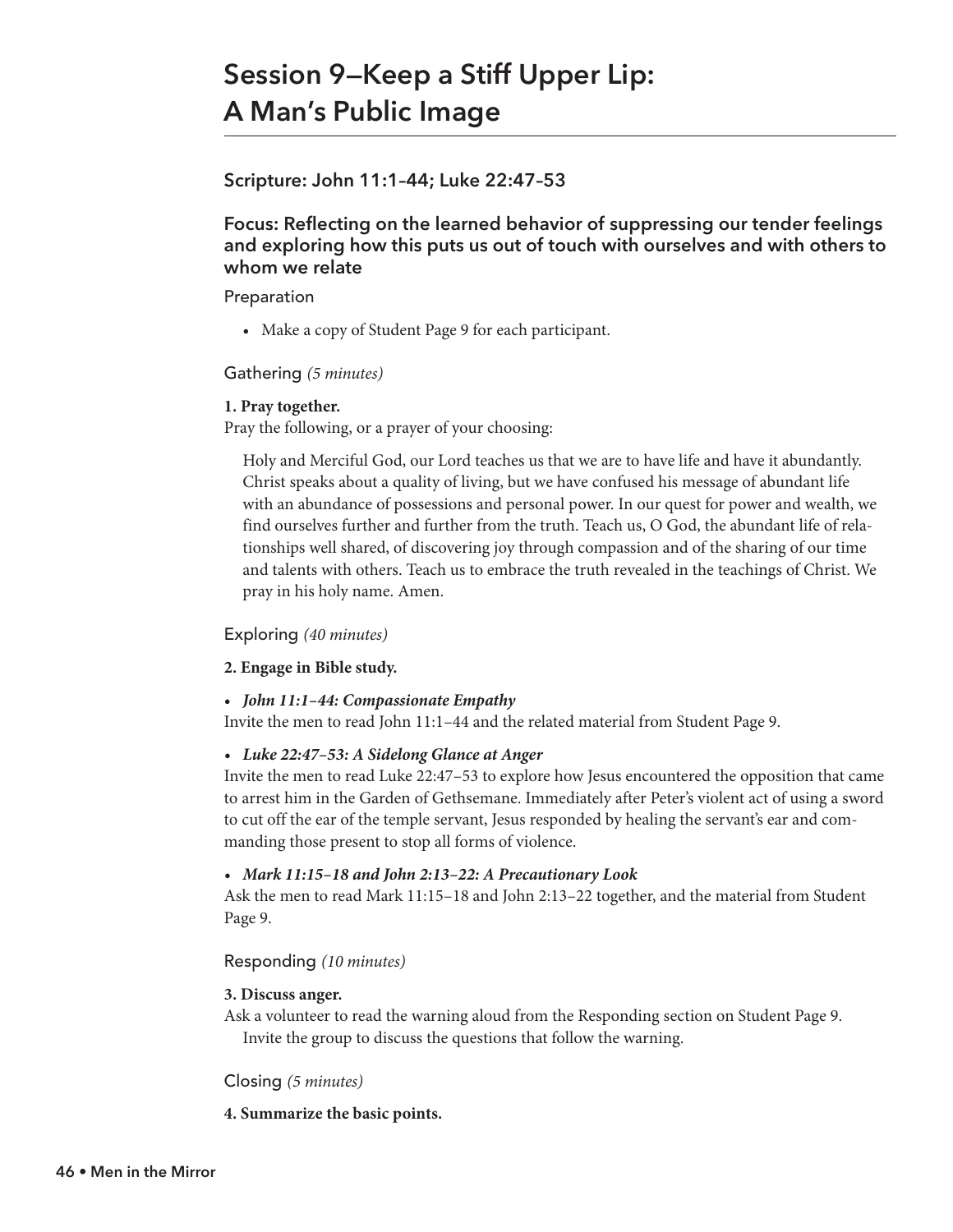- All people are a composite of physical, emotional and intellectual dimensions. Yet males often learn from a young age to suppress emotions.
- Over time, suppressing feelings alienates a man from his true self and from his ability to empathize with and form relationships with others around him.
- Our culture encourages men to express anger more frequently than other emotions. The negative consequences of anger can have lasting and detrimental effects on our most important relationships and on our selves.
- Empathy creates intimacy between people.
- Our potential to experience deep worth and joy comes from being in healthy relationships. Such relationships are based on mutuality, trust, emotional accessibility, compassion and dependability.

# Homework

Encourage the men to reflect on the homework questions on Student Page 9 in prayer, writing or both. If they are troubled about particular incidents, ask them to seek out someone they trust to help them explore the issues.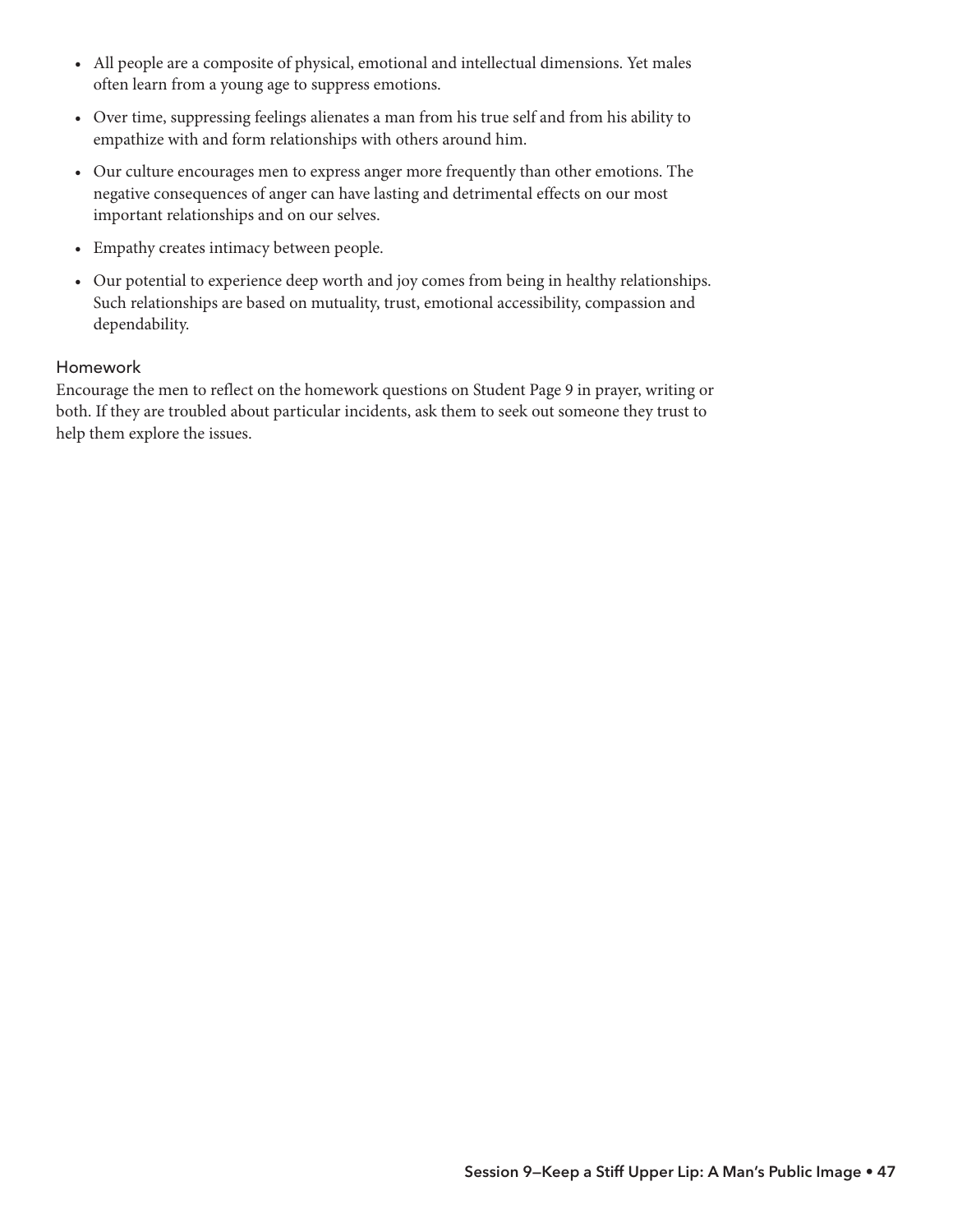# **Session 9— Keep a Stiff Upper Lip: A Man's Public Image**

**Scripture: John 11:1–44; Luke 22:47–53**

# **Focus: Reflecting on the learned behavior of suppressing our tender feelings and exploring how this puts us out of touch with ourselves and with others to whom we relate**

"The male struggle to express feelings varies with personality differences and family influence. For some men, affectionate feelings are easily expressed; other men are more comfortable with sadness and others with joy. Shy men may also know fear; gregarious men may be familiar with loneliness . . . "". . . Men ask a great deal of others when they expect others to know our unexpressed emotions. And men ironically must trust others to get it right. It would be a lot simpler and clearer if men could express the deep tenderness they feel."

> — *Jacob's Shadow: Christian Perspectives on Masculinity,* by Herbert Anderson (Bridge Resources, 2002), pp. 68 and 70

#### Bible Study

#### *• John 11:1–44: Compassionate Empathy*

This passage gives us insight into the depth of Jesus' empathy, as well as Christ's power over death. The Mary and Martha of this story are in all likelihood the same two sisters from Luke 10:38–42, and John 12:1–3. Biblical scholars identify these two sisters and their brother Lazarus as being among the closest friends of Jesus in all of the Gospels.

Jesus is deeply touched by Mary and Martha's grief over Lazarus's death; he weeps openly. This is a profound expression of empathy; one of the most mature examples of a man who was fully human. However, most men do not easily express this level of empathy because we have been taught to hide our feelings, not only from others, but from ourselves.

#### Mirror Questions

- What does this passage teach us about what it means to be truly human?
- If you have difficulty in expressing more tender emotions than anger, why do you think this is so?
- What physiological impact does keeping one's feelings bottled up inside have on the health and well-being of men?
- How can men support and encourage each other to become more aware of, and in touch with, healthy expressions of humanity?

#### *• Luke 22:47–53: A Sidelong Glance at Anger*

Jesus encounters the opposition that comes to arrest him in the Garden of Gethsemane. Immediately after Peter's cuts off the ear of the temple servant with a sword, Jesus responds by healing the servant's ear and commanding those present to stop all forms of violence.

#### Mirror Questions

• Jesus uses his power to heal and to bring an end to violence rather than to fight his way out of the arresting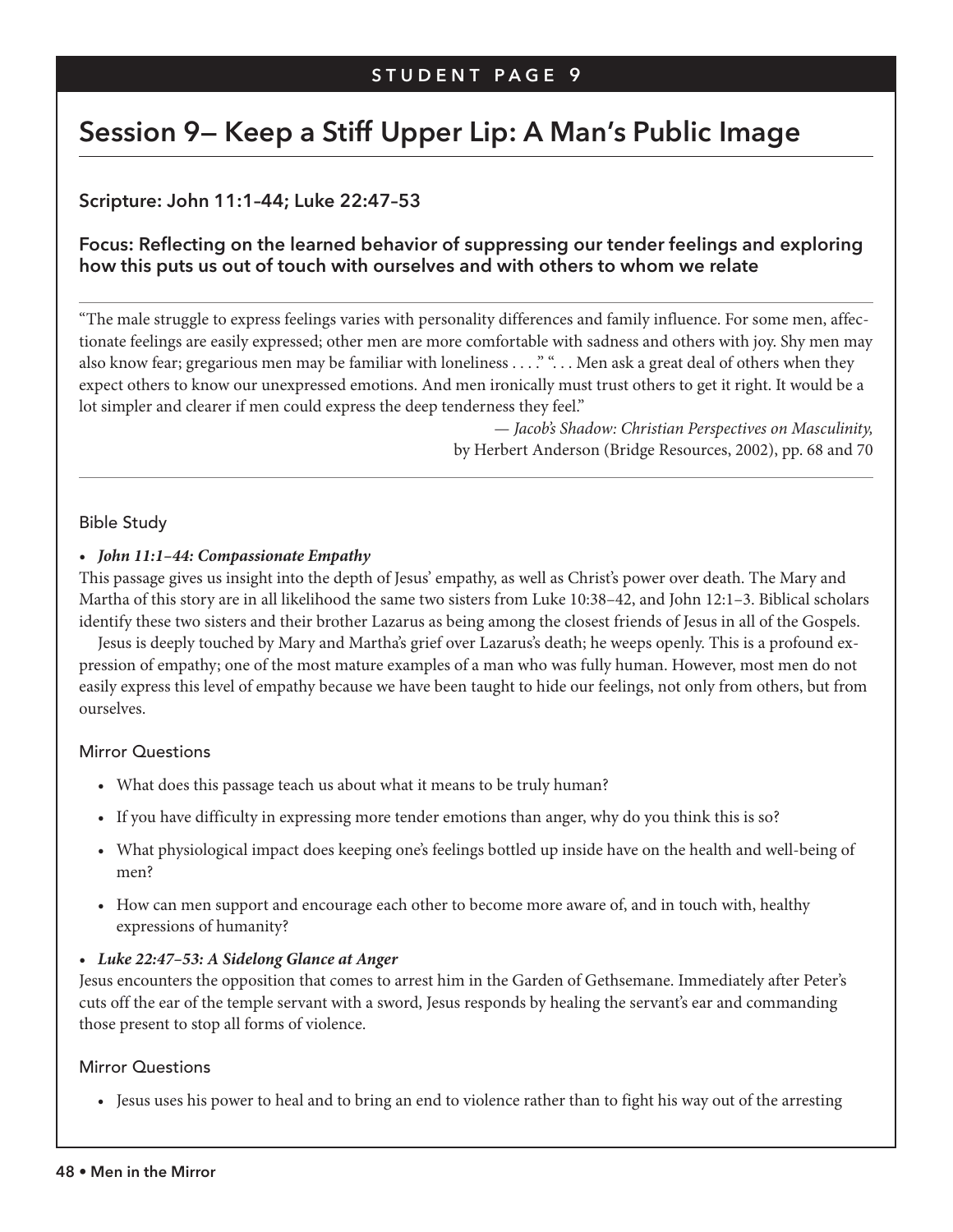scene. Do you view this as a show of strength or weakness?

- What does this communicate to you about the use of power and authority?
- What can you incorporate from this example in your response to danger and threats?

## *• Mark 11:15–18 and John 2:13–22: A Precautionary Look*

Jesus is very angry at what he found in the temple. His action is physically threatening, but directed at inanimate objects. It unsettles everyone in the temple courtyard and calls attention to the actions of the moneychangers as a violation of the sanctity of the temple. We must remain focused on the fact that his anger occurred as a result of a violation and the manipulation of the relationship between God and God's people. The moneychangers were taking advantage of the guilt of the people and making money off their desire to be made right with God. Jesus' actions were dramatic and swept aside the role of the intercessors, who were little more than profiteers.

#### Mirror Questions

- Does Jesus use his anger to intimidate the moneychangers and the temple priests, or could there be a different interpretation of his actions?
- What does this action teach us about Jesus' use of anger and the limits placed on his display of anger?
- How does Jesus direct his anger and his forcefulness?
- What lessons should we take with us from these texts about our use and misuse of anger?

#### Responding

Warning: In no way does this text justify threatening anger of any form within a family. The use of aggression, violence or threats is much more an indicator of the brokenness of the person who engages in them than an expression of authority. Such rage is a demonstration of the need for help in discovering more constructive ways of dealing with one's emotions.

Discuss:

- Is anger ever appropriate in relationships? If so, when?
- What should be the guidelines that we adopt in the expression of our anger?
- Do you agree with the opinion of the curriculum writer about not using Jesus' anger as a justification for anger in the home? Why or why not?

#### Homework

Reflect on the following questions in prayer, writing or both. If you are troubled about particular incidents, seek out someone you trust with whom to explore the issues.

- Based on the quotation above from Herbert Anderson, what are the emotions you find it easy to display? the hardest time to display?
- What emotions were freely shared in your family of origin and which ones were withheld from view? Does this offer any insights into your own patterns?
- How do you express anger to those with whom you work? to family members? to friends? Are there differences in the way you express anger to one group over another, and if so, why?
- What consequences have you faced over the years because of way you express anger? Do you have any remorse over past flair ups?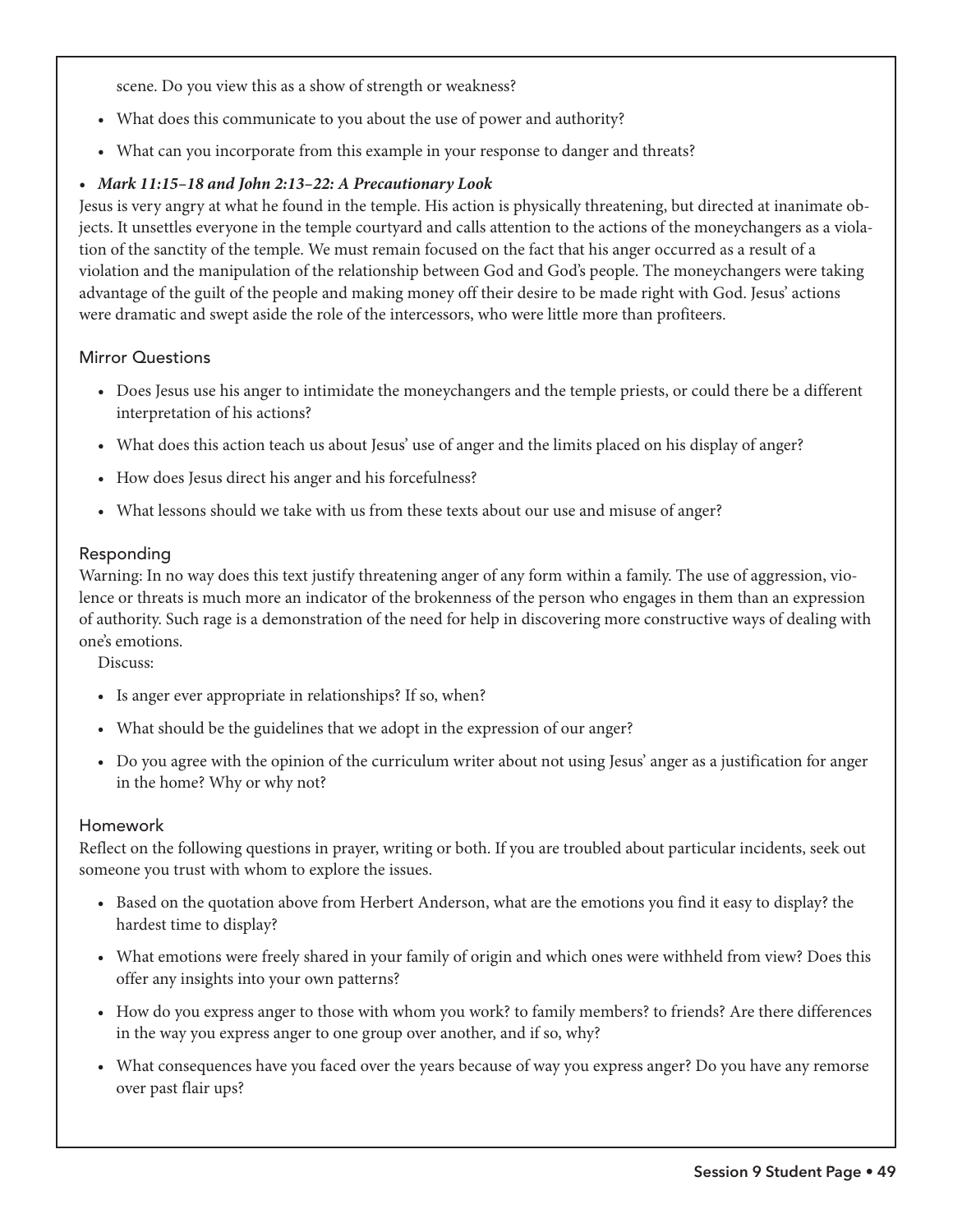# **Session 10—The Reflection in Your Suit of Armor: Redefining Authority and Greatness**

# **Scripture: Matthew 3:13–17; Mark 10:35–45; Luke 14:1–14**

# **Focus: Moving from the self-centered awareness that society values and teaches every day to the servant leadership modeled by Jesus**

## Preparation

- Make a copy of Student Page 10 for each participant.
- There are several passages of scripture for study in this session. Read over each passage and the related material on Student Page 10. If necessary, choose one or two passages on which to focus.

# Gathering *(5 minutes)*

#### **1. Pray together.**

Pray the following, or a prayer of your choosing:

Holy One of Israel, too often we confuse the recognition that we have been created in your image with a reason to exert our dominance over others. We confuse our will with your will and fail to comprehend the impact of our actions on others. Guide us, Lord, to a greater understanding of an authority borne out of Christ in our lives. For we pray in his holy name. Amen.

# Exploring *(40 minutes)*

# **2. Examine authority and power.**

Invite the men to read from "Examining authority and power" from Student Page 10.

#### **3. Study the Bible.**

Invite the group to read the following scripture passages and related material from Student Page 10.

- *Matthew 3:13–17: Honoring the authority of another*
- *Matthew 20:20–28 and Mark 10:35–45: The desire for greatness*
- *Luke 14:1–14: The seat of honor*

# Responding *(10 minutes)*

#### **4. Engage in an exercise of self-disclosure.**

Ask the men to divide into groups of three and discuss the following:

Think of a time when you exercised your authority in a way that got you in trouble with others—maybe your wife or children, your peers or co-workers. Share your experience with the two others in your group. Talk about what you could have done differently to create a more positive outcome. Take time in your small group for all three to respond.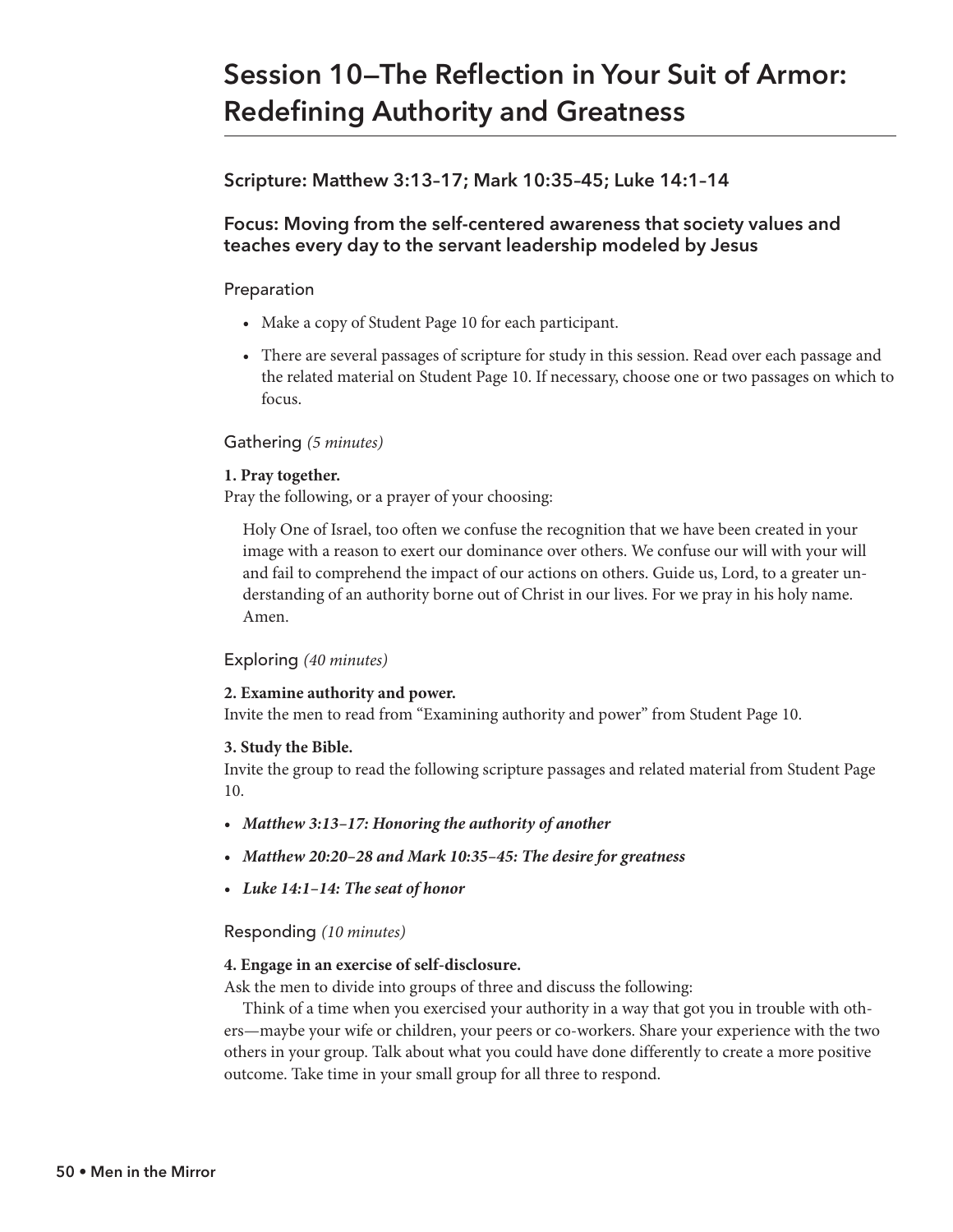# Closing *(5 minutes)*

#### **5. Summarize the main points.**

- To be a Christ-like leader is to balance leadership with an underlying measure of humility.
- A Christ-like leader does not demand respect, nor is one's leadership measured in deferential treatment.
- A Christ-like leader leads first by serving the needs of those he or she leads.
- Self—serving leadership distracts from the authority of a leader and weakens the impact of one's leadership on the followers.
- The bonds between the disciples and the servant leader remain strong when the disciples know that the leader keeps their best interest in mind at all times.

#### **6. Share and pray in pairs.**

Have the men team up in pairs. Invite each man to share with the other something in his own life that came out of this session for which he wants his partner to pray. Take time for both men in each pair to pray for the other.

#### Homework

Ask each man to spend some time this week reflecting on the way he exerts his authority—as a friend, spouse, father, son, boss or co-worker. Ask the men to consider the following;

- How is your expression of authority manipulative or coercive?
- How does it build up others from a perspective of shared authority?
- What changes does this lesson suggest to you about a stronger Christ- centered expression of authority that you may adopt in your life?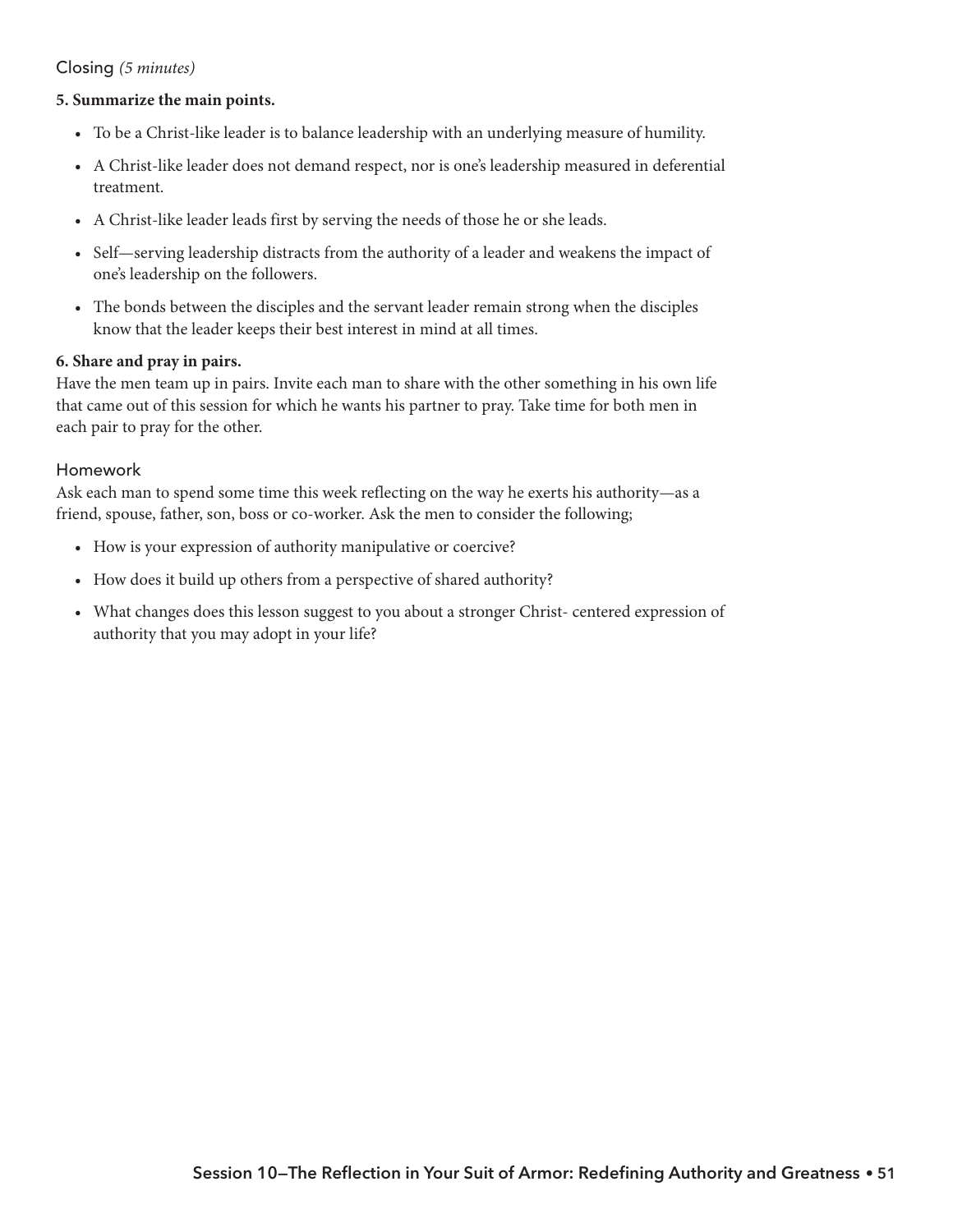# **Session 10—The Reflection in Your Suit of Armor: Redefining Authority and Greatness**

# **Scripture: Matthew 3:13–17; Mark 10:35–45; Luke 14:1–14**

# **Focus: Moving from the self-centered awareness that society values and teaches every day to the servant leadership modeled by Jesus**

"Honor is a form of reverence, esteem, exhausted regard, and deference an individual receives from others. Honor is accorded individuals that represent 'certain archetypal patterns of behavior.' Honor is therefore a social good. That is, honor is good that individuals can receive from others if they represent envious traits and behaviors."

> —"Honor Emasculation, and Empowerment" by Leonard Harris, in *Rethinking Masculinity: Philosophical Explorations in Light of Feminism*, edited by Larry May, Robert Strikwerda and Patrick Hopkins (Lanham, MD: Rowman & Littlefield, 1996), p. 275.

#### Examining authority and power

The attainment of one's own status and authority as a mature male in personal, social, educational and occupational/professional relationships is one way we measure our worth. From the construction site to the factory assembly shop, from the position on a sports team to the role one plays in a family, one's position brings with it a certain measure of respect. The higher or more "important" the role one plays, the more authority accompanies the position.

However, some men—teens and young men in particular—often mistakenly equate the authority of a position with the respect they think they deserve by virtue of the position. They expect to be honored in a certain way because of their position. Frequently, this creates problems in professional and social relationships, and most particularly within the context of interpersonal relationships. Often when the expected level of respect is not shown, the man responds brusquely and aggressively, demanding respect be shown to him. This may lead to damaged relationships.

#### Mirror Questions

- How does a person who is in a position of authority act differently from the average person?
- What messages does our society tell us about commanding the respect and honor afforded to us because of our roles?
- What are the messages that society communicates about demonstrating authority over other people?

# Bible study

# *• Matthew 3:13–17: Honoring the authority of another*

This passage focuses on the beginning action of Jesus' public ministry. John recognizes that Jesus is the Messiah, the Son of God; and when Jesus submits himself to the authority of John the Baptist to be baptized, John is hesitant to baptize him. In submitting to John, the will of God could be carried out through the actions of John as a means of revealing the identity of Jesus as God's beloved son. But it also helps us to understand that the word righteousness conveys the concept of justice. God's justice is fulfilled in the Baptism of Jesus by John. There is an interdependence of relationship between Jesus and John who together reveal the will of God through the act of Baptism.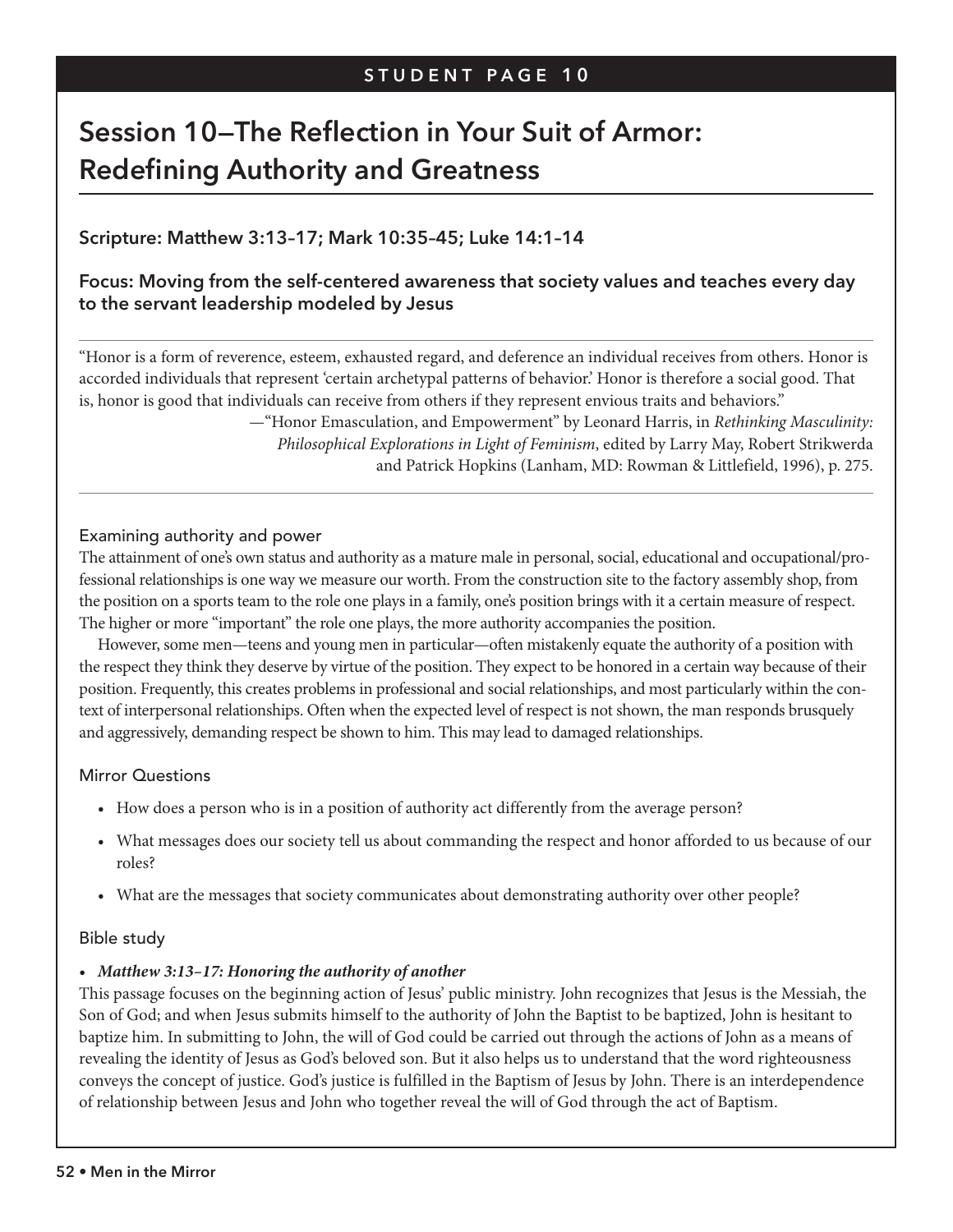# Mirror Questions

- How does the interconnected nature of authority between John and Jesus change the way we view the authority entrusted in us?
- In this illustration, true authority does not have to demand its own honor or respect from others. How does that change our understanding of the role of authority in our own lives?

# *• Matthew 20:20–28 and Mark 10:35–45: The desire for greatness*

These two passages deal with the request for James and John to be seated at Jesus' right and left in heaven. Jesus' response is that it is not for him to offer and then he assures them that they will receive the same kind of "cup" (or consequence) that he himself will face. In the Mark passage, the other 10 disciples got angry with James and John most likely because each of them had coveted the same kind of honor. Jesus reminds the disciples what it takes to be a true follower of his. To be both a disciple of Christ and a person of authority means something very different from what the world teaches.

# Mirror Questions

- What challenges does Jesus' example of authority and servant leadership offer to the way you exert those roles?
- How does the role of servant leader inform your understanding of the role of being a husband or a father, and what behavioral differences does it require in your life?
- How does the role of servant leader change the way you relate to co-workers and other people with whom you come in contact with daily?

# *• Luke 14:1–14: The seat of honor*

Invited into the house of a lead Pharisee to eat a meal on the Sabbath, Jesus comments on the guests taking the places of honor they deem appropriate to their own status. Jesus suggests guests should take the place of lowest honor, so the host could invite them to move up. He concludes the parable saying, "For all who exalt themselves will be humbled and those who humble themselves will be exalted."

# Mirror Questions

- What is the role of humility that Jesus seems to be suggesting about his understanding of leadership?
- What lessons might one extract from this text about the role a father plays in a family? How might that reorientation improve family dynamics?
- How does an orientation of humility expressed by one in authority strengthen the bonds between fellow workers, or if in a church, with other members?

# Homework

Spend some time this week reflecting on the way you exerts your authority—as a friend, spouse, father, son, boss or co-worker. Consider the following;

- How is your expression of authority manipulative or coercive?
- How does it build up others from a perspective of shared authority?
- What changes does this lesson suggest to you about a stronger, Christ-centered expression of authority that you may adopt in your life?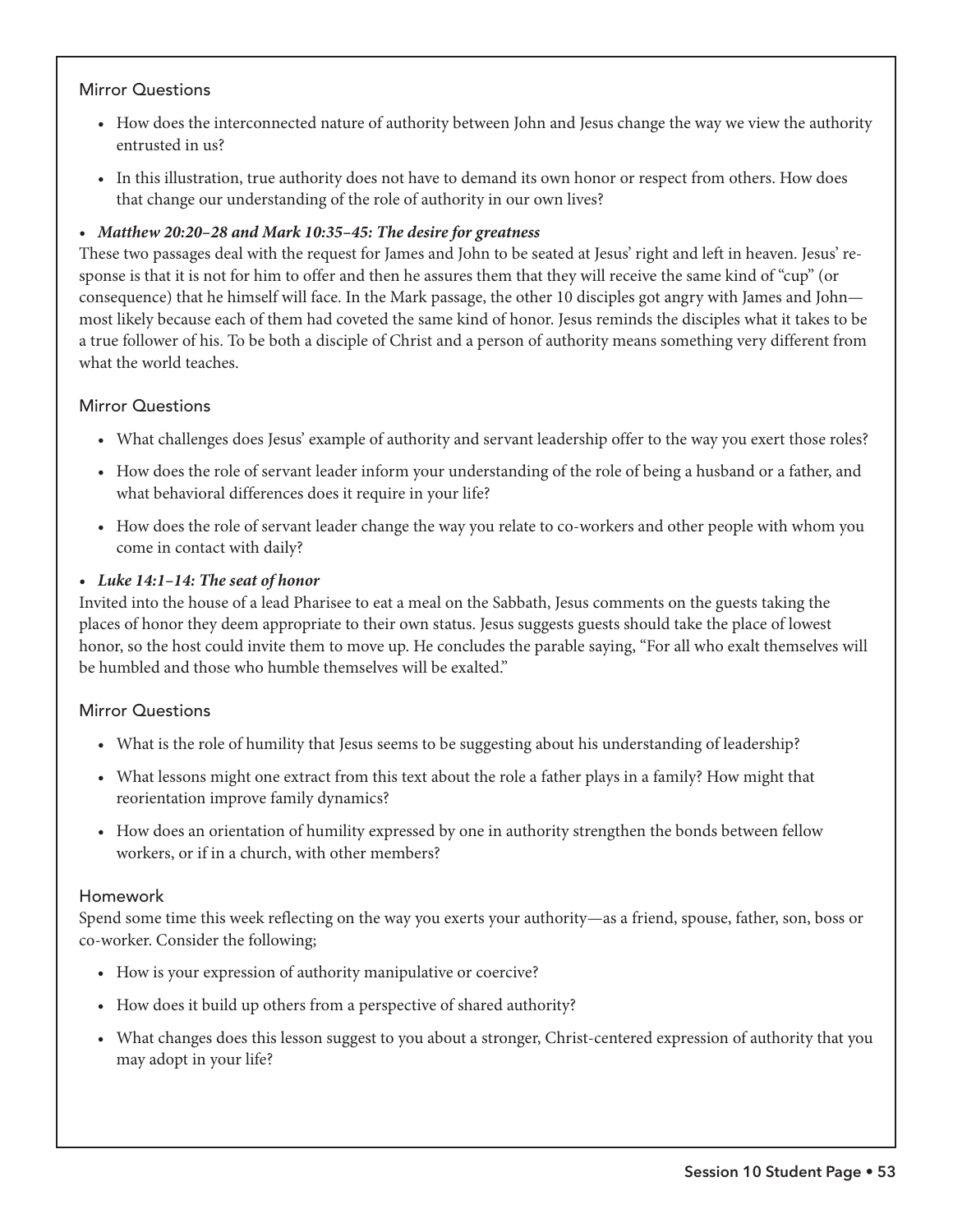# **Scripture: Luke 12:13–31; Luke 22:24–30; John 13:3–17**

# **Focus: Contrasting self-worth based on possessions and power with selfworth based on the quality of relationships**

# Preparation

• Make a copy of Student Page 11 for each participant.

# Gathering *(5 minutes)*

# **1. Pray together.**

Pray the following, or a prayer of your choosing:

Gracious and merciful Lord, so often when things are going our way, we glory in our abundance, but to fail to consider giving to others. Too often we build bigger and acquire more, failing to consider the needs that could be met if we opened our hearts and resources to others. Grant us a different perspective on life—one that takes into consideration the needs of others. We pray in Christ's name. Amen.

# Exploring *(40 minutes)*

# **2. Study the Bible.**

Invite the men to read the following passages and the related material from Student Page 11.

- *Luke 12:13–31: Rich toward God*
- *Luke 22:24–30, John 13:3–17: One who serves and washes feet*

# Responding *(10 minutes)*

# **7. Engage in an exercise in self-disclosure.**

Divide the men into groups of three to share answers to the following questions:

- As Christians, we are all called to be disciples of Jesus. How does Jesus' example of leadership challenge your perception of an effective leader?
- What changes to your style of leadership in your family, work and church does this course present for you?
- How might a community of Christian men, who seek to embody a clear sense of this model of leadership, serve as a support to you as you grow?

# Closing *(5 minutes)*

# **7. Summarize the basic points.**

• The role of authority, as commonly enacted in this world, often comes with hierarchical baggage that damages relationships.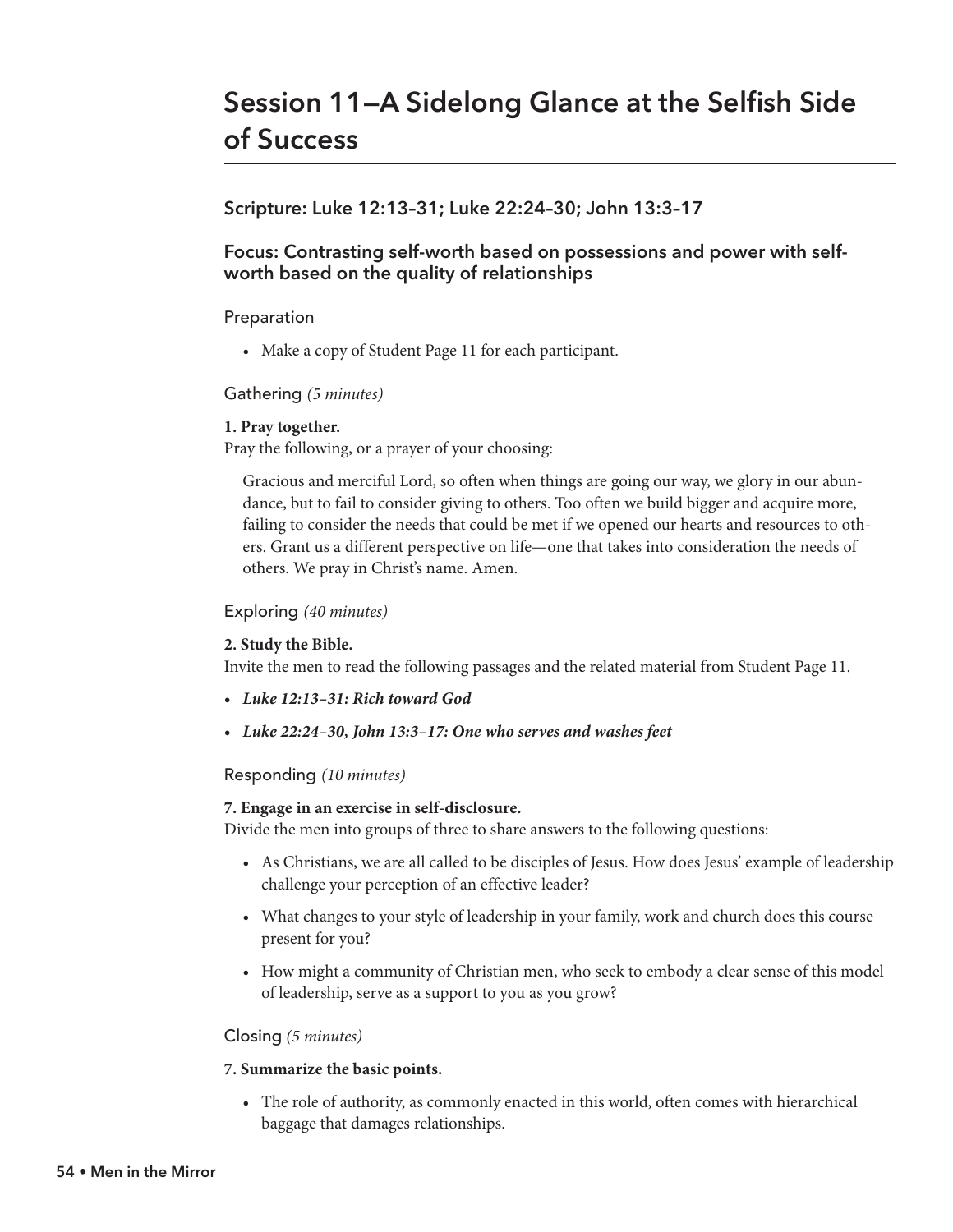- Domination, coercion and control are all distorted expressions of effective authority.
- The expectations of the privilege and superiority afforded to a leader are potentially damaging to the relationships between members of a Christian community or in a family.
- Humility is essential for a Christian leader to integrate in one's leadership style.
- Jesus presents the concept of servant-leader to maintain balance and humility in a leader's role of authority.
- All disciples are called to follow the example of servant-leadership of Jesus Christ.

#### **8. Pray in pairs.**

Conclude the session with prayer in teams of two, with each man asking the other what specifically to pray for as it relates to the hierarchical way we demonstrate authority.

#### Homework

Invite the men to consider the concepts of shared authority and servant leadership that have been addressed and to think about the points raised in the Homework section of Student Page 11.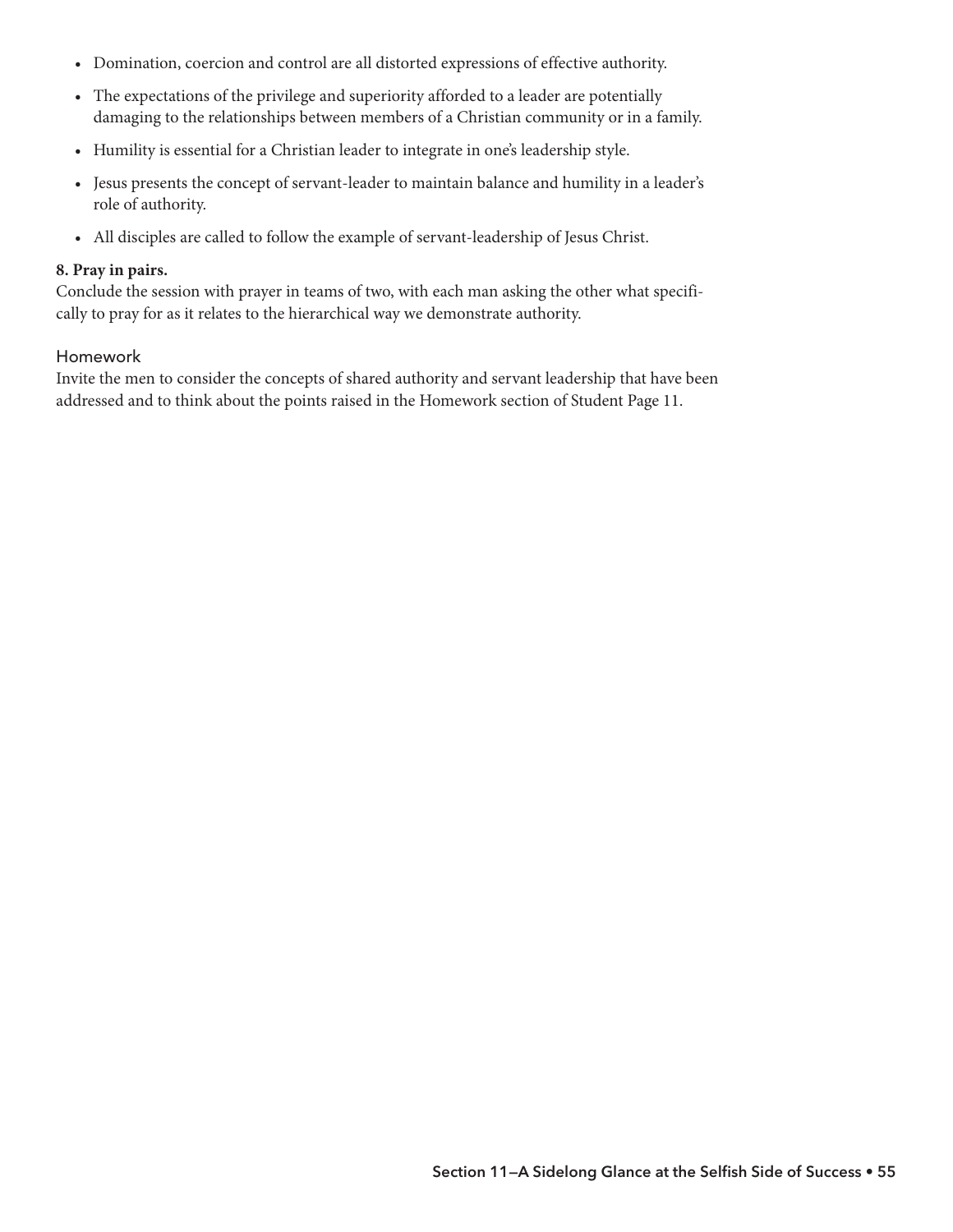# **Session 11—A Sidelong Glance at the Selfish Side of Success**

# **Scripture: Luke 12:13–31; Luke 22:24–30; John 13:3–17**

# **Focus: Contrasting self-worth based on possessions and power with self-worth based on the quality of relationships**

"'Rights talk' is intended to govern interactions between strangers, between people who do not care for each other, and who may even be in overt conflict. . . What I am suggesting is that we would be better off if intimates conceptualized and dealt with differences as two people who care about one another rather as two people who must treat each other justly. . . Suppose we focus on our mutual care, on the fact that I take an interest in you and you in me. I want to promote your interests as well as my own; you want to promote mine as well as yours. . . If we emphasize love and acre rather than rights and equity, we will be better able to cope with some of the effects of our sexist culture."

> —"Real Men" by Hugh LaFollette, in *Rethinking Masculinity: Philosophical Explorations in Light of Feminism*, edited by Larry May, Robert Strikwerda and Patrick Hopkins (Lanham, MD: Rowman & Littlefield, 1996), pp. 128–129

#### Bible Study

#### *• Luke 12:13–31: Rich toward God*

Greed is a common expression of the honor one directs towards oneself. In this passage, the abundance of a crop creates a dilemma for a man who wonders what to do with the surplus. The man considers building a bigger barn, equating abundance with a comfortable future. Jesus announces that the man's soul was at risk for thinking so selfishly and suggests he share the extra with neighbors who are needy.

# Mirror Questions

- How does the self-centeredness of a family breadwinner negatively impact family relationships?
- How does this passage of scripture challenge you as a husband, friend, supervisor or employer?
- If we shift our thinking away from the abundance of possessions to the quality of relationships, how might our perception of life be changed?

#### *• Luke 22:24–30, John 13:3–17: One who serves and washes feet*

Gathered around the table, the disciples argue with each other as to which disciple is the greatest, but Jesus intervenes. Jesus urges humility, rather than the pride of the kings of the Gentiles who "lord it over them." But there is a second descriptive phrase in this passage worth noting: "those in authority over them are called benefactors." A benefactor is someone who, by virtue of status and resources, functions as a patron—someone who provides for the needs of others. The structure of the relationship between a benefactor and the recipient is a hierarchical relationship and not one based on mutuality.

The distinction made in this passage combines the role of leader with servant. The Greek word for servant here is *diakonias*, meaning table waiter, from which we get the term deacon. In other words, the leader must wait on and serve the needs of those who are part of the leader's group. The group already knows they are to carry out the instructions of the leader and serve the leader in that manner. But here Jesus illustrates that the proper relationship be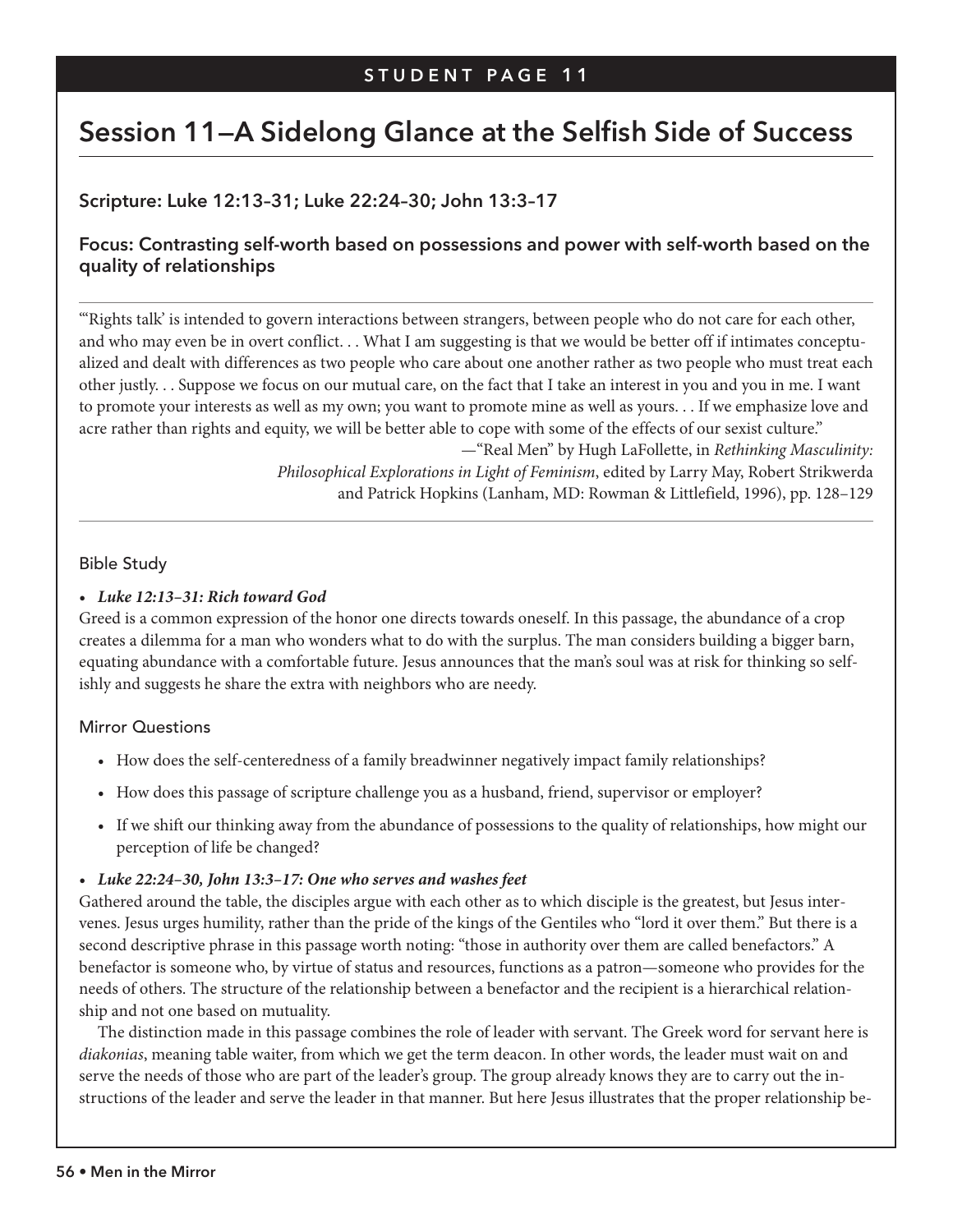tween leader and group is more mutual, with the leader also serving the needs of the group.

The style of leadership that disciples of Jesus were to embody was that of a servant-leader. We see this style of leadership fully enacted in John 13:3–17. When the disciples had gather for the feast of the Passover, Jesus removes his garment of authority and washes the feet of each of his disciples, wiping them clean with the towel tied around his waist. It is worth noting that Peter, "the rock upon which Jesus would build his church," resists being washed by his Lord, perceiving the act as too demeaning for Jesus. Serving one another in humility is central to the role of discipleship.

# Mirror Questions

- Share a time in your life when one who was in a position of authority served you in a significant way. What do you think motivated your mentor/leader?
- How are leaders who serve with grace and humility perceived by their peers and by those they serve?
- Jesus leads by serving, in so doing he says he confers on them an authority to serve as leaders in his kingdom? What does this mean for you? What does it mean for Christ's church?
- How do you think your relationships with loved ones could change if you focused more on this dimension of servant leadership?

# Homework

Consider the concepts of shared authority and servant leadership that have been addressed in Sessions 10 and 11. Identify for yourself some necessary steps to integrate more deeply this type of leadership in your life and with your relationships. Think about its application as it relates to your relationships—personal and professional. Articulate a vision of the kind of mutual leadership you would like to create in your life.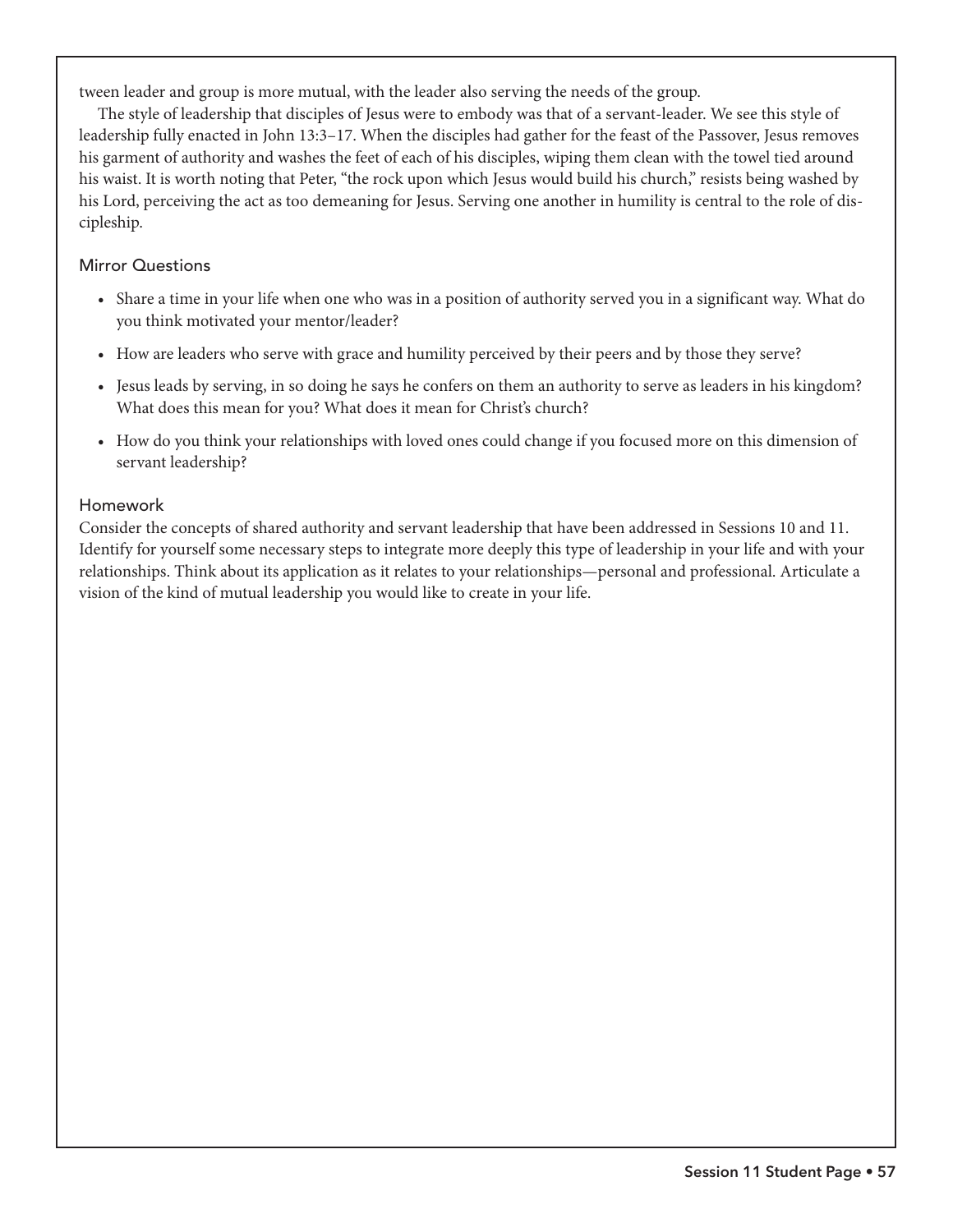# **Session 12—The Look of Love: Acceptance and Friendship**

# **Scripture: Luke 19:1–10; John 15:12–17; Matthew 28:16–20**

# **Focus: Exploring how friendship and mutuality empower lives and ministry**

# Preparation

• Make a copy of Student Page 12 for each participant.

# Gathering *(5 minutes)*

# **1. Pray together.**

Pray the following, or a prayer of your choosing:

Loving and merciful God, so often we look with disdain and judgment on people who we believe personify some evil quality. We fail to see who they truly are—fellow children of God, endowed with their own talents and abilities. Open our lives and our hearts that we may learn to view our neighbors with the love that Christ had for everyone. Instill in each of us respect for all people, that we may see each other through the eyes of Christian love. In Christ's name, we pray. Amen.

# Exploring *(40 minutes)*

# **2. Study the Bible.**

Invite the men to read the following scriptures and the related material on Student Page 12.

- *Luke 19:1–10: Acceptance and friendship*
- *John 15:12–17, Matthew 28:16–20: Shared authority*

# Responding *(10 minutes)*

# **3. Engage in an exercise in self-disclosure.**

Have class participants discuss in groups of three:

- What are some ways that we can equip and empower our loved ones to live their lives more fully?
- How do you share your authority with those in your family or those with whom you work?
- How does the example of Jesus' empowerment of his disciples challenge the way you exercise your authority as a man, boss, friend, husband or father?

# Closing *(5 minutes)*

#### **4. Summarize the basic points.**

- Empathy is understanding and relating to the feelings of another person. To empathize we must be in touch with our own emotions and allow the emotions of another person to impact us. Jesus did this very well both as a friend and as the Messiah.
- Jesus recognizes the deep desire of Zacchaeus to connect with him and made himself to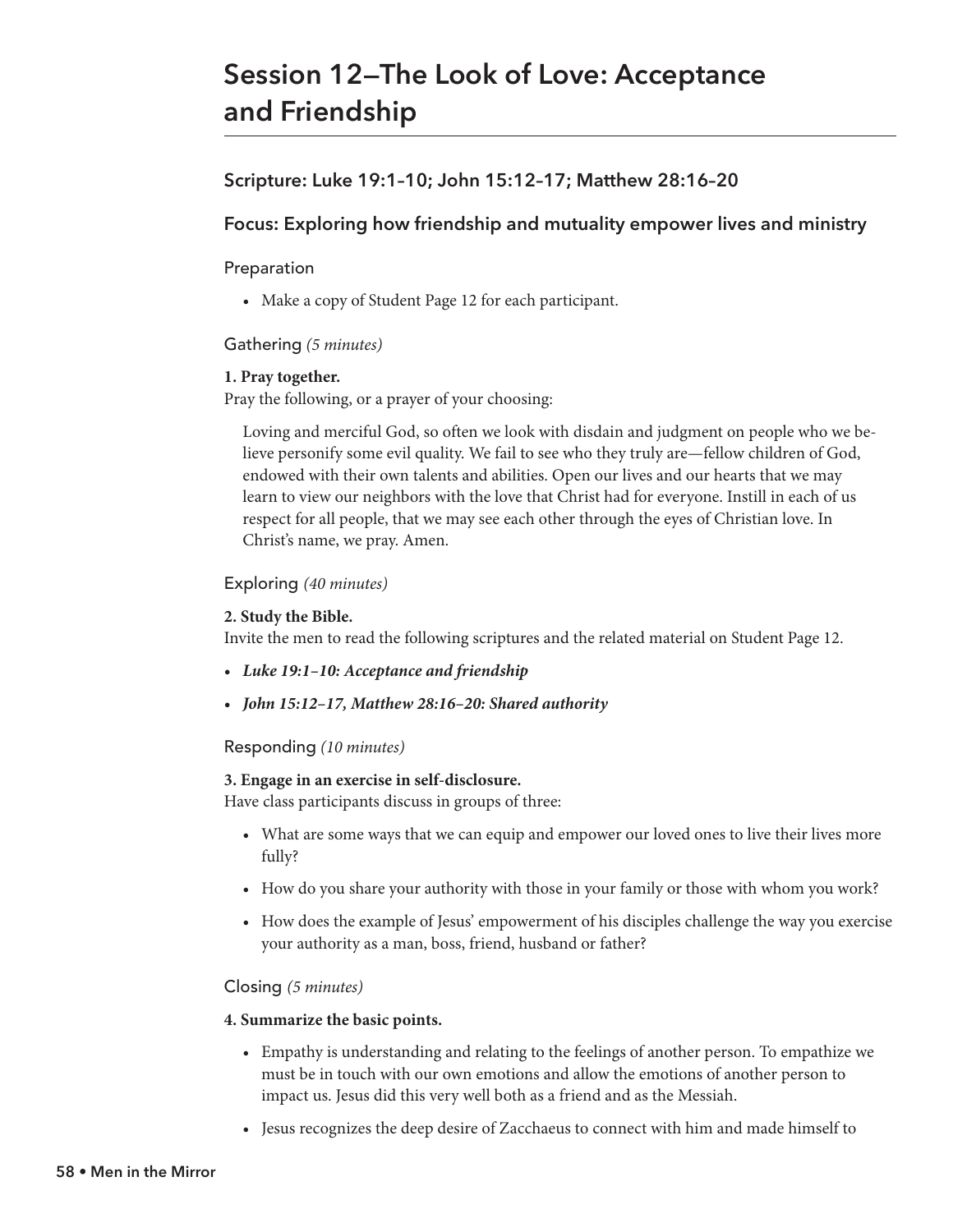available to spend an evening with Zacchaeus. When Jesus offers Zacchaeus' the opportunity for connection, Zacchaeus's response is to make amends to those he treated unfairly and to give generously to the poor.

• Jesus empowers his disciples in a variety of ways, including teaching them, serving their needs, calling them his friends and blessing them with the power of the Holy Spirit.

#### **7. Close in prayer.**

Invite a member of the class to close the session in prayer.

#### Homework

Ask the men to reflect on the male friendships in their lives using the prompt in the Homework section of Student Page 12.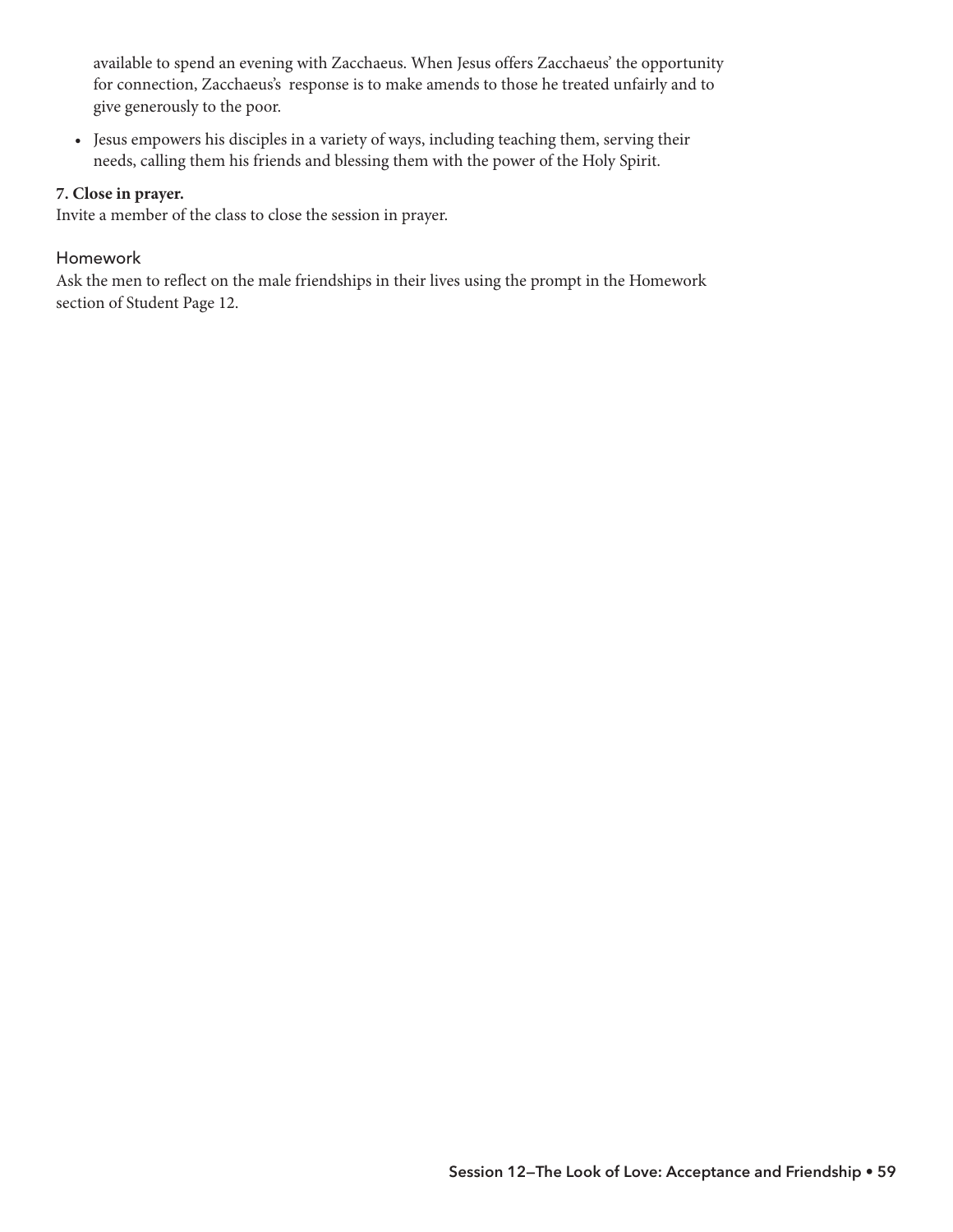# **Session 12—The Look of Love: Acceptance and Friendship**

# **Scripture: Luke 19:1–10; John 15:12–17; Matthew 28:16–20**

# **Focus: Exploring how friendship and mutuality empower lives and ministry**

"Friendship is a gift and a sign. It is a gift that invites God and all those whom God loves into deep and enduring relationships. It is a sign that human beings are creatures whose goodness requires belonging and a sense of community. In that sense friendship is central to the moral life. It is also necessary for survival. We cannot endure without friendships of one kind or another. Friendship is like breathing- living depends upon it. I am a friend to others when their needs evoke a spontaneous willingness to respond for the sake of their well-being. My neediness evokes the same response from a friend."

> —*Jacob's Shadow: Christian Perspectives on Masculinity,*  by Herbert Anderson (Bridge Resources, 2002), p. 119

#### Bible study

#### *• Luke 19:1–10: Acceptance and friendship*

The story of the chief tax collector Zacchaeus is the story of a man who uses the distorted values of the world to gain status. Tax collectors were seen as enemies of the Jewish people even though they themselves were Jews. The tax collectors worked as collection agents for the Roman Empire. By the time of Jesus, Jews were more heavily taxed than any other people under the control of the Roman Empire, because of their refusal to worship the Emperor and to assimilate to the pagan customs of the Romans. Tax collectors were also notorious for collecting more than the Romans required. This practice helped them to become the wealthiest Jewish citizens, but also the most hated by other Jews.

Zacchaeus is small in stature and struggles to see Jesus as he passes through Jericho. So Zacchaeus climbs a large sycamore tree, where Jesus spots him and invites himself to dinner at Zacchaeus' house. In all likelihood Jesus is the first honorable guest Zacchaeus has had in his home for a long time. Over the crowd's protests that Zacchaeus is a sinner who should be shunned, Zacchaeus repents.

#### Mirror Questions

If you do not have two or three close male friends with whom you can share your deepest joys and sorrows, challenges and shortcomings, reflect on your need for close friendship.

- Discuss examples of men who establish their self-worth by coercive behavior and manipulative means.
- How do the changes Zacchaeus made in his life open him up to genuine friendships?
- What changes in your life would allow you to have a close friendship with another man?
- Making amends for those who were wronged by his past actions is only half of what Zacchaeus promised. He also offers to give half of what he owns to the poor. How does doing for others and making amends provide a change for Zacchaeus's life? Is this the kind of change that transforms human relationships? If so, how?
- What do you think Zacchaeus learned about power, wealth and authority from his encounter with Jesus? Is that kind of transformation possible within your own life and relationships?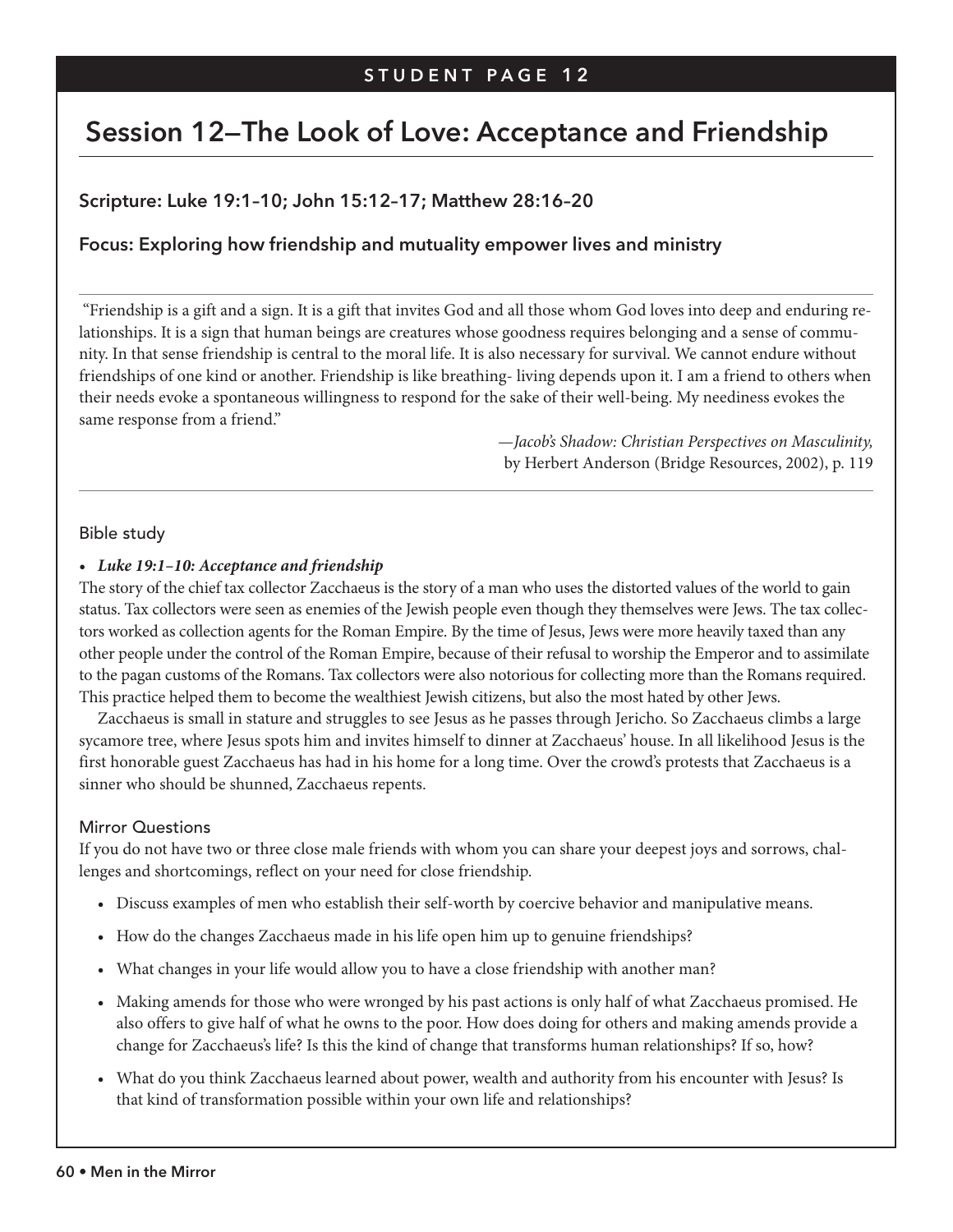# *• John 15:12–17, Matthew 28:16–20: Shared authority*

In these parallel passages, Jesus alters the dynamic of his relationship with his disciples from a master–student relationship to one of colleagues. His authority remains as the leader of his disciples, but he elevates their status to that of his equals. He empowers them for their own ministry of baptizing the nations, first through his teachings then by bestowing on them the Holy Spirit. Jesus' whole teaching ministry revolves around equipping and empowering his disciples to do God's work.

#### Mirror Questions

- How else does Jesus empower his disciples for ministry and treat them as equals?
- How does this text challenge our growth as disciples of Jesus Christ?

#### Homework

If you are a man who has one or two close friends with whom you can openly address any issue than you are very fortunate indeed. If you have that type of friendship with another male, you are also in a minority of men.

If you do not have this kind of friendship, identify someone with whom you would like to become better friends and begin cultivating that friendship. The old saying goes, "To have a friend you have to be a friend." Identify some ways you can nurture a strong friendship with another male.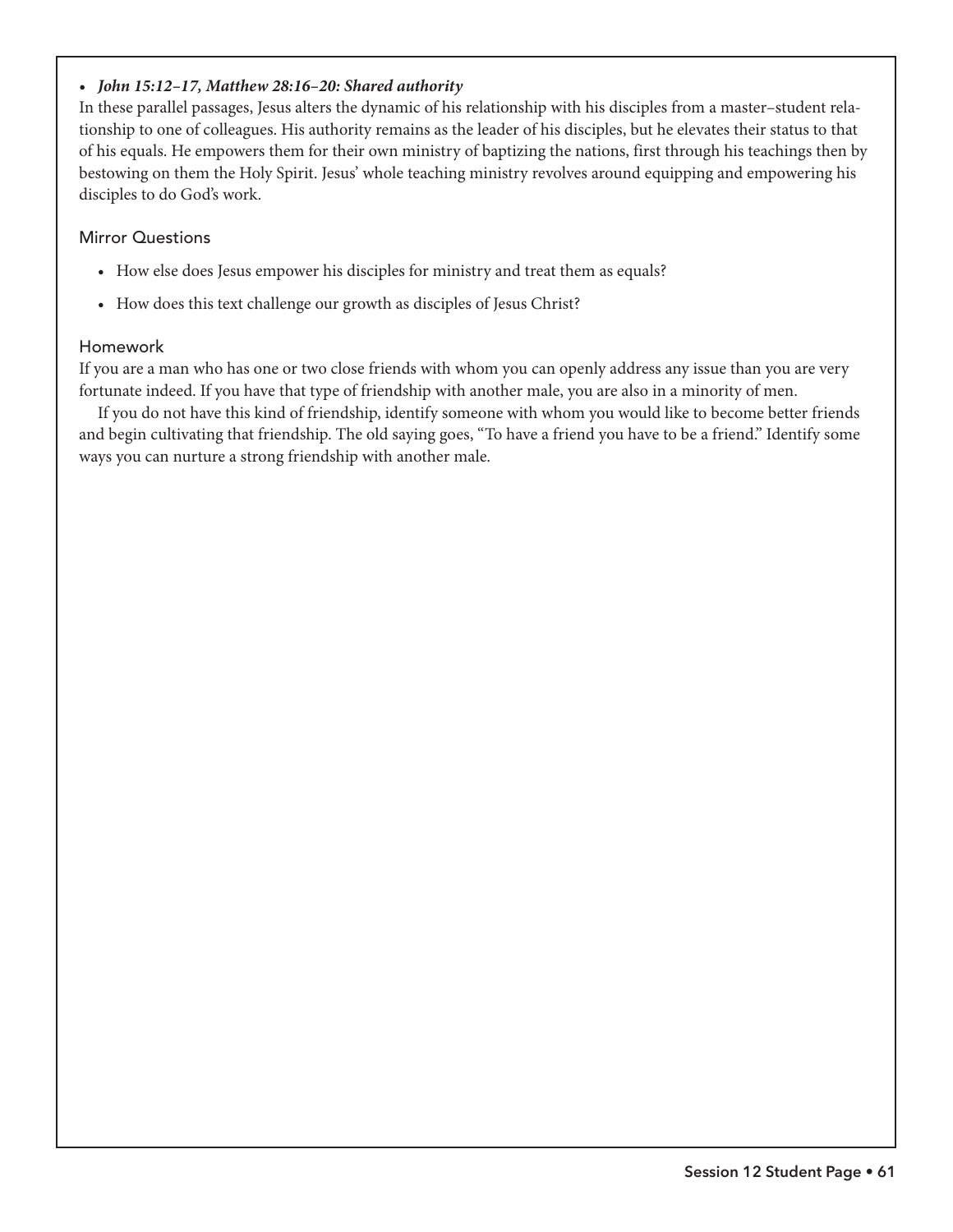# **Scripture: 1 Corinthians 13:11–13**

## **Focus: Celebrating the opportunities for continued growth and reconciliation**

Preparation

- Make a copy of Student Page 13 and the Covenant of Discipleship for each participant.
- On newsprint, print the first two questions from the Relationship Themes Self-assessment from Student Page 13.

#### Gathering *(5 minutes)*

#### **1. Pray together.**

Merciful Lord, we are thankful for the opportunity we have had to study your word and to learn from your son what it means to be truly human. We are also thankful for the opportunity to share our humanity with each other and find ourselves accepted and valued for the people we are. Thank you for the deeper relationships that have grown out of this group. We ask for your spirit's holy guidance in each of our lives as we learn to walk more steadily and boldly in the footsteps of Jesus Christ, our Lord. We pray in his Holy name. Amen.

#### Exploring *(25 minutes)*

#### **2. Study the Bible.**

#### *• 1 Corinthians 13:4–13*

Remind the group that the study began with a consideration of the defining characteristics and behaviors of love that Paul includes in 1 Corinthians 13. Ask one or more volunteers to read the whole chapter aloud. Discuss the following:

• How do the qualities of love identified by Paul correspond with the way Christ related to all people?

#### **3. Review the basic elements of a Christ-centered masculinity.**

Ask the men to silently read the list of elements of Christ-centered masculinity on Student Page 13, then invite a volunteer or volunteers to read the list aloud. Ask for comments or questions on the list.

#### Responding *(20 minutes)*

Invite the men to respond to the prompts in the Relationship Themes Self-assessment on Student Page 13.

Ask the men to name the ways this course has challenged their own behavior.

#### **4. Construct a Covenant of Discipleship.**

Give the participants time to construct a Covenant of Discipleship. Allow time for each man to find a partner with whom to covenant, and to make preliminary plans for the regular interaction to which they are covenanting. If there is an uneven number of men in the class, suggest a threesome or partner yourself with someone.

#### Closing *(10 minutes)*

**5. Pray the litany of commitment from Student Page 13.**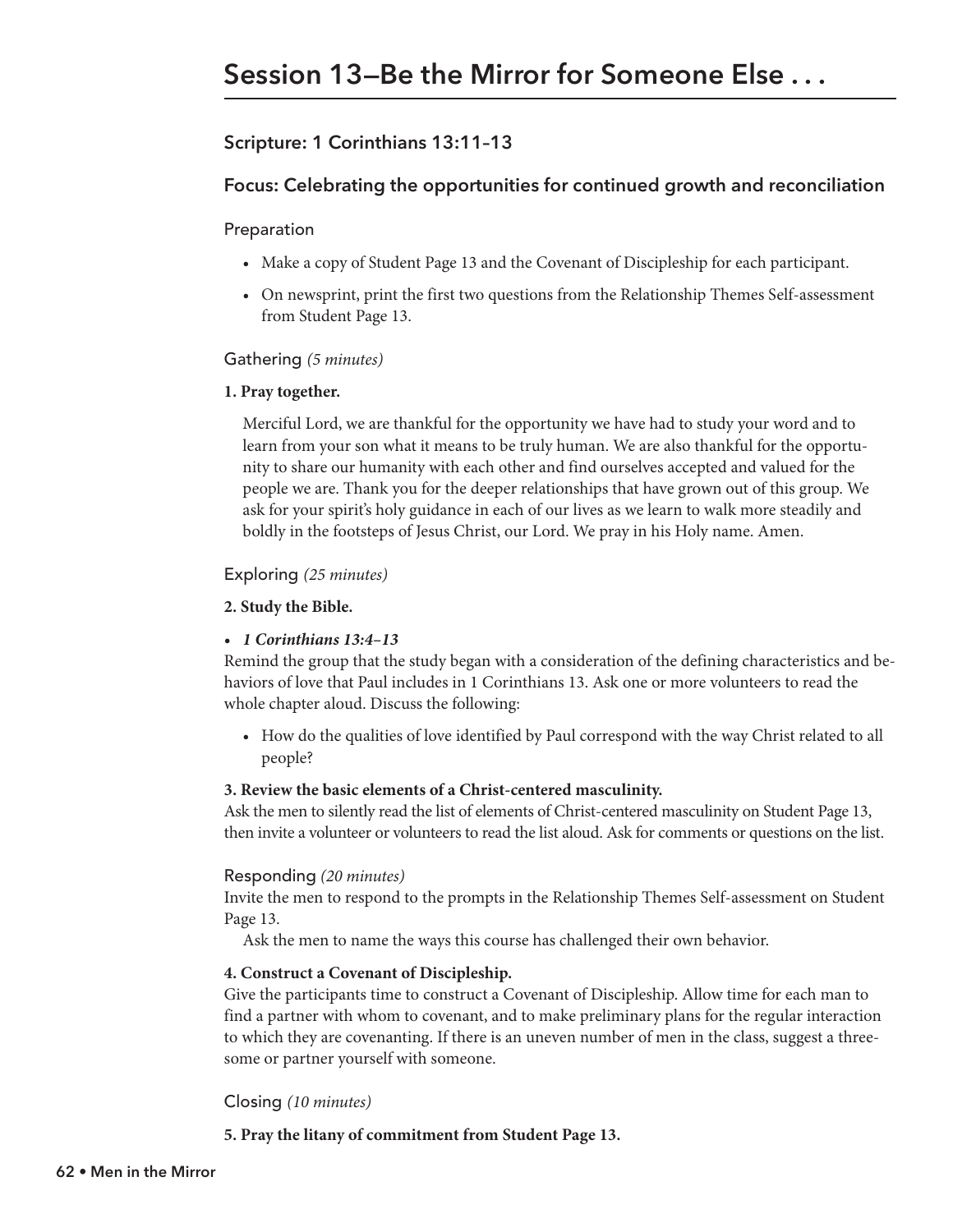# **Session 13—Be the Mirror for Someone Else . . .**

# **Scripture: 1 Corinthians 13:4–13**

# **Focus: Celebrating the opportunities for continued growth and reconciliation**

"To be free and self-determined selves, men need to be simultaneously autonomous and connected to others through communities of mutual recognition." (p. 92) "A man of integrity is someone who is willing to say publicly that he is acting in accord with what he believes. That is a risky thing because it means our lives can be measured by standards of coherence between what we say and what we do." (p. 114)

—*Jacob's Shadow: Christian Perspectives on Masculinity*, by Herbert Anderson.

#### The Basic Elements of a Christ-centered Masculinity

- We embrace the mind and teachings of Christ upon whom we structure our identities.
- We are created in the image of a Triune God: the Father, Son and Holy Spirit—also called the Creator, Redeemer and Sustainer God.
- Because human beings reflect the plurality of God, males and females together reflect the wholeness of God.
- Jesus took time for the needs of all people, often before his own needs were met.
- It is human nature to have an over-inflated sense of importance, but this does not reflect our true nature as revealed in Christ.
- Jesus placed a higher value on relationships than on tasks.
- It is human nature to justify our own worth by comparing ourselves to others, but that is not reflective of the will of Christ for our lives.
- Jesus accepted people as they were and invited them to become who God rather than shaming their behavior.
- Jesus calls us to treat all human beings with a high level of respect.
- When we reduce someone to an object of sexual desire, we violate their integrity as a person and violate our own integrity as well.
- Three forms of male relational evil that impact millions worldwide are domestic violence, human trafficking and HIV/AIDS. To be a disciple of Christ is also to address these forms of evil.
- The love of God is a love that allows for the full expression of human free will, allowing for the experience of natural consequences.
- God's love is also a radically forgiving and unmerited love, which welcomes us home.
- Without forgiveness in our lives and relationships, we are incomplete human beings and do not reflect the true image of God's love.
- To be Christ-like is to be fully in touch with our emotions as men, where our tears and other "awkward" expressions of emotions are accessible to us at appropriate times.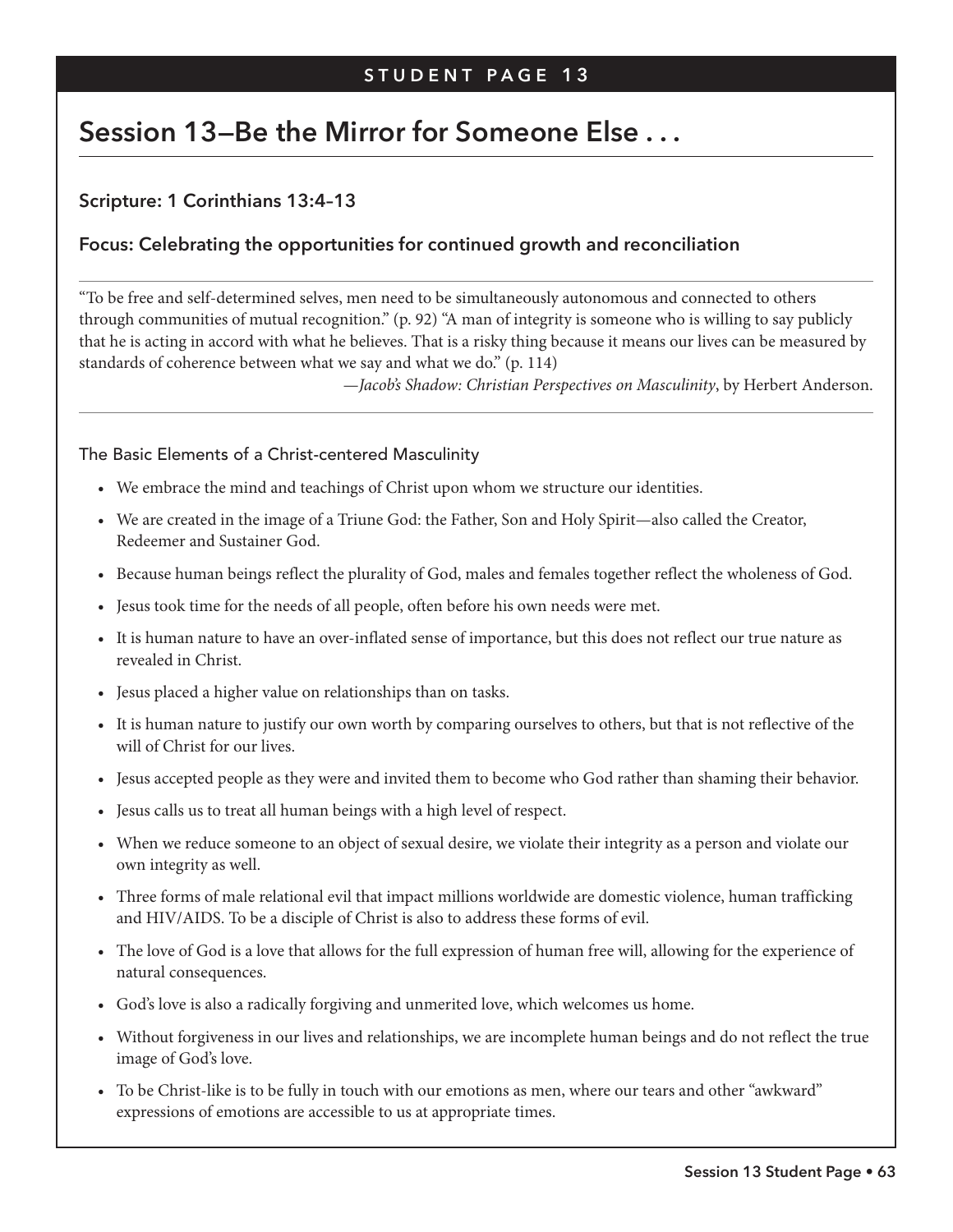| • Christ conveys authority and power through love, not dominance. |  |  |  |  |
|-------------------------------------------------------------------|--|--|--|--|
|                                                                   |  |  |  |  |

- A Christ-like love accepts the marginalized and outsiders without condemnation.
- Christ's leadership is a servant leadership with power derived from service, love of the other and love of God.

#### Relationship Themes Self-assessment

1. What basic elements of a Christ-centered masculinity are my strengths?

| 2. Which of these traits do I need to focus on improving and making stronger in my life as I relate to other |
|--------------------------------------------------------------------------------------------------------------|
| people?                                                                                                      |

3. Identify at least three and no more than five relationship goals that you would like to concentrate on for the next three months.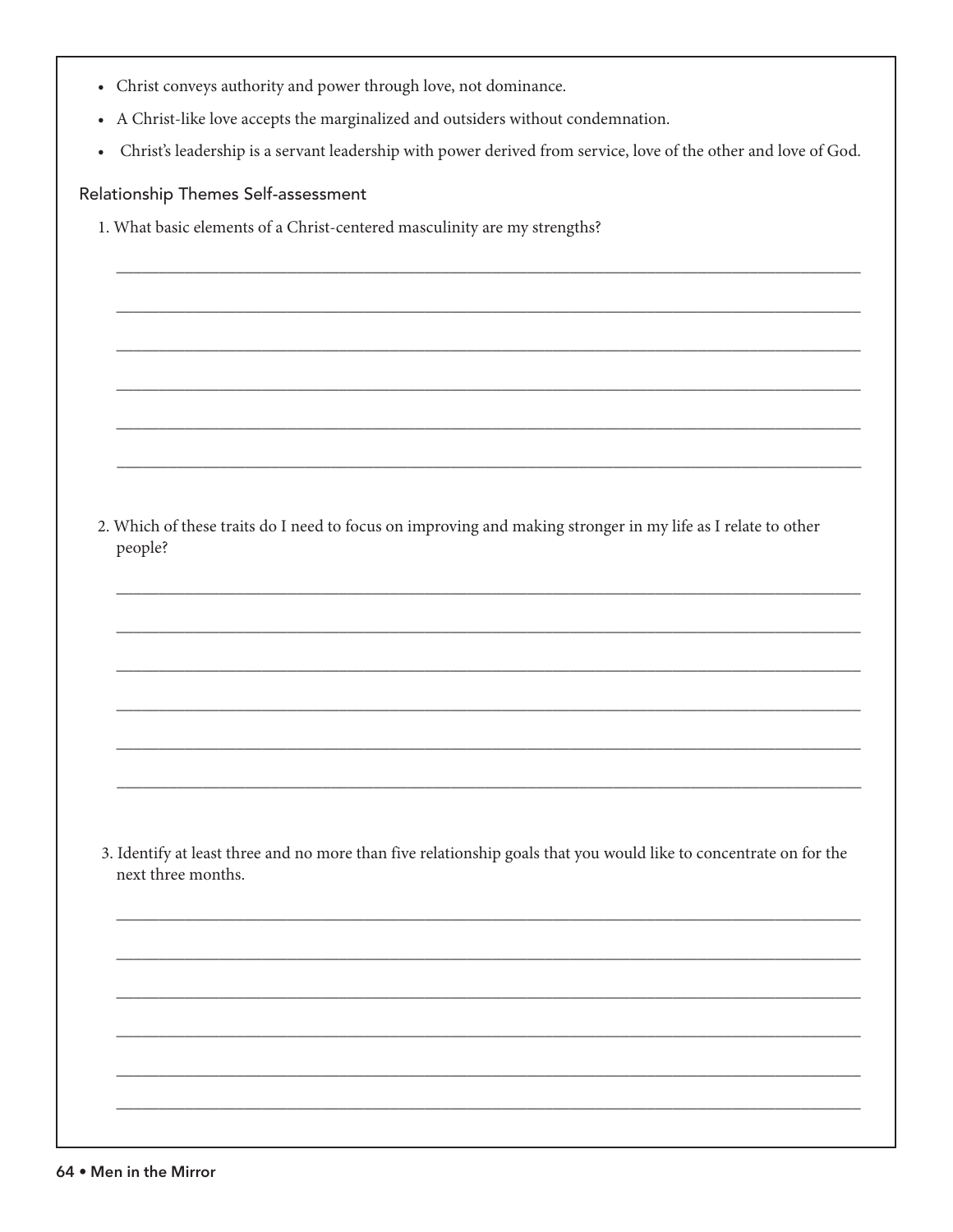| goals.                 | 4. Identify behavior and changes in attitude that will help you measure the progress you make towards these                                                                                                                                   |
|------------------------|-----------------------------------------------------------------------------------------------------------------------------------------------------------------------------------------------------------------------------------------------|
|                        |                                                                                                                                                                                                                                               |
|                        |                                                                                                                                                                                                                                               |
|                        |                                                                                                                                                                                                                                               |
|                        |                                                                                                                                                                                                                                               |
|                        | Share these goals with a person with whom you are willing to enter into a covenant of discipleship.                                                                                                                                           |
| A Litany of Commitment | Pray the following litany together:                                                                                                                                                                                                           |
| Leader:                | Merciful Lord, we come before you this day, mindful that as men we are full of contradictions and<br>inconsistencies. Yet through Christ, you demonstrate an everlasting love for us.                                                         |
| Participants:          | Lord, all our lives we have heard messages about masculinity that, positively and negatively,<br>have shaped us and our relationships.                                                                                                        |
| Leader:                | Lord, through your Holy Word, you have helped us to critically examine the messages with which<br>we have been raised, and have set before us your will for our lives, based on the teachings of our<br>Lord Jesus Christ.                    |
| Participants:          | We thank you, God, for Jesus, who sets before us a model of discipleship based on humility,<br>empathy, compassion and forgiveness and who invites us to follow in his footsteps as we grow<br>as men of faith.                               |
| Leader:                | Holy Father, in this course we have looked into the darkness of our own masculinity and confess<br>how easy it has been to be misguided. We confess the harm and brokenness we have brought on<br>others, especially on those whom we love.   |
| Participants:          | Accept our remorse for our actions and for those of other men. Help us to face the consequences<br>of our wrongdoing and to begin the process of restoring our relationships to the healthy<br>dynamics that Christ wills for all his people. |
| Leader:                | Lord God, help us to be bold enough in our faith to follow the path that Jesus sets before us. Keep us<br>strong, especially when others try to undermine our desire to be guided by him.                                                     |
| Participants:          | Thank you, Jesus, for a direction that is always supported by forgiveness. When we fall short,<br>help us to stand again and redirect our path toward your will for our lives.                                                                |
| All:                   | We thank you, Lord, for the gift of redemption, reconciliation and healing and for the hope they<br>bring to our lives. We pray this in the name of our Lord Jesus Christ. Amen.                                                              |
|                        |                                                                                                                                                                                                                                               |